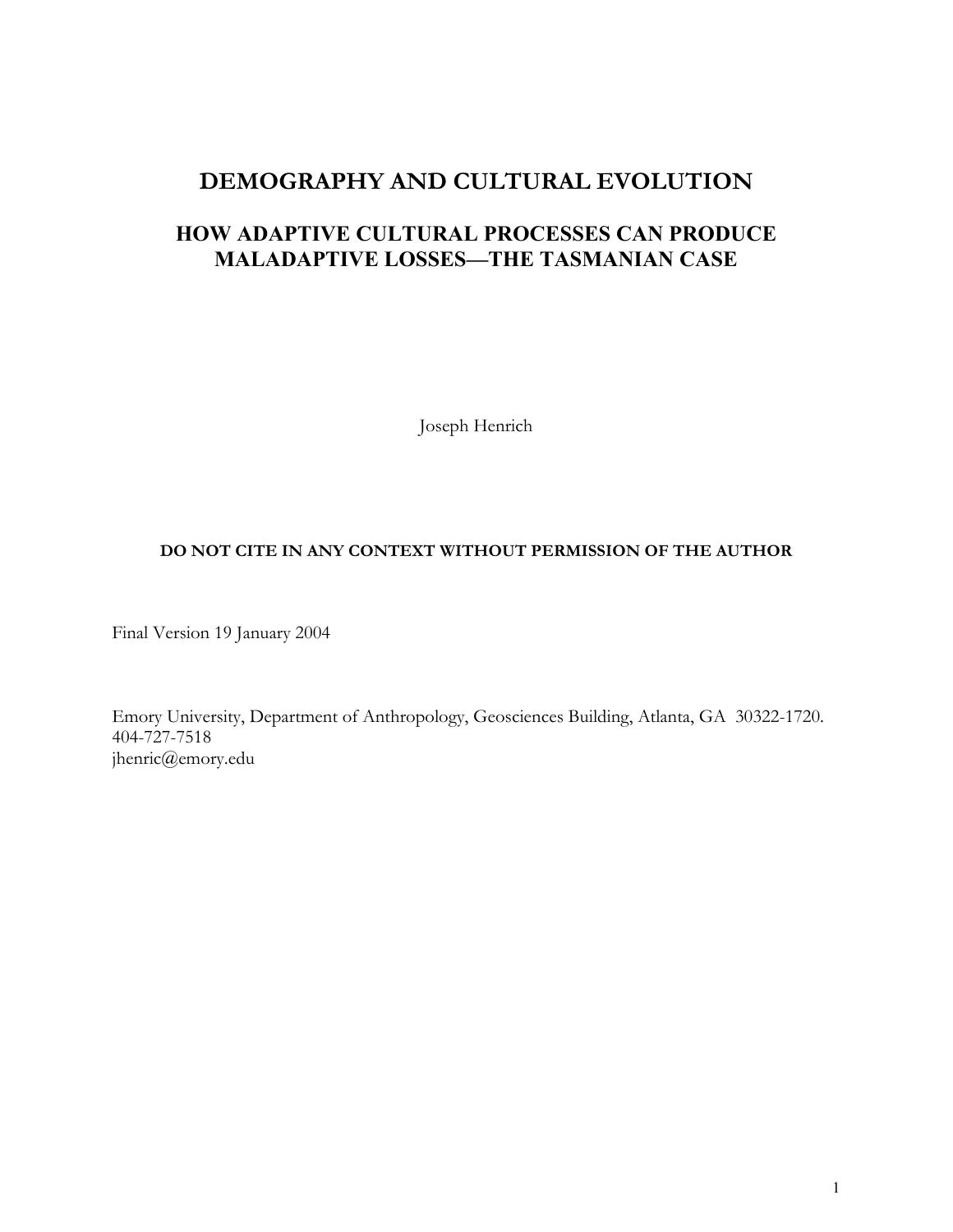A combination of archeological and ethnohistorical evidence indicates that, over an approximately 8,000-year period, from the beginning of the Holocene until European explorers began arriving in the eighteenth century, the societies of Tasmania lost a series of valuable skills and technologies. These likely included bone tools, cold-weather clothing, hafted tools, nets, fishing spears, barbed spears, spear-throwers and boomerangs. To address this puzzle, and the more general question of how human cognition and social interaction can generate both adaptive cultural evolution and maladaptive losses of culturally acquired skills, this paper constructs a formal model of cultural evolution rooted in the cognitive details of human social learning and inference. The analytical results specify the conditions for differing rates of adaptive cultural evolution, which reveal regimes that will produce maladaptive losses of particular kinds of skills and related technologies. More specifically, the results suggest that the relatively sudden reduction in the *effective population size* (the size of the interacting pool of social learners) that occurred with the rising ocean levels at the end of the last glacial epoch, which cut Tasmania off from the rest of Australia for the ensuing ten millennia, could have initiated a cultural evolutionary process that (1) kept stable or even improved relatively simple technological skills, and (2) produced an increasing deterioration of more complex skills leading to the complete disappearance of some technologies and practices. This pattern is consistent with the empirical record in Tasmania. Beyond this case, I speculate on the applicability of the model to understanding the variability in rates of adaptive cultural evolution.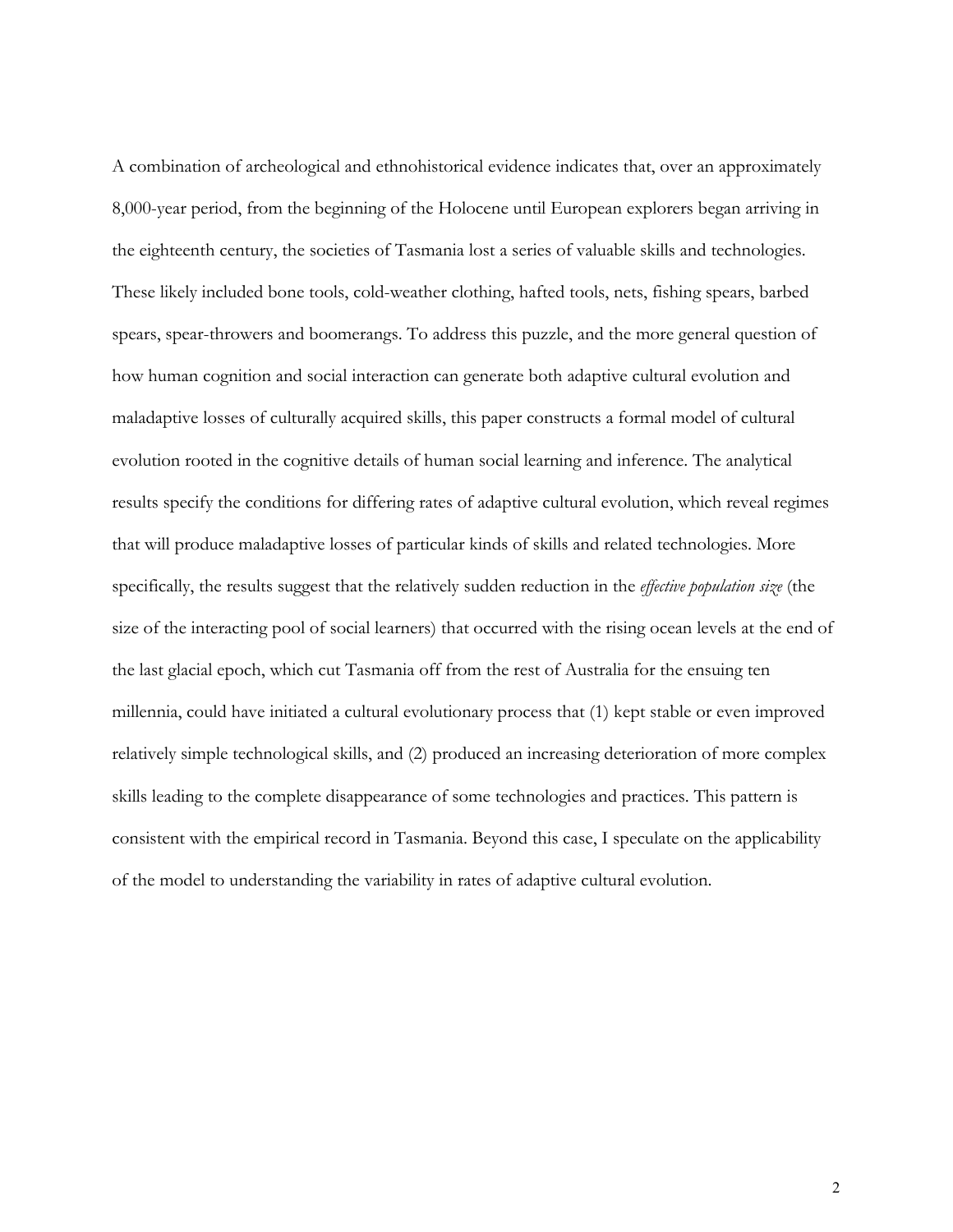La evidencia arqueológica y etnohistórica indica que, a lo largo de aproximadamente 8,000 años, desde el principio del Holoceno hasta la llegada de exploradores europeos en el siglo XVIII, las sociedades de Tasmania perdieron gran parte de su cultura tecnológica. Las herramientas perdidas probablemente incluyen el hueso, ropa resistente al frío, las herramientas (HAFTED), redes, lanzas de pesca, lanzas de púas, los lanza-lanzadores y los bumeranes. Cómo es posible que se perdiera todo esto? Para resolver este misterio, y también esclarecer de forma más general cómo el conocimiento humano y la interacción social pueden generar adaptaciones y también la perdida de las mismas, e inclusive maladaptaciones, este artículo construye un modelo formal de la evolución cultural que se ancla en los detalles cognoscitivos del aprendizaje e inferencia sociales humanos. Los resultados analíticos especifican los regímenes de condiciones bajo los cuales la evolución cultural genera adaptaciones, y también los regímenes contrastantes bajo los cuales se producen pérdidas maladaptativas tanto de habilidades como de las tecnologías vinculadas a ellas. Más específicamente, los resultados sugieren que la reducción relativamente repentina en el *tamaño eficaz de la población* (el tamaño del grupo de aprendices sociales), es la causa más importante de estas pérdidas culturales. El motor ecológico de esta reducción fue el alza del nivel del mar en la época final de la glaciación pasada, que tuvo como efecto separar a Tasmania del resto de Australia durante los últimos diez milenios. La consecuencia fue una deterioración de las habilidades más complejos con las cuales contaba esta población. El expediente empírico de la arqueología en Tasmania confirma este patrón. Más allá de este caso particular, especulo sobre la aplicabilidad de este modelo pare entender la variabilidad en los índices de la evolución cultural adaptativa en el marco tecnológico.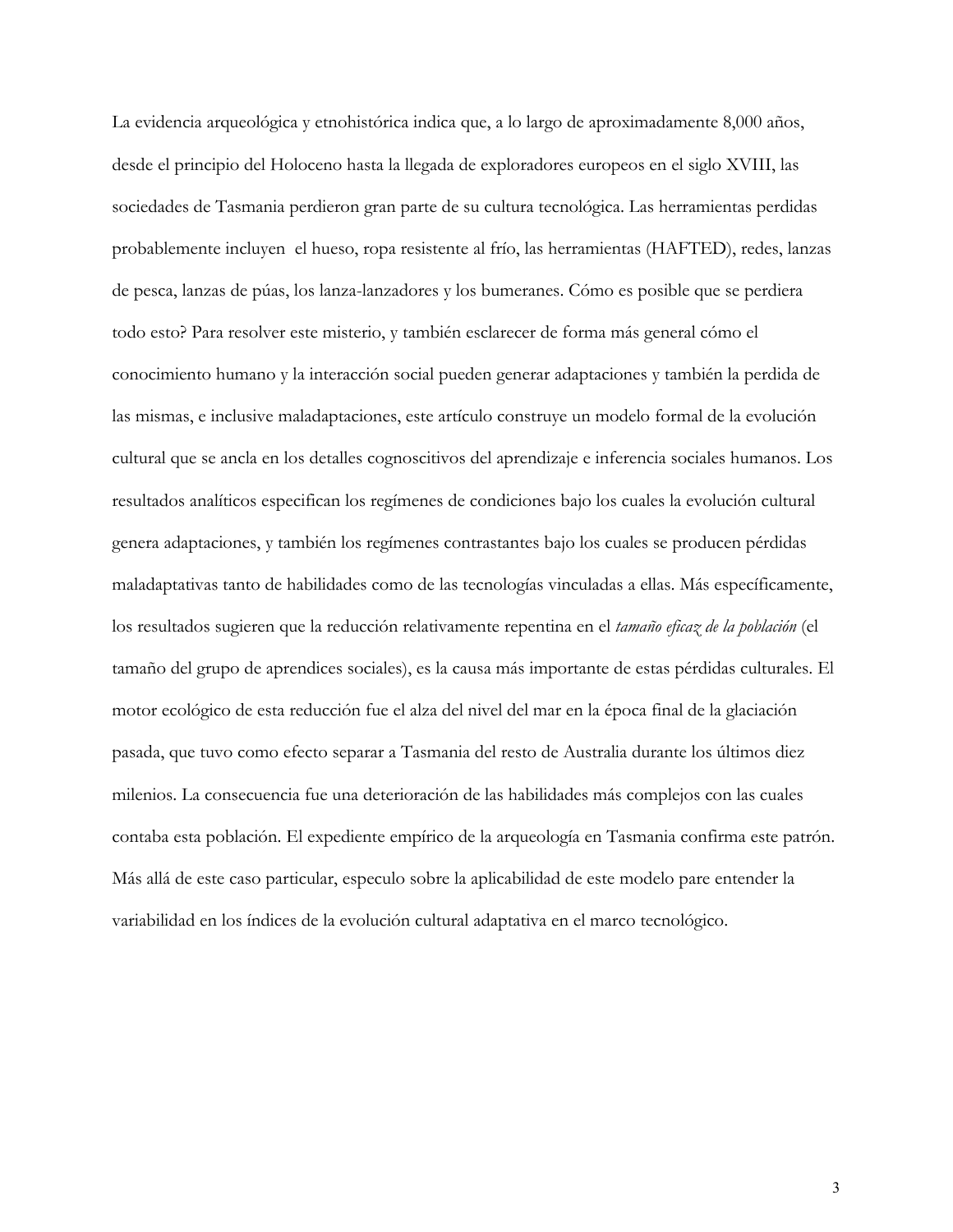This paper presents a model of cumulative cultural evolution that explicitly links certain cognitive aspects of cultural learning with social group characteristics (e.g., size, density, interconnectedness). My goal is to provide some general theoretical insights that show how our cognitive capacities for social learning (i.e., cultural transmission), which likely evolved via natural selection for their ability to extract adaptive information from the social environment (Boyd and Richerson 1985; Henrich and Gil-White 2001), generate varying rates of cultural/technological evolution, *including* regimes of technological loss or maladaptive change.<sup>1</sup> As a case example, I will apply predictions derived from the formal model to illuminate some of the curious aspects of Tasmanian cultural evolution observed from the beginning of the Holocene to the arrival of Europeans. Below, I first describe the Tasmanian case, and then develop a fairly general analytical model of cultural evolution, deriving its implications in relation to the available evidence. Next, I compare this model with alternative approaches. And finally, I briefly speculate about how the model might be used to illuminate other cases of rapid or uneven technological change in the archaeological record.

## **THE TASMANIAN CASE**

Archaeological evidence indicates that humans probably arrived in Tasmania about 34,000 years ago (Jones 1995). In reaching what would later become an island four-fifths the size of Ireland (67,800 km<sup>2</sup>), Paleolithic foragers likely walked from Australia across a land bridge that would later become the Bass Strait. With the beginning of the end of the last glacial epoch, between 12,000 and 10,000 years ago, the Tasmanians were cut off from Australia by rising seas that severed the land bridge, and gradually filled the 200-km stretch to Tasmania (Bowdler 1982; Diamond 1977,1978; Jones 1977a,1995). When Europeans began arriving on Tasmania ten millennia later, they found a small group of societies that possessed the simplest technology of any known contemporary human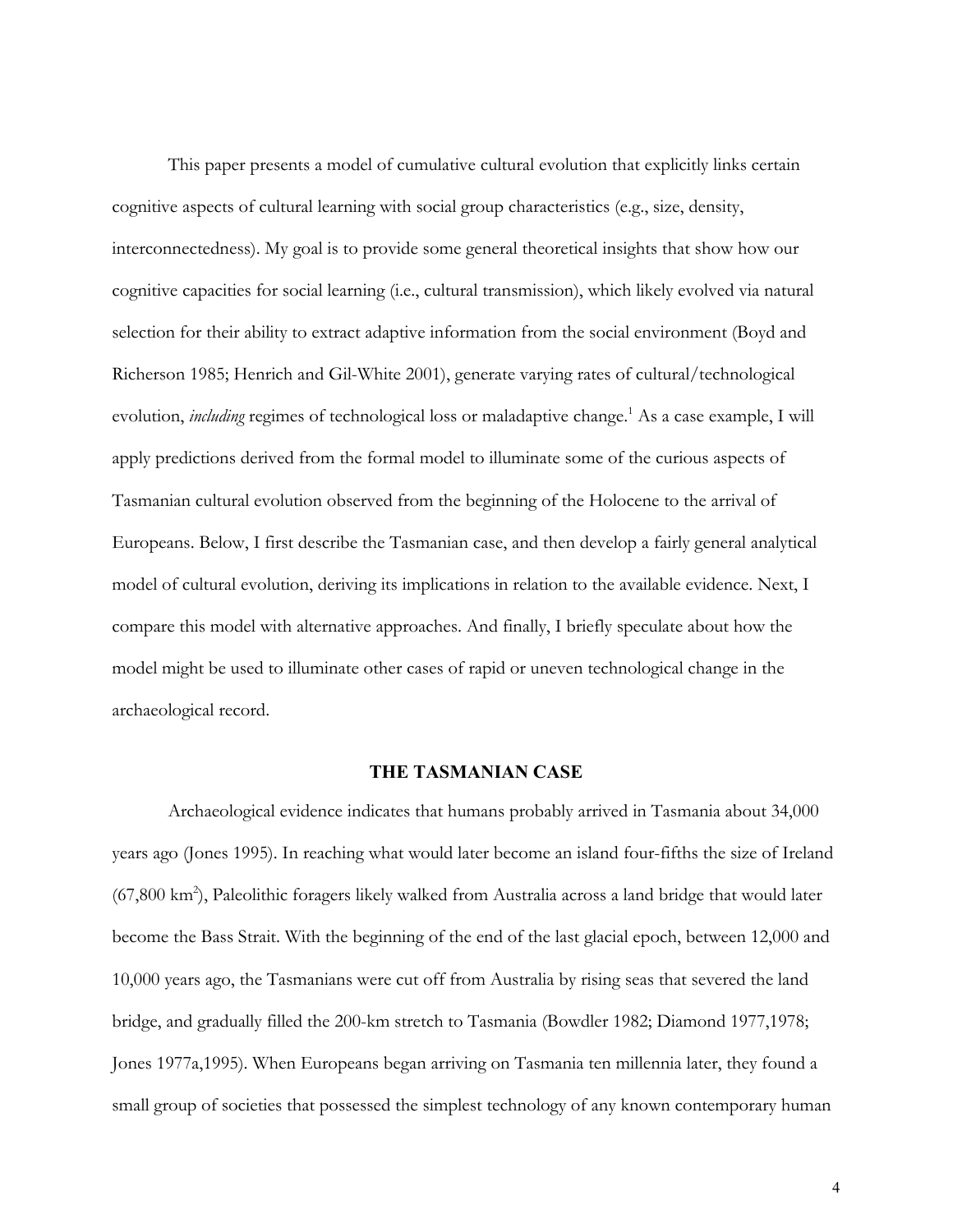group (McGrew 1987; Oswalt 1973,1976). Not only was the Tasmanians' technology simple compared to the wider world, it was remarkably simple compared to both their contemporaries 200 km to the north in Australia, and to their own ancestors from the late Pleistocene and early Holocene (Jones 1977b,1995).

Based on a combination of ethnohistorical and archaeological data, Tasmanians had by the time of European discovery likely lost, or never developed, the capacity to manufacture bone tools of any kind, cold-weather clothing, fishhooks, hafted tools, fishing spears, barbed spears, fish/eel traps, nets, spear-throwers, and boomerangs. To hunt and fight, Tasmanian men used only onepiece spears, rocks and throwing clubs. In all, the entire Tasmanian toolkit consisted of only about 24 items, which contrasts starkly with aboriginal Australians just across the Bass Strait who possessed almost the entire Tasmanian toolkit plus hundreds of additional specialized tools including multi-pronged fishing spears, spear-throwers, boomerangs, mounted adzes, composite tools, a variety of nets for birds, fish and wallabies, sewn bark canoes, string bags, ground edge axes and wooden bowls for drinking (Jones 1974,1976; Plomley 1966; Ryan 1981).

This ethnographic pattern had led some to mistakenly assume that Tasmanian technological evolution, for whatever reason, had stopped after splitting off from the mainland. It appears, however, that the Tasmanian technological suite and economic repertoire underwent some severe losses *after* being their isolation—although these losses are mixed with some minor improvements in core lithic technologies (Jones 1977b; White and O'Connell 1982). The clearest evidence for this comes from the Holocene archaeological record for Tasmania, which is nearly continuous from 8,000 B.P. to the ethnographic present. It shows a general pattern of change from a more complex tool kit to a less complex one. For example, while bone tools appear in several sites from Pleistocene Tasmania—dating back at least 18,000 years—the frequency, variety of types, and quality of bone tools show a gradual decline from 8,000 to 3,000 years ago, at which point bone tools drop entirely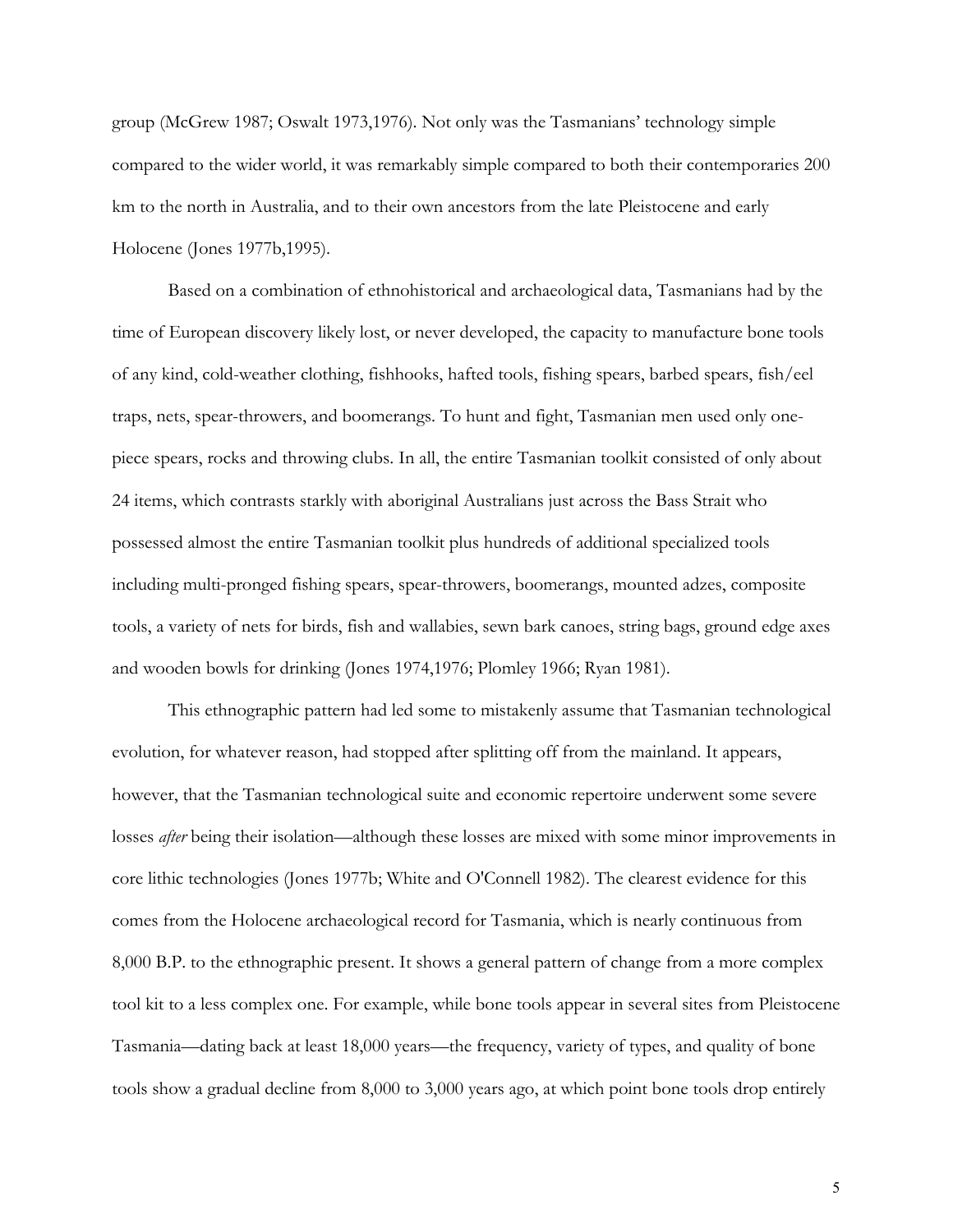from the record. Seven thousand years ago the ratio of stone to bone tools at Rocky Cape was 3:1. Three thousand years later it was 15:1, and 3500 years old bone tools disappear entirely from the record (Bowdler 1974; Jones 1977b; Ranson et al. 1983; Webb and Allen 1990). Ethnographically, there is not a single mention of bone tools, despite the efforts of observers to record the material culture (Jones 1974; Plomley 1966; Ryan 1981). In contrast, Aboriginal Australians deployed a vast array of fine bone tools (Jones 1977b; Lourandos 1997), and bone artifacts (double-row barbed points) have been dated to 89,000 B.P. in Africa (Brooks et al. 1995; Yellen et al. 1995).

Further, despite their cool maritime climate, the Tasmanians also appear to have lost the ability to make cold-weather clothing—a skill that likely allowed them to weather the last glacial maximum in a place that was only a few hundred kilometers north of an expanded Antarctica. For clothing, unlike their neighbors in southern Australia who wrapped themselves warmly in snug possum-skin cloaks, ethnographically recorded Tasmanians donned only wallaby skins, which they slung over their shoulders and tied with skin scraps. This was supplemented by spreading grease or ochre over their exposed skin. Interestingly, comparative ethnographic data from Australia, and detailed use-wear studies of Paleolithic finds, suggests that some of the bone tools that disappeared from the Holocene archaeological record were probably used to fashion cold-weather clothing (Jones 1977b,1990; Webb and Allen 1990). Thus, the loss of bone tools and cold-weather clothing may be linked.<sup>2</sup>

Perhaps the most striking losses suffered by the Tasmanians during their long isolation involved their abilities to catch bony or cartilaginous fish and their taste for such fish ("fish" here does not include shellfish, crustaceans or mollusks). The archaeological record from 8,000 to 5,000 years ago indicates that Tasmanians relied heavily on fish, and fishing was probably the second-most common hunting activity. The available evidence indicates that fish were likely second only to seals in terms of calories, and they probably supplied about 21 percent of the meat—which is three times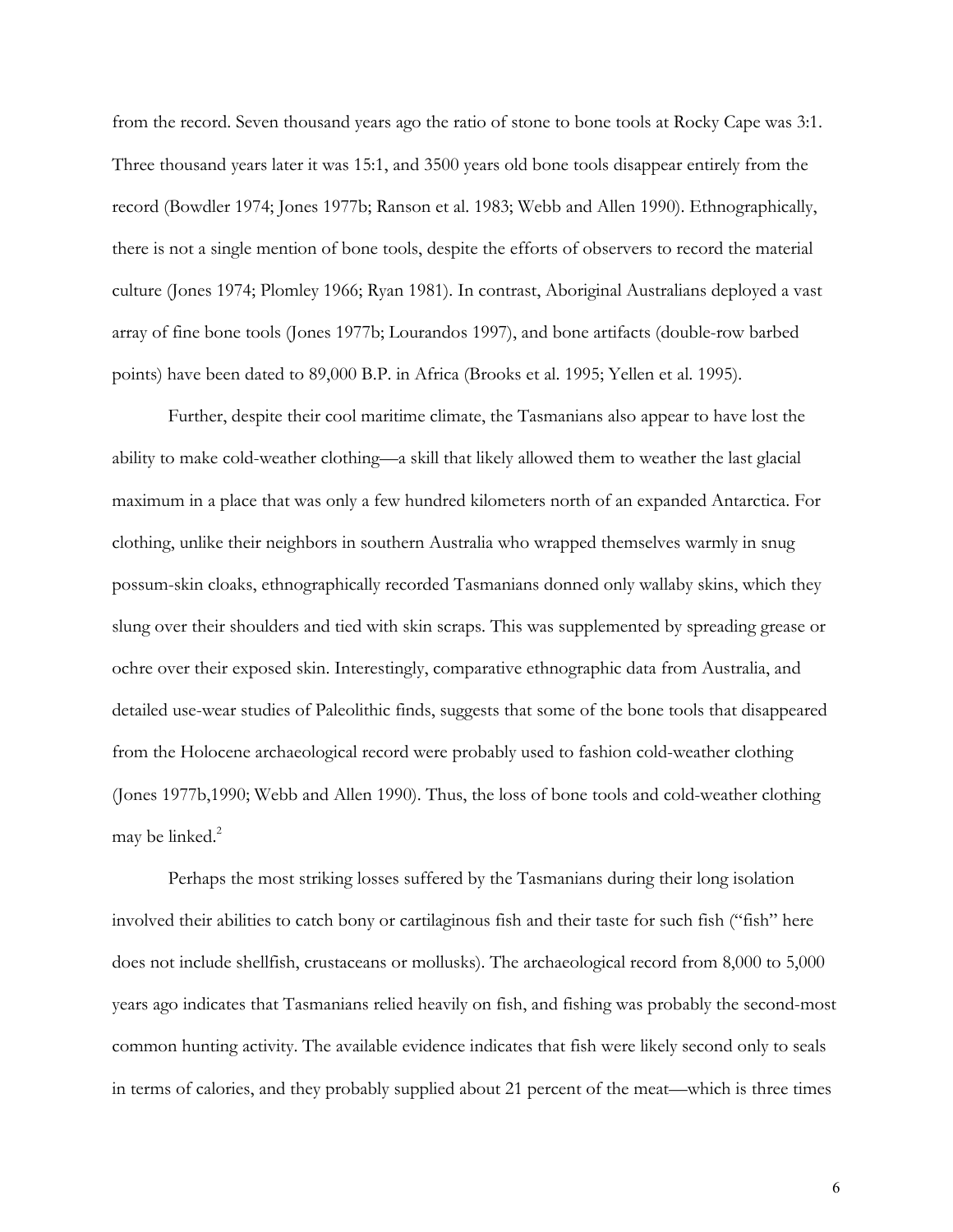more than the third-ranked dietary item, wallabies (Jones 1977c: 35). At this latitude, meat was undoubtedly a sizable portion of the total Tasmanian diet.<sup>3</sup> Nevertheless, by  $5,000$  B.P. the frequency of fish bones was declining, and by 3,800 B.P. fish disappeared entirely from the archaeological record all over Tasmania—yet, the relative proportions of other elements in the Tasmanians' diverse diet do not shift much (Jones 1977c). In concordance with the archaeological record, detailed ethnographic studies, including inspections of middens and fireplaces, confirm that fish was not a part of the Tasmanian diet when the Europeans arrived. Numerous historical accounts describe not only the Tasmanians' great surprise at seeing Europeans catching enormous amounts of fish (by all early accounts Tasmanian fishing was a great bounty), but also their disgust at the thought of eating fish, and their repeated refusals to accept offers of fish (in contrast to other offers that were readily accepted). Perhaps the most interesting, and widely overlooked, aspect of this is not the disappearance of fishing 3,800 years ago, but the fact that in the ensuing four millennia it never re-entered the economic repertoire—meanwhile a few hundred kilometers north at Bass Point, fishing never ceases, although technology likely shifted from spears to shell fishhooks (Jones 1977c).4

Although most Australian archaeologists accept the evidence that the Tasmanians stopped fishing at some point in prehistory (e.g., Bowdler 1980; Collett 1994; Horton 1979; Lourandos 1997; Vanderwal 1978), there may be reason to doubt that the Tasmanians ever fished at all. Bassett (2002) has argued that Jones' Rocky Cave data may be more consistent with a "seal-butchery interpretation," noting that the sizes and types of fish represented in the data can be understood as the contents of seals' guts. This hypothesis leaves open the question of why seal bones continue through the rest of the sequence, up to the ethnographic present, but fish bones do not. Nevertheless, regardless of the outcome of this debate, nothing about my argument or the model hinges on Tasmanian fishing in particular. Even if it turns out that the Tasmanians never fished at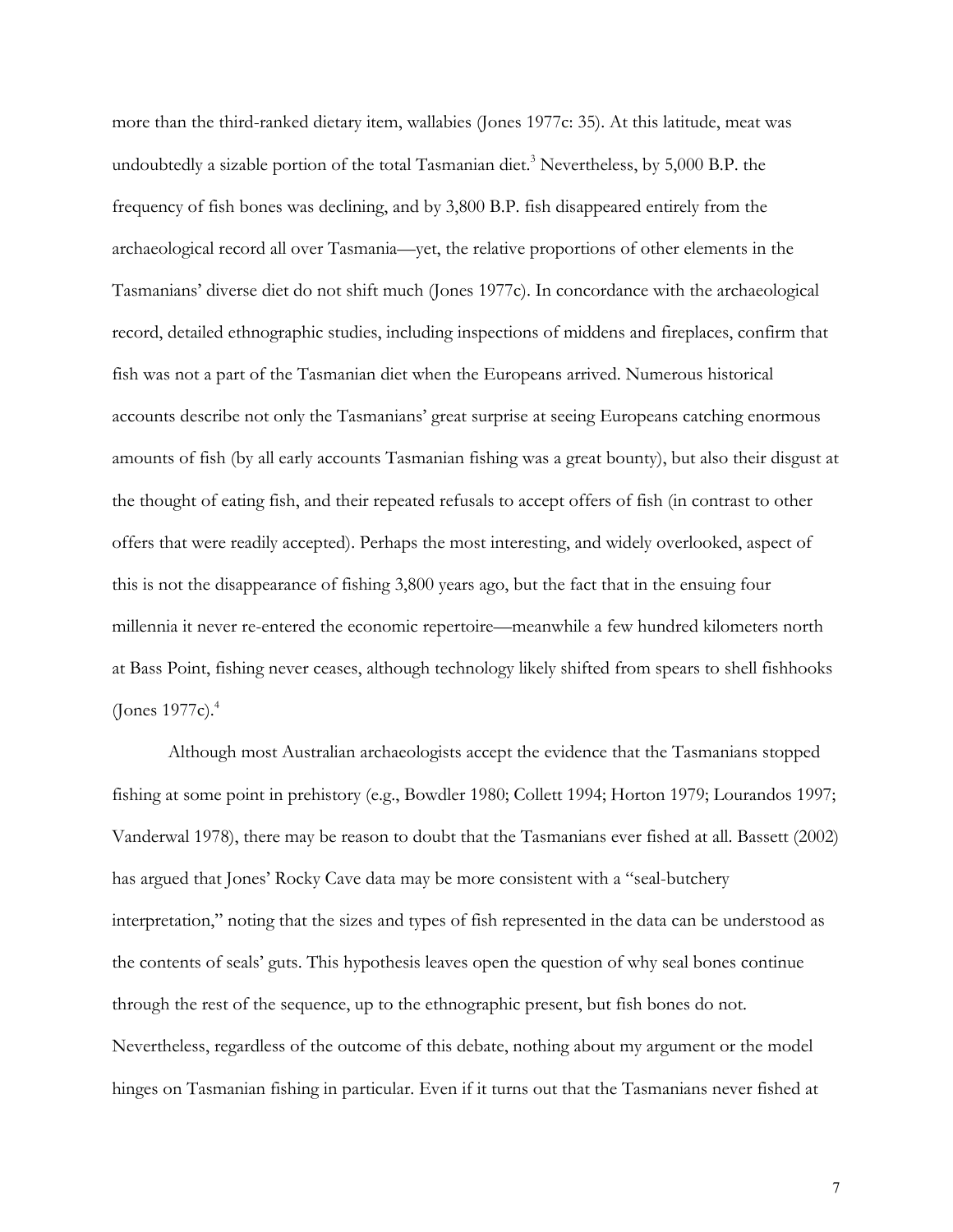all, we are left with either the loss, or the lack, of a wide range of other technologies and practices vis-à-vis the Australian aboriginals. Fishing merely moves from the category of "lost" to that of "never evolved". As noted above, the aboriginals on the northern side of the Bass Strait relied on a wide range of fishing techniques that included fish traps, nets, barbed spears and shell fishhooks. Furthermore, from the perspective of comparative ethnography, either category ("lost" or "never evolved") is equally puzzling, given the dependence on fishing observed among other cool-climate maritime foragers such as the Moriori of the Chatham Islands and the Ona and Yahgan of Tierra del Fuego. I will return to these issues later in the paper.

Looking at overall technological complexity, Oswalt (1973, 1976) performs a systematic comparative analysis of the complexity of food-getting technology that allows us to quantitatively contrast the ethnohistorically known Tasmanians to other foraging groups. His approach looks at the number of different technological forms and the number of functionally relevant (and differentiated) constituent parts in those forms to assess the aggregate complexity of each groups food-getting technology. (He also makes a persuasive empirical argument that while the number of constituent parts does not always predict a technology's effectiveness, it does correlate with it). In comparisons with 12 other foraging groups, including three temperate groups, three arctic groups, and five coastal or island groups, the ethnographically known Tasmanians come out in a distant last place. At the conclusion of his discussion, Oswalt writes (1973:92) of the Tasmanians, "*In technological terms they did not have any complex weapons* ["weapons" includes hunting tools], *nor did they make any composite instruments or weapons*. These factors set the Tasmanians apart from all other peoples in the world" (the italics are original; the brackets are mine).

#### **THE MODEL**

To analyze the relationship between demography and cumulative cultural evolution, I constructed a simple model rooted in the available evidence on human social learning. This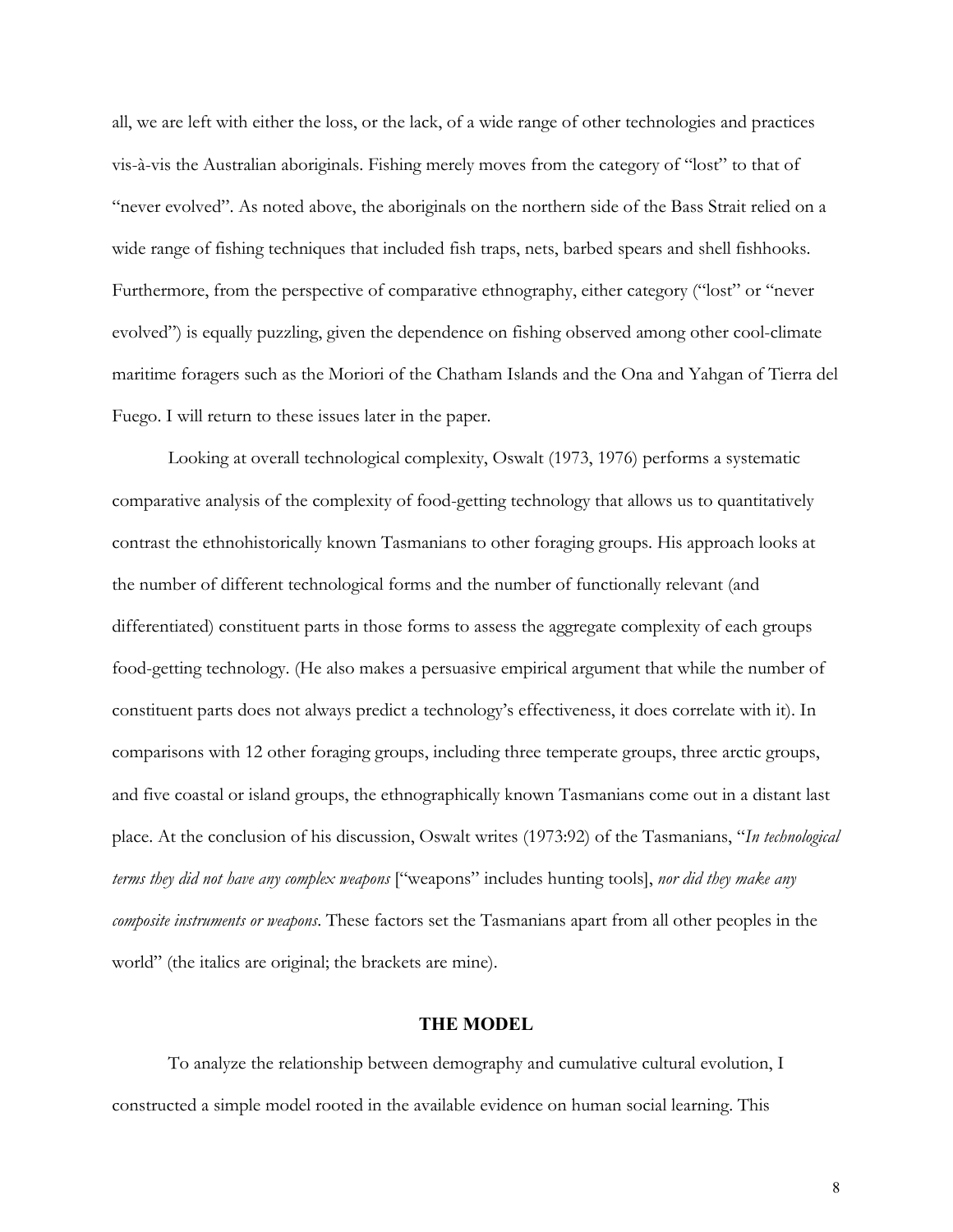evidence, from both field and laboratory studies, shows that humans possess a psychological propensity to pay attention to, and attempt to imitate particularly skillful, successful and/or prestigious individuals.<sup>5</sup> A tendency to orient one's social learning attention towards particularly skillful individuals ("cultural models") creates a selective force in cultural transmission that may, under some circumstances, generate cumulative adaptation.

To outline how this adaptive process could work, consider a population of N individuals who vary in a skill that involves at least some culturally transmittable components. The variable *zi* gives a measure of this attribute for each individual *i*. Transmittable *z<sup>i</sup>* skills might involve such things as net-manufacturing preferences (weaving practices, preferences for certain fibers), spearthrowing techniques, fishhook material selection, canoe-building techniques, bone-tool craft, and medicinal plant knowledge. This could be a quantitative measure of a skill like how straight an arrow shaft is, or it could measure the possession of several discrete skills. Each of the N individuals attempts to copy the most skillful individual, and  $z<sub>h</sub>$  gives the skill of the most skilled individual, *h*. In attempting to imitate *h*, through a combination of imperfect imitation, experiments, errors, bad memories and ill-fortune, some individuals end up with higher z values than their chosen model (*h*), while others end up worse than *h*. If this combination of errors, luck and experiments averages out such that the value of the skill averaged over the N individuals is unaffected, then the average skill of the N individuals after imitation ( $\bar{z}$ ) will increase to  $z_h$  (now,  $\bar{z} = z_h$ ). If everyone now imitates the new most skilled individual, *h'* (e.g., the new best net-maker), then the group average will again increase to that of the new most-skilled person, and the mean skill of the group will now exceed the skill of the initial best net maker ( $\bar{z} = z_h > z_h$ ). As this process repeats, skill-biased transmission combines with learning errors (or individual experimentation) to generate a process of cumulative cultural adaptation (Boyd and Richerson 1985: Chapter 8).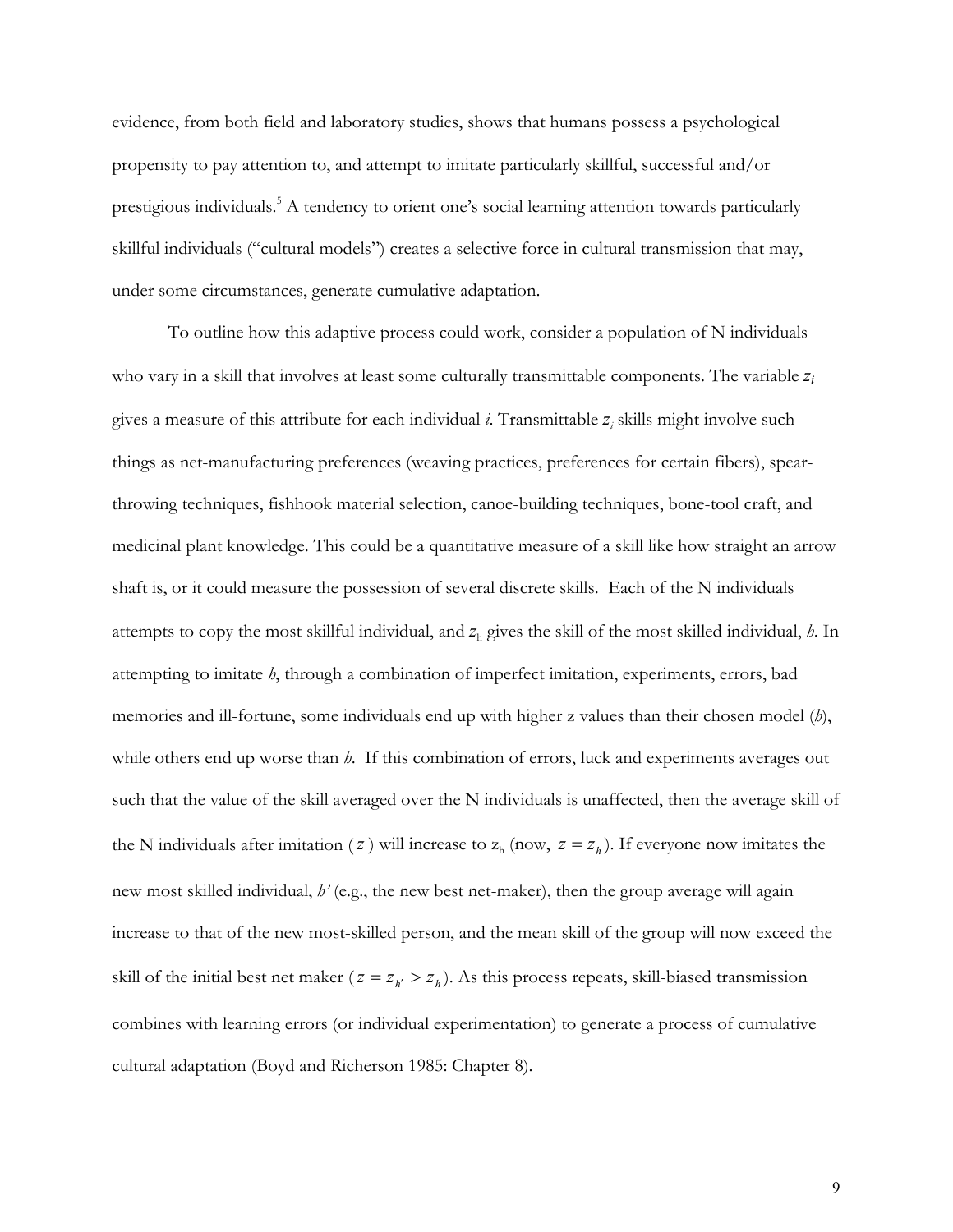More realistically, if we assume that human inference is imperfect and individual experiments are costly and often inconclusive, then individuals will rarely achieve the level of skill demonstrated by their chosen model. This will be particularly true for complex skills that are difficult to figure out on one's own. Such low-fidelity cultural transmission means that cumulative cultural adaptation may not occur. Even if the inferential machinery of human minds were perfect, the transmission process would still result in a range of errors because behavioral (phenotypic) displays provide learners with only incomplete information from which to mentally reconstruct the underlying skill, strategies and abilities (Henrich and Boyd 2002). Thus, to build a model that combines skill-biased (or successbiased, see Appendix D) cultural transmission with imperfect inference, I will make use of the Price Equation (1). In its most basic form, this equation is a general statistical statement that applies to any evolutionary system; it is equally applicable to the evolutionary dynamics of genes, quantitative cultural traits, phonemes and the frequency of hydrogen atoms in some distant galaxy (Frank 1998). The Price Equation makes no assumptions about the discreteness of traits, transmission pathways, or transmission fidelity. For our purposes here, the Price Equation usefully separates the effect of selecting particular cultural models (selective attention to skillful individuals) from the effects of errors in transmission, inferential processes and individual learning ("inference"):

$$
\Delta \overline{z} = \underline{Cov(f, z)} + \underline{E(f\Delta z)}_{\text{Selective Transmission}} \tag{1}
$$

As before, we begin with N individuals indexed by *i*. Each individual *i* has a *z*-value (*z<sup>i</sup>* ). This value measures the individual's skill, as described above. ∆*z* represents the average change in skill (z) per time step—i.e., the rate of cultural evolution of skill z. If  $\Delta \bar{z}$  is positive, then adaptive evolution is taking place—e.g., people are becoming better bone tool makers. If ∆*z* is zero, the population is in equilibrium. If ∆*z* is negative, then the population is losing skill (e.g., the bone tools are getting cruder). Also, associated with each individual is an *f* value. *fi* gives the relative degree to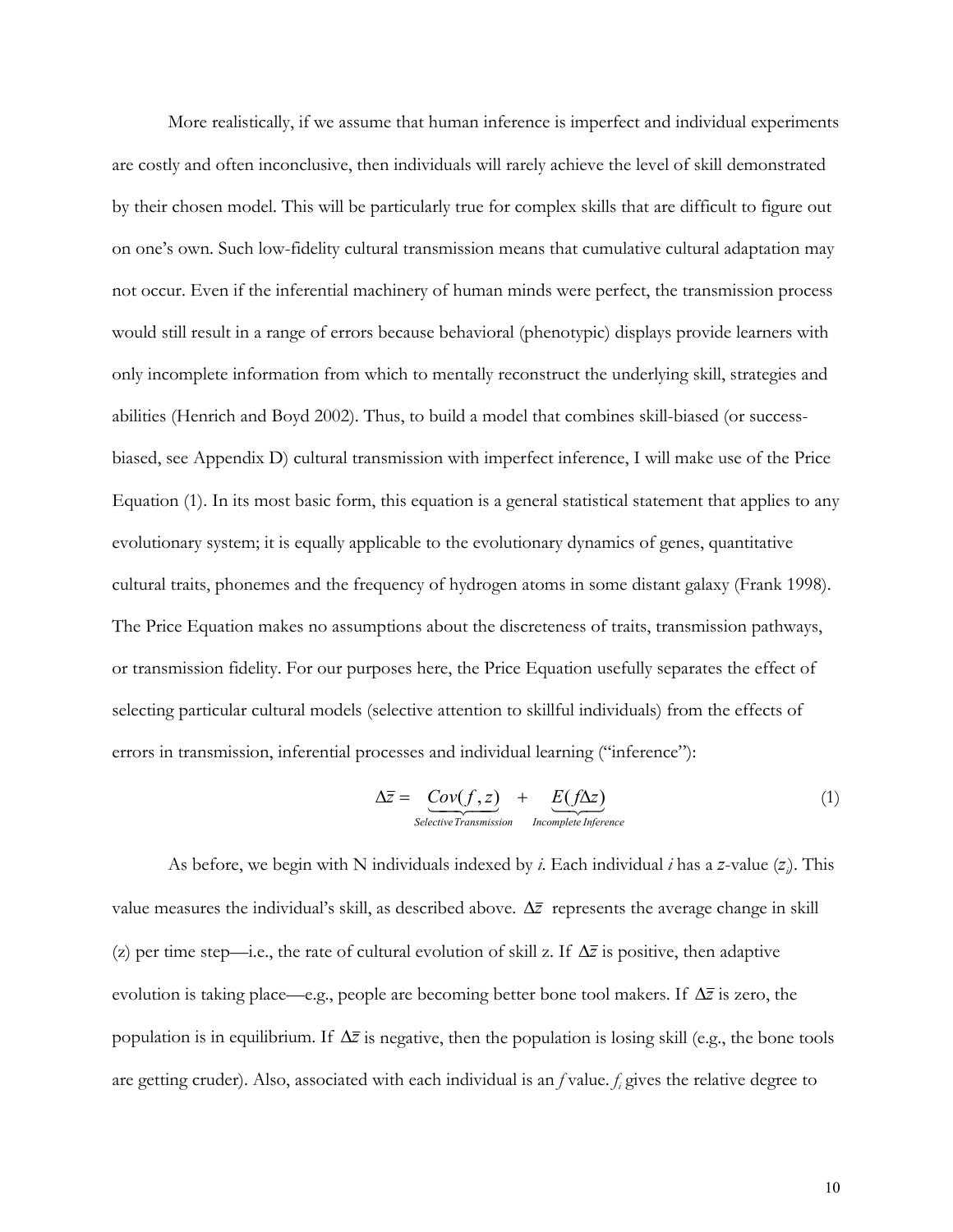which other individuals focus their social learning attention on *i*. If individuals tend to pay attention to particularly skilled individuals, *f* and *z* will be positively correlated. Said another way, *f* gives the relative likelihood that an individual with a particular z value will be selected as a cultural model. *Cov(f, z)* is the covariation between  $f_i$  and  $z_i$ , and gives the effect of selective cultural forces on  $\Delta \bar{z}$ . To simplify matters here, I will assume that all individuals successfully identify and attempt to copy the person with the highest value of z.<sup>6</sup> Note that our pool of N individuals could represent the same individuals (e.g., the same bone tool makers) from one season to the next, or it could represent different generations or age cohorts in a society. For thinking about the long-term cultural evolution in Tasmania, the latter is most relevant.

To capture the idea that inferential processes are incomplete, I assume that the inferential processes that underpin social learning are inaccurate in two ways: first, they are noisy, so that copiers never accurately replicate the z value of their model; and second, they are biased so that the behaviors acquired by copiers are, on average, less skilled than that of their model. More formally, as illustrated in Figure 1, individuals who attempt to copy a model with z*-*value, z*<sup>i</sup>* , end up with a zvalue drawn from a Gumbel probability distribution<sup>7</sup> with mode  $z_i - \alpha$  and dispersion  $\beta$ . Typically, copiers acquire skills that are worse than their model's z-values by an amount  $\alpha$ , but occasionally through lucky guesses or errors—some individuals acquire z-values (skills) that are superior to their chosen model. The probability of that occurring for an individual is the area under the distribution to the right of the dashed line (the model's z-value). It's also worth noting that the probability of an exact copy is zero—there is no "replication" in this model (cumulative cultural evolution does not require "replicators": Henrich and Boyd (2002)).

For analytical purposes, it is important to remember that α and β arise from an interplay between the "things being learned" and human cognitive processes. If something is easy to imitate and people vary little in the inferences they make during the imitation process, then both  $\alpha$  and  $\beta$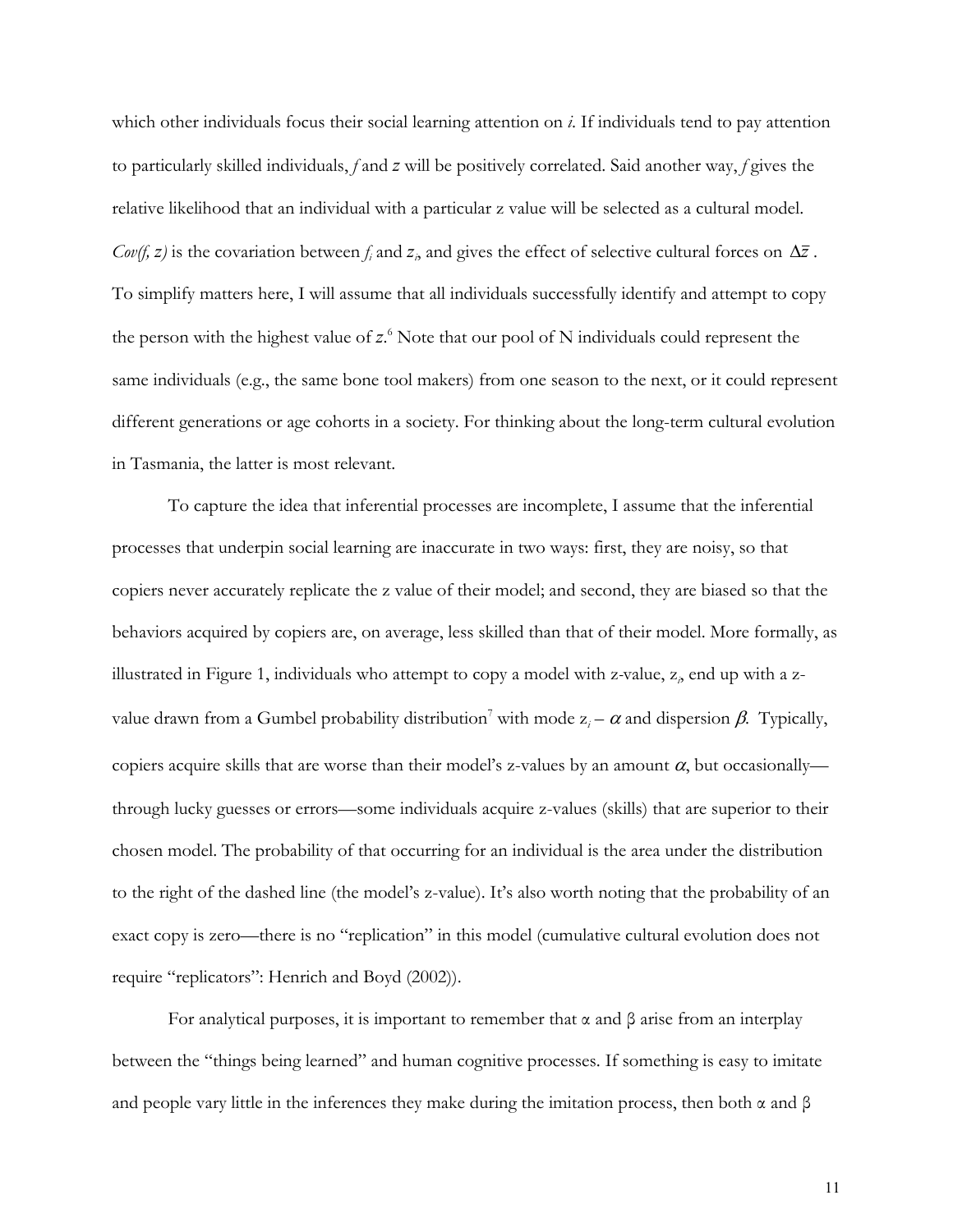will be small—for perfect replication  $\alpha$  and  $\beta = 0$ . If something is hard to imitate, but people tend to make the same kinds of mistakes, then  $\alpha$  will be large, and  $\beta$  small. If something is difficult to accurately imitate, and people make wildly different inferences/mistakes, then α and β will both be large. If people generally make fairly accurate inferences in learning something, but sometimes diverge wildly in their efforts, α will be small and β large.

When particular skills/technologies are quite simple, it may be possible for individual learning, based on experience and/or experimentation, to swing the mode of the distribution to the other side of the selected model's z-value. Under such conditions, individual learning would combine with selective transmission (copying the skillful) to drive adaptive cultural evolution. However, both the ethnographic record and my own experience living among the Machiguenga of the Peruvian Amazon suggests that these circumstances are unlikely to apply to most human situations because of the amount of culturally learned know-how involved in human skills related to making and using such things as blowguns, bows, arrows, bowls, craft tools, spears, fishing nets, canoes, kayaks, etc., or in practices and knowledge related to such things as tracking, using medicinal plants, and processing foraged foods. After only a few generations, most of the improvements that can be made based on typical experiences and practical deductions will have already been incorporated into the basic cultural repertoire, leaving only the non-intuitive and difficult-to-figureout modifications. This is not to say that the experience and experiments of some few individuals will not lead them to higher z-values, or that such information won't spread (via selective transmission) through the population. Rather, I argue that such individually-based experiences and deductions won't happen on average across the population, and thus such processes won't (alone) be responsible for the population patterns of cultural evolution. It is the selective transmission of lucky errors and occasional experiments that drives much of the evolution of adaptive technology, skills, beliefs, and practices.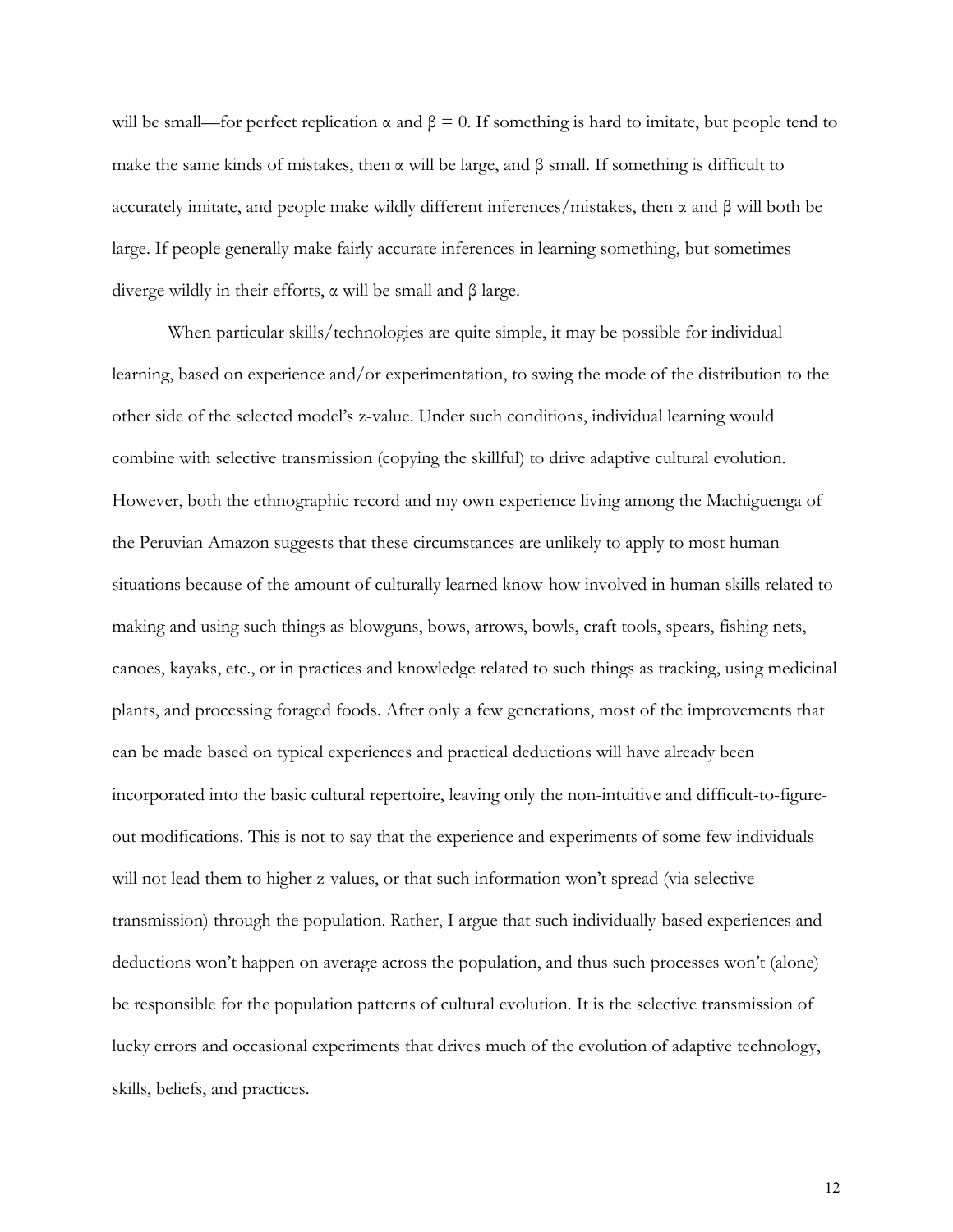With this setup, we can derive equation (2) from the basic Price Formulation shown above (Appendix A provides the technical details):

$$
\Delta \overline{z} = -\alpha + \underbrace{\beta(\varepsilon + Ln(N))}_{\text{Always Positive}} \tag{2}
$$

The two terms on the right side of (2) go in opposite directions: the first term  $(-\alpha)$ , which represents the effect of low-fidelity transmission and inference bias, favors a decrease in the average skill in the population (favoring  $\Delta \bar{z}$  < 0), while the second term, which combines the effects of inaccurate inference and model selection, always favors adaptive cultural evolution ( $\Delta \bar{z} > 0$ ;  $\epsilon \approx$ 0.577, the Euler-Gamma constant). This means that whether the average skill in the population of social learners increases or decreases depends on the relative sizes of the two terms. Interestingly, the two components of human inference,  $\alpha$  and  $\beta$ , have opposite effects on adaptive evolution.  $\alpha$ operates against adaptive evolution, while β, the tendency of individuals to make *different* inferences from observing the same thing, *favors* adaptive evolution. The more individuals tend to make different inferences, the faster cultural evolution goes—or the more likely it is to be adaptive.

Most importantly for our purposes, N, the size of the pool of social learners, also positively affects adaptive evolution. The larger the population of interacting social learners, the faster adaptive evolution proceeds—or the more likely it is that selective forces will favor adaptive processes. N represents the effective number of social learners and may be substantially larger than the number of individuals in a social group as long as individuals interact sufficiently often with people from other groups. For Tasmania, both ethnographic description and the rapid diffusion of European practices suggest a fairly well-connected cultural population, at least for technologies (Jones 1977a,1995). Thus, if we take Jones' estimate of 4,000 Tasmanians at the time of European contact,<sup>8</sup> assume a sexual division of labor, and ignore children, we can estimate  $N = 1,000$ . If we further ignore older individuals who are unlikely to acquire novel practices (20 percent of the population),  $N = 800$ . Of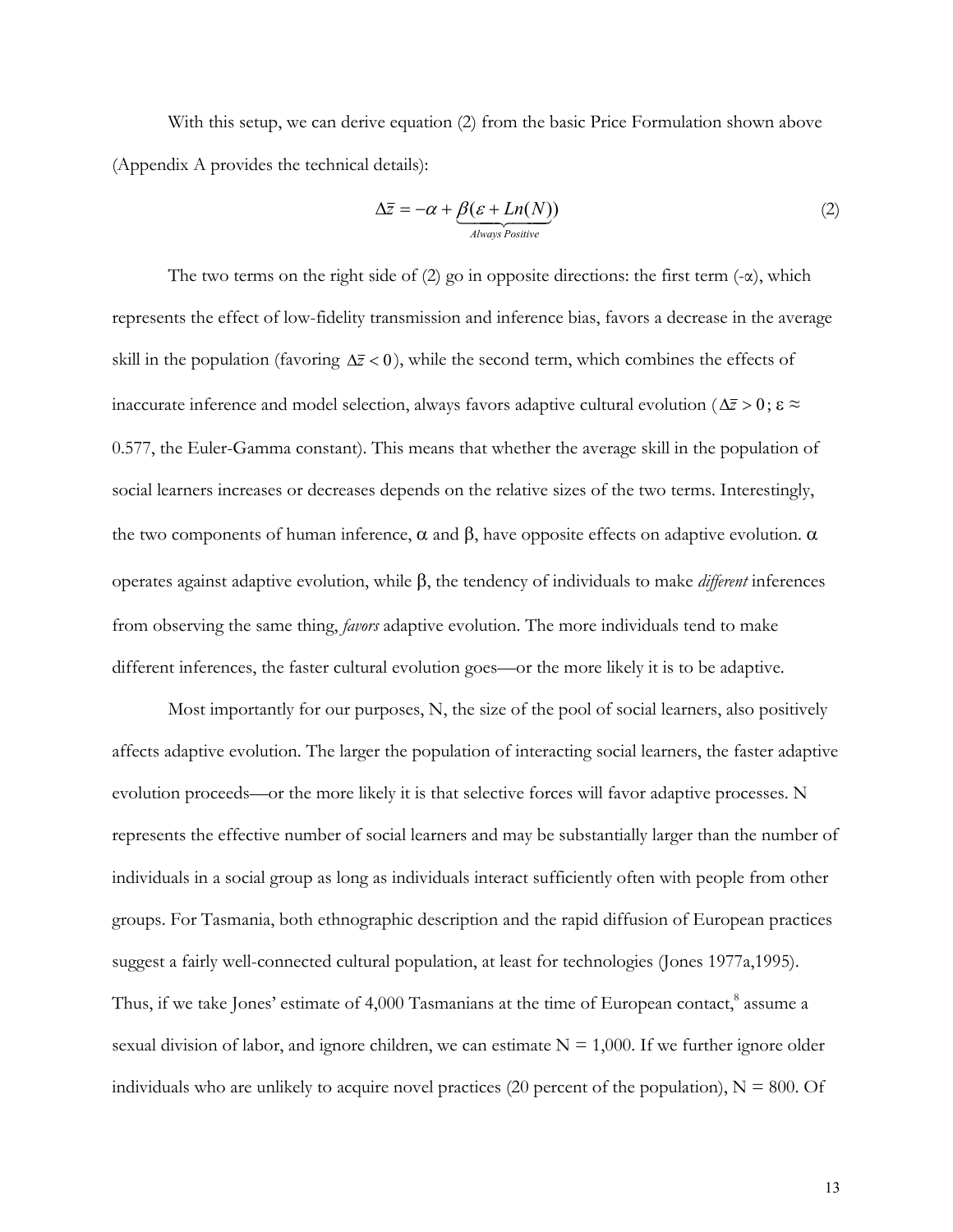course, nothing in the analysis hinges on the exact number, and we are primarily interested in the qualitative insights, but this at least provides a point of reference.

By setting  $\Delta \bar{z} > 0$ , we can solve for the conditions under which selective transmission will drive adaptive cultural evolution, or generate maladaptive loss:

$$
N^* > e^{\frac{(\alpha - \varepsilon)}{\beta}}
$$
 (3)

N<sup>\*</sup> is the critical number of social learners necessary to produce cumulative adaptive cultural evolution for a specified set of inferential processes (α and β values)—which relate to specific skills, techniques or practices. This shows  $N^*$  must exceed a threshold determined by the ratio of α to β. Larger values of  $\alpha$  or smaller values of  $\beta$  will increase the minimum threshold size of the pool of social learners. If N\* is less than this threshold, ∆*z* will be less than zero and these culturally acquired skills, knowledge and related technologies will begin to ebb away. Plotting equation (3), Figure 2 illustrates the conditions for adaptive loss: parameter combinations above the line create adaptive evolution, while those below the line produce maladaptive deterioration.

To get an intuitive sense of what is going on here, consider what happens if each learner picks only one person  $(N = 1)$  and attempts to copy his skills. Under these conditions, learners would, on-average, select only a model of average skill to copy, and thus would obtain a worse-thanaverage set of skills (assuming copies tend to be worse than the original). However, if learners can pick two models and learn from whichever of the two is the most skilled, then learners will (onaverage) learn from a better-than-average model, but they will still suffer the losses from imperfect inference and imitation. Picking from three potential models further improves the learner's chances of learning from a model sufficiently skilled to compensate for the losses inherent in any transmission process, and four models further improves things, etc. Cultural learning becomes cumulatively adaptive when the effect of having a larger set of models from which to pick the most

14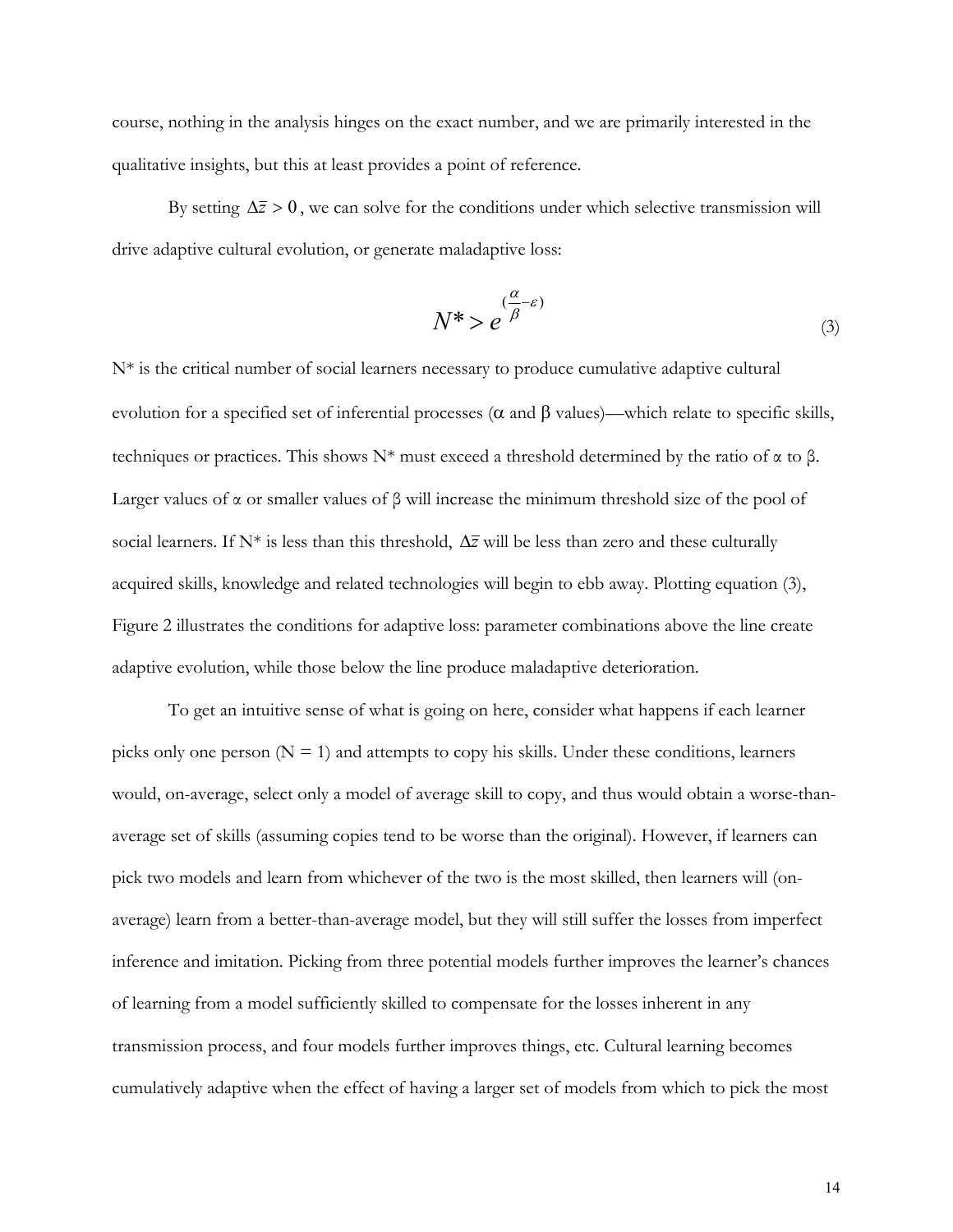skilled exceeds the losses from imperfect copying. This process is roughly analogous to the effect of sample size on assemblage diversity:<sup>9</sup> Larger samples mean more variation, and variation is the fuel for the engines of any selective evolutionary process.

Based on these theoretical findings, Tasmanian technological losses may have resulted from a drop in N produced by the climatic change that isolated Tasmania from the social networks of southern Australia and cut the available land area in half.<sup>10</sup> Figure 2 depicts this vertical drop from a regime of cumulative adaptive evolution into one of maladaptive deterioration for specific "hard to learn" skills. After the drop, skill losses proceed fairly gradually, following the horizontal arrow to a new equilibrium. This point will involve technologies and practices with smaller values of  $\alpha$  and/or larger values β—that is, simpler technologies that are easier to accurately acquire, and/or vary. For example, throwing clubs and one-piece spears may substitute for bows-and-arrows, boomerangs and bone-tipped, barbed spears in some sense, but they don't replace them in terms of equal effectiveness.

Different technologies and practices have different  $\alpha$  and  $\beta$  values, so a drop in N will not influence all cultural products equally. Figure 3 shows two different technologies/skills that are associated with different values of α and β. For the more "Complex Skills" (harder to learn), larger pools of social learners are required to achieve cumulative cultural evolution, and sustain a more adaptive equilibrium: A drop from  $N = 4000$  to 1000 means a change from a slow rate of adaptation/improvement (a small positive value of  $\Delta \bar{z}$ ) to a larger rate of maladaptive loss (a negative value of ∆*z* ), while a similar drop for a "Simpler Skill" merely reduces the rate of cumulative adaptive evolution ( $\Delta \bar{z}$  stays positive). Thus, this process will disproportionately target the most complex technologies and practices for deterioration—i.e., those that are the most difficult to learn (high values of  $\alpha/\beta$ ), and the least amenable to individual learning.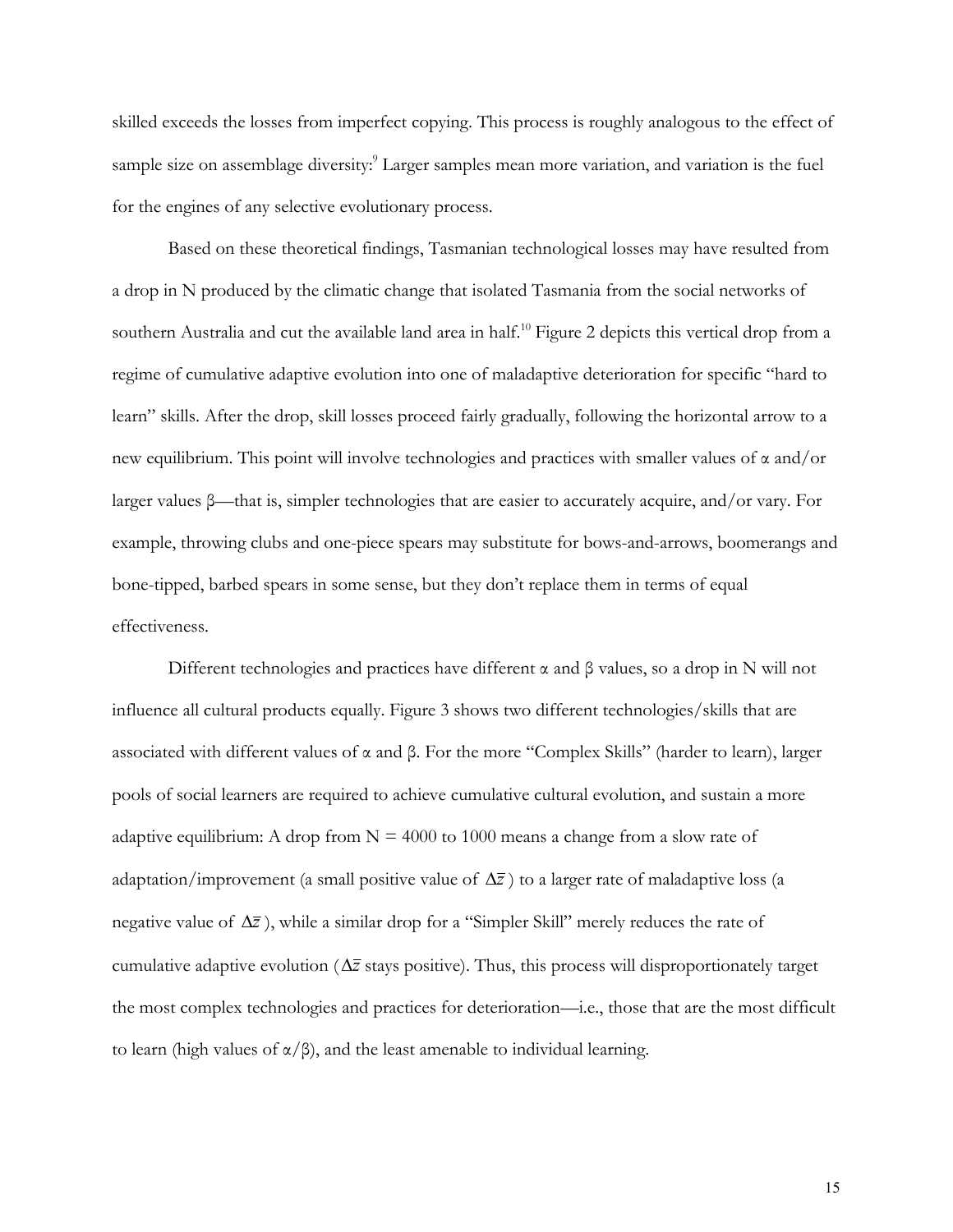This prediction is consistent with the Tasmanian pattern. Extensive archaeological analyses and historical ethnography suggest a continuous stone tool tradition from the Australian Paleolithic to the Tasmanian ethnographic present. Nevertheless, Jones' analyses of this stone-tool tradition also indicate some gradual improvement—smaller, finer tools manufactured using materials from more distant sources (Jones 1977b,1995). Improvement in some skills/technologies and deterioration in others may seem intuitively odd, but this prediction arises directly from the above model (as illustrated in Figure 3). Simpler technologies can remain in the "cumulative regime" even when more complex tools have plummeted into the "maladaptive regime." As explained above, this occurs because the skills for producing and using simple tools are easier to acquire by imitation (smaller  $\alpha$ ) or are more strongly affected by individual learning (smaller  $\alpha$  and larger  $\beta$ ). This contrasts with the difficulty of learning how to make more complex tools such as fishing nets, boomerangs, arrows, sewn bark canoes, fishhooks and fine bone implements.

With cultural learning in mind, compare the manufacturing process used by the maritime foragers of Tierra del Fuego to craft bone-tipped arrows and the shellfish gathering approach recorded for Tasmanians. Among Fuegians, crafting bone-tipped arrows involved a fourteen-step process, seven different tools (4 of which were specially crafted solely for making arrows), four types of wood (which all required straightening procedures) and six other materials (Lothrop 1928). The fine details associated with straightening gnarled wood, crafting barbed bone heads, and affixing the fletching involved techniques that are not easily figured out, and small errors have enormous impacts on performance. In contrast, the Tasmanian technique of diving for crustaceans (which was exclusively women's work) probably requires both the development of substantial physical skills and lots of practice, but seems less likely to benefit from observing particularly skilled models. Such risky diving techniques are not, to my knowledge, used by other cold-climate foragers, and may have evolved in the absence of more complex food-procurement technologies. My hope is that

16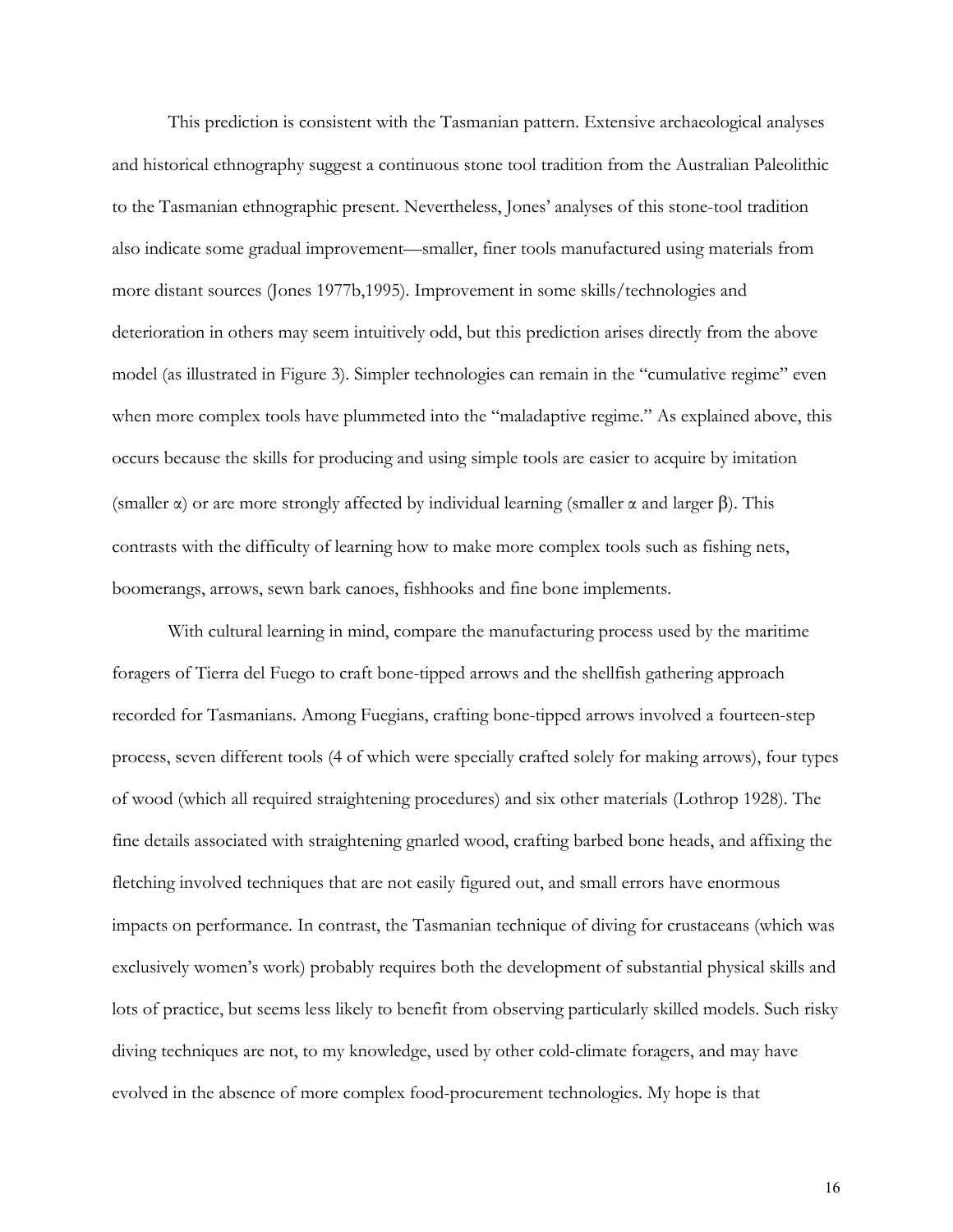experimental archaeological work can test this claim—and even estimate α and β parameters for different kinds of tools and skills.

## **Adding Vertical Transmission has No Effect on the Qualitative Analysis**

The empirical importance of vertical transmission (parent-offspring cultural transmission) is a matter of debate. Some work among small-scale societies suggests that vertical transmission may account for as much as 70 to 80 percent of the transmission of craft skills (Hewlett and Cavalli-Sforza 1986; Ohmagari and Berkes 1997; Shennan and Steele 1999), while other work in both smallscale and industrialized societies indicates that vertical transmission maybe of little importance (5 percent) to understanding adult patterns of behavioral variation (Aunger 2000; Chen et al. 1982; Harris 1998; Lancy 1996; Plomin et al. 2000). In my view, recent methodological critiques of the data-gathering methods used in the studies favoring vertical transmission (Aunger 2000) has brought some of this evidence into question, and tipped the balance against vertical transmission as the central force in cultural transmission.<sup>11</sup> Nevertheless, the issue is far from settled, and vertical transmission may turn out to be crucial in certain cultural domains. This leads to the question: How would the presence of vertical transmission influence the important qualitative claims made above?

Vertical transmission can be incorporated directly into the above model by assuming that social learners copy the most skilled individual a proportion *p* of the time, and imitate their parents a proportion (1-*p*) of the time. Using the Price Equation and following the above derivation yields (Appendix A shows the details):

$$
\Delta \overline{z} = p \big[ -\alpha + \beta(\varepsilon + Ln(N)) \big] \tag{4}
$$

Assuming  $0 \leq p \leq 1$ , equation (4) tells us two important things about adding vertical transmission: (1) the magnitude of the rate of cultural evolution will be reduced by the fraction *p*; and (2) the conditions demarcating the adaptive regime from the maladaptive regime (i.e., Figure 2;  $\Delta \bar{z} > 0$ ) are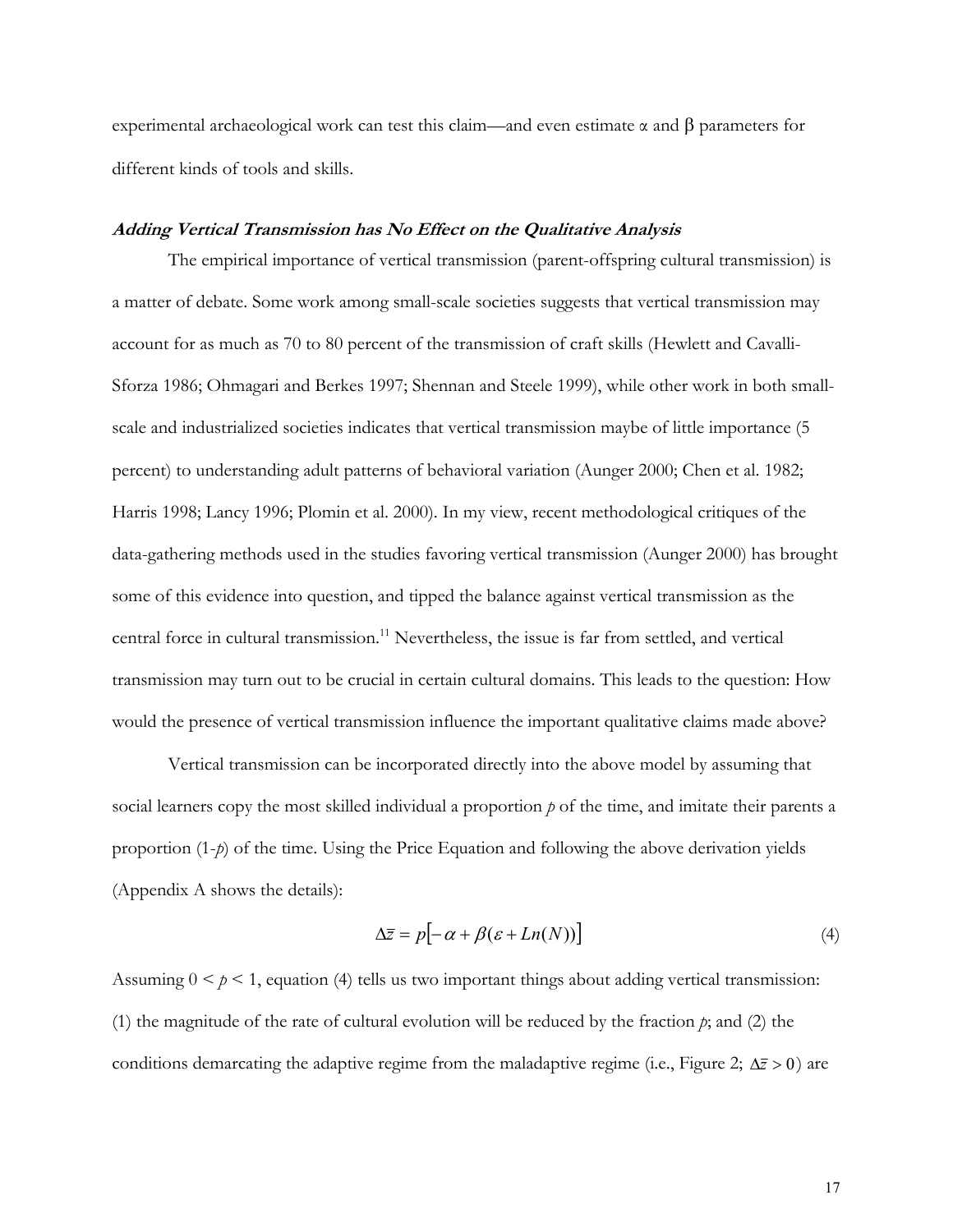*identical* to those derived above. From this, we can conclude that adding even large amounts of vertical transmission do not change the basic qualitative results.

## **ALTERNATIVE AND COMPLEMENTARY EXPLANATIONS**

#### **Non-cultural explanations**

One approach to dealing with the evidence of technological losses in the Tasmanian record, and the stark differences between the Tasmanians and their continental neighbors, has been to argue that all the tools, practices and skills that the Tasmanians either lost, or never developed, can be explained as the product of adaptive decision-making (cost/benefit analysis by individuals), rather than the adaptive cultural learning processes modeled above. Vanderwal (1978: 123), for example, has argued that the loss of cold-weather clothing was actually an adaptive response to the cooling climate of the late Holocene; he says that spreading grease and ochre over the skin may be a more effective protection against the elements than clothing. Similarly, Allen (1979) has argued that dropping fish from the diet was an adaptive move for the Tasmanians, given their latitude and the availability of seals and mutton birds. Bassett (2002), Walters (1981) and Horton (1979) attempt similar arguments.<sup>12</sup>

Most of this work amounts to suggestions about how particular oddities in the Tasmanian record (usually fishing) might be understood as adaptive products of individuals making cost/benefit decisions. To explain the overall pattern, however, the approach needs to show how *all* bone tools, spear-throwers, barbed spears, ground-edge tools, durable boats, paddles, winter clothing, seal nets, bird snares, and all eating of any kind of fish during any season (caught by any method: fishhooks, spearing, traps, nets) were maladaptive choices in all parts of Tasmania for the last few thousand years of the Holocene. Unfortunately, in examining the implications of their approach, none of these authors takes seriously the challenge of comparative ethnography: If Tasmanian ecological conditions caused (via individual-level cost-benefit decision-making) people to reject such things as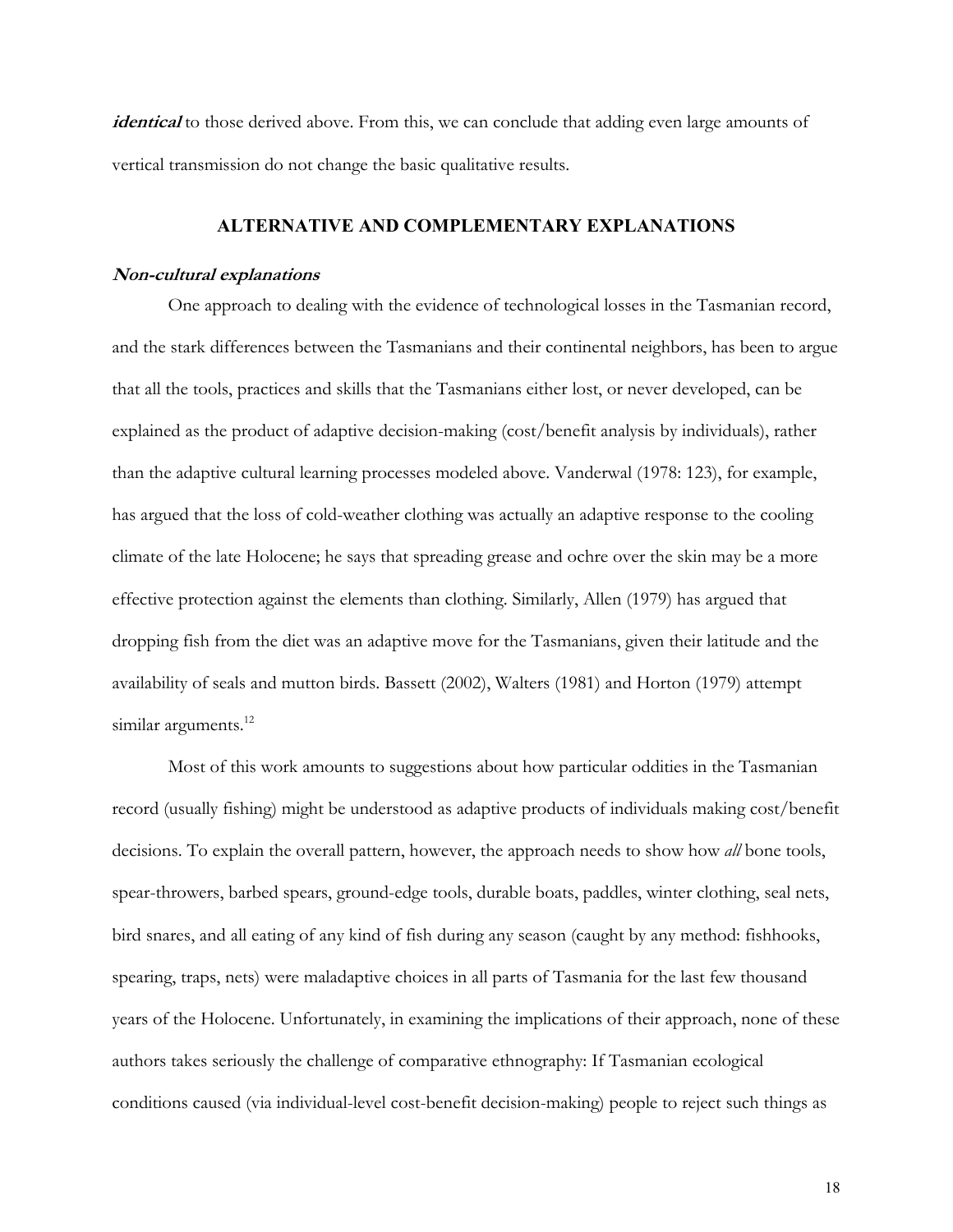fishing, bone tools, barbed points, etc., then we should observe similar patterns in similar places. In constructing their arguments, all of the above-mentioned authors make causal reference to the harsh maritime climate of Tasmania. However, whatever the details of the Tasmania climate, all these arguments must be rooted in the differences between the climate of Tasmania and those of southern Australia, only 200 km to the north. It's these differences that must account for the different historical trajectories and immense cultural divide. Thus, we should compare the suite of Tasmanian technologies and practices to foragers inhabiting environments similar to, or harsher (i.e., colder) than, Tasmania. Following this line, comparative work provides no support for the "harsh maritime climates" explanation for the Tasmanian pattern.

Consider the foraging populations that once inhabited Tierra del Fuego. Lying at 52 degrees south latitude, the archipelago of Tierra del Fuego is ten degrees south of southern Tasmania, and has a fully maritime climate. The incessant cold winds and range of vegetation are quite similar to Tasmania. Like the Tasmanians, the indigenous inhabitants of Tierra del Fuego were nomadic hunter-gatherers who organized themselves in either families or bands, and as in Tasmania, bands often controlled particular territories. Fuegians (referring specifically to the Ona and Yahgan) also relied on resources similar to the Tasmanians: seals, birds, shellfish, and land mammals (the guanaco substitutes for the wallaby). And, as they did with the Tasmanians, Europeans once believed these foragers represented a primitive, degenerate state of humanity. However, if we compare the technology of Fuegians to that of the Tasmanians, the differences are stark. Like the Tasmanians, the Fuegians were heavily reliant on seal hunting and sometimes used clubs in their hunting; however, unlike the Tasmanians, the Fuegians also used bows-and-arrows, seal-spears and specialized seal-nets (manufactured from seal hide). Along with sealing, Fuegians also fished using baited fishing lines,13 special barbed fishing spears and fishing nets; in fact, fish comprised an important component of their diet (contra Allen 1979<sup>14</sup>). Both Yahgan and Ona made extensive use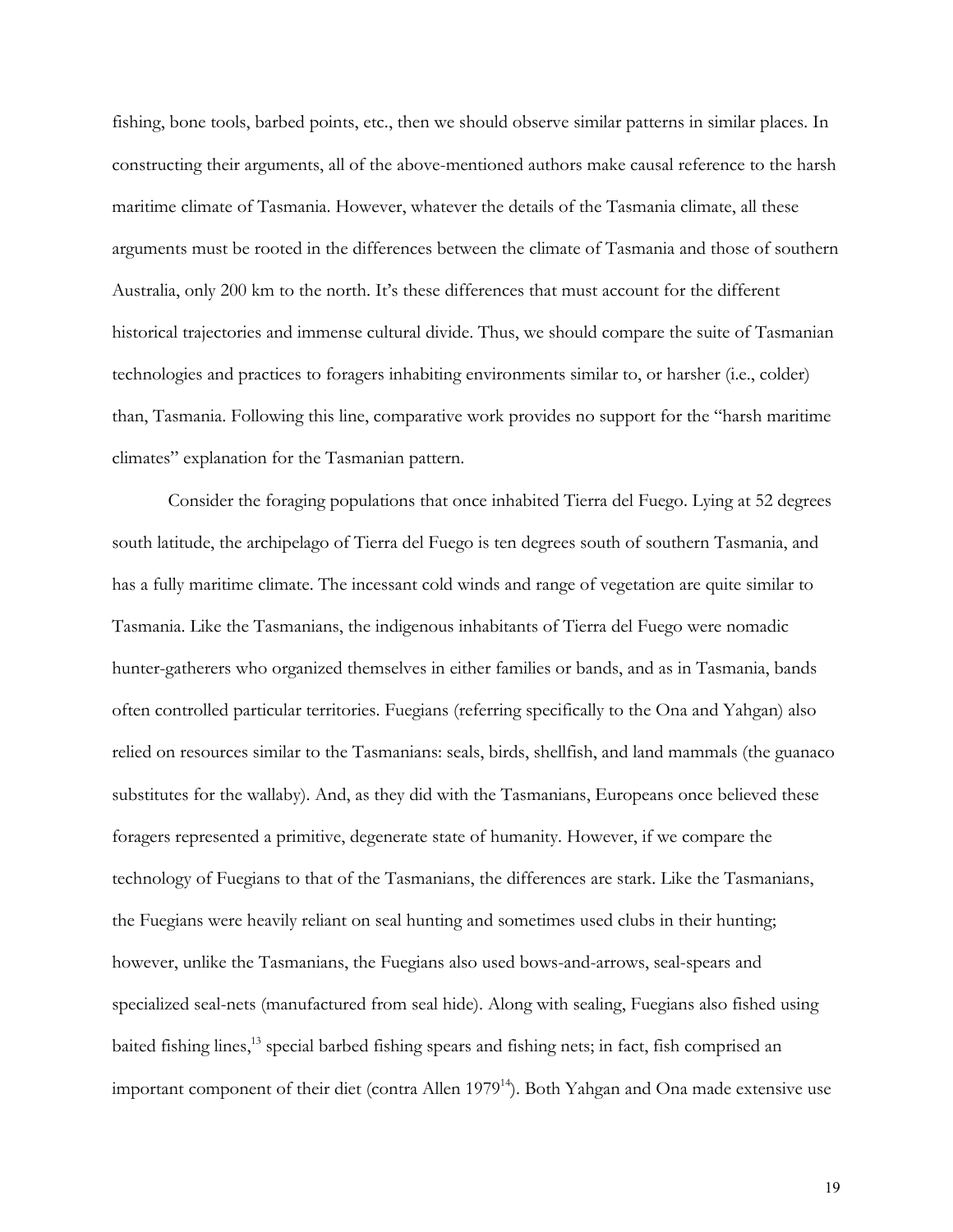of bone in awls, barking tools, arrows, spatulas, and canoe manufacturing; in the Tasmanian archaeological record, bone tools disappeared 3,800 years ago and never re-enter. As in Tasmania, birds were an important food source for both the Yahgan and Ona; however, in addition to Tasmanian techniques, the Fuegians also used bows and arrows and bird snares. As noted, the Fuegians used a complex procedure to craft fine bone-tipped arrows, which were sanded, polished, and apparently deadly. Although Fuegian clothing appeared light by European standards, these foragers made capes (seal, otter and guanaco skins sewn together), robes, undergarments, moccasins (seal skin), and leggings—compare this to the Tasmanians one-piece wallaby skins. Fuegians did, like the Tasmanians, make use of grease and ochre as protection against the cold, except that they integrated these with their clothing—often applying grease to the skin surface of their robes (contra Vanderwal 1978<sup>15</sup> and Everett 2002). In comparing hunting technologies, the Fuegians deployed clubs, slings, at least two kinds of nets, bird snares, bows-and-arrows, and four kinds of specialized spears (all barbed; including a detachable harpoon with lead line for seals, porpoises and whales). Tasmanians were limited to clubs, a single one-piece spear (without barbs), and a baited bird-blind trap. The island-dwelling Yahgan also used durable sewn bark canoes as their primary mode of transportation, and as an important tool in hunting and fishing. In contrast, some Tasmanians had crude, canoe-rafts that were capable of serving only limited transportation functions. To propel these watercraft, Tasmanian women had to swim in the cold waters alongside their canoe-rafts, pulling them along (or sometimes using sticks as paddles), while the Yahgan crafted efficient canoe paddles. 16 Given these comparisons, it is difficult to see how the Tasmanian technology and practices can be realistically viewed as optimal responses for cold-climate maritime foragers.

I am *not* arguing that the Fuegians were optimal and the Tasmanians were not. Rather, what the above model shows is that cumulative adaptive cultural evolution is the joint product of our evolved cognitive abilities (which I assume are constant across the species) and socio-demographic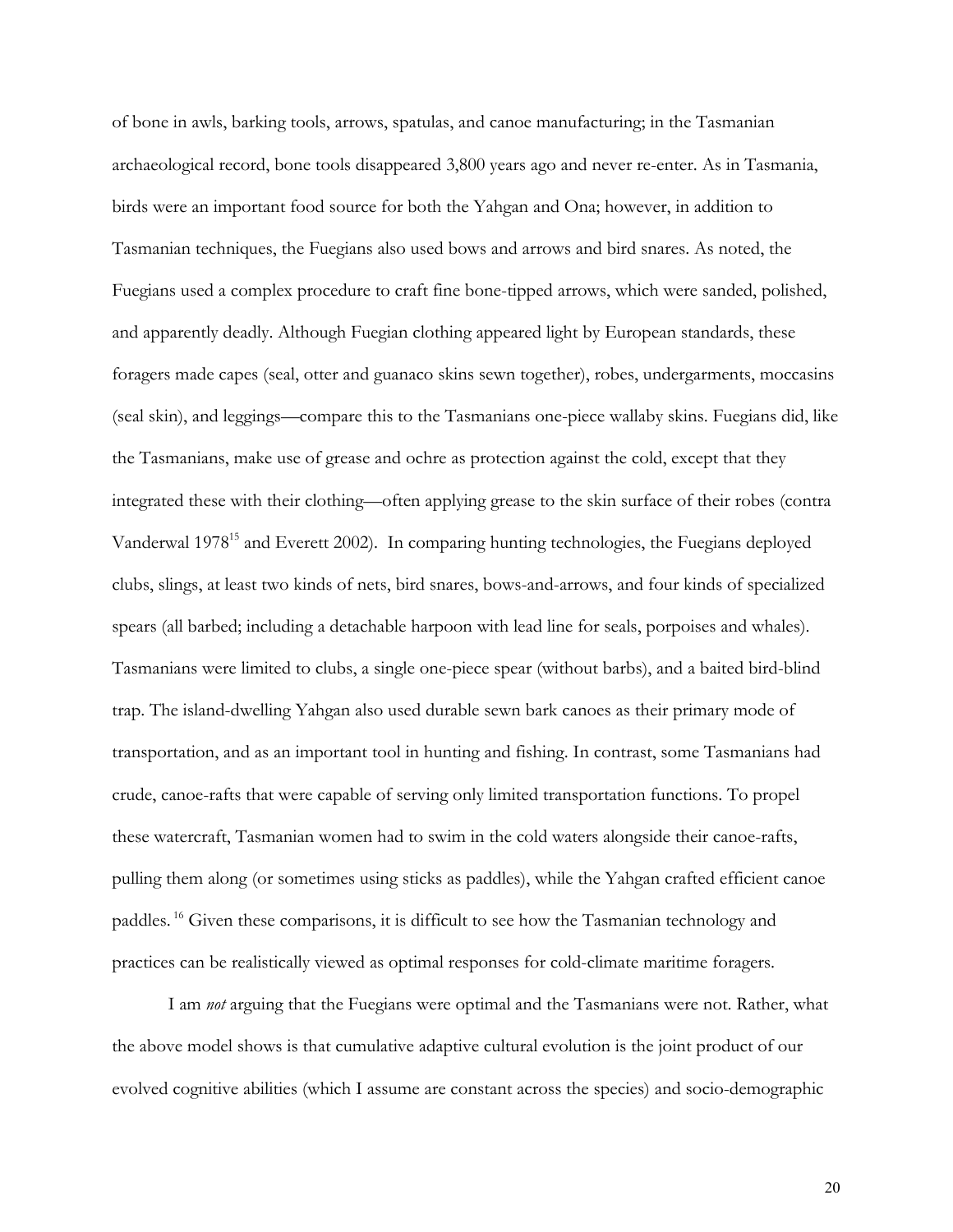factors. Consistent with the above model, the population of Tierra del Fuego was at least twice that of Tasmania, and more importantly, these semi-isolated groups appear to have maintained substantial contact with the larger groups to the north. Fuegian stylistic forms and technological details show clear evidence of diffusion with northern populations (e.g., Telhuenche and Araucanians). Fuegian basket weaving techniques, baby cradles and clothing were very similar to those used all along the Chilean coast. Unlike the Tasmanians, the Fuegians were not completely disconnected from the vast continent to the north for 10,000 years. Nevertheless, their partial isolation (which would affect N) might account for their degree of technological complexity vis-à-vis their northern neighbors or many Inuit groups in the Northern Hemisphere. The Fuegians lacked fishing traps, hide boats, axes, drills, spear-throwers, guanaco wool weaving techniques, fishhooks, pottery, and tanning procedures (keep in mind, the Yahgan traveled by canoe, so the "too much to carry" argument does not work very well here). They also did not utilize several potential food sources, including wild celery, two kinds of cress, wild seapink, wild parsnips, scurvy grass and mushrooms (Lothrop 1928).

Broader comparisons of technology further support this demonstration. Oswalt has quantitatively compared the functional complexity of the food-getting technologies for 23 foraging groups drawn from desert, tropical, temperate, subarctic and arctic climates. His analysis shows three things worthy of note. First, looking only at the six foraging groups from temperate climates, the analysis shows that the Tasmanians have substantially less complex food-getting technologies then the other five groups. In fact, the next most complex group scores more than twice that of the Tasmanians. Second, on-average, temperate foragers show more (not less) food-getting technological complexity than either desert or tropical foragers, about the same as subarctic groups, and somewhat less than arctic foragers—so the Tasmanians remain an outlier even when environments are taken into account. Finally, when compared against the entire field of 23 foraging

21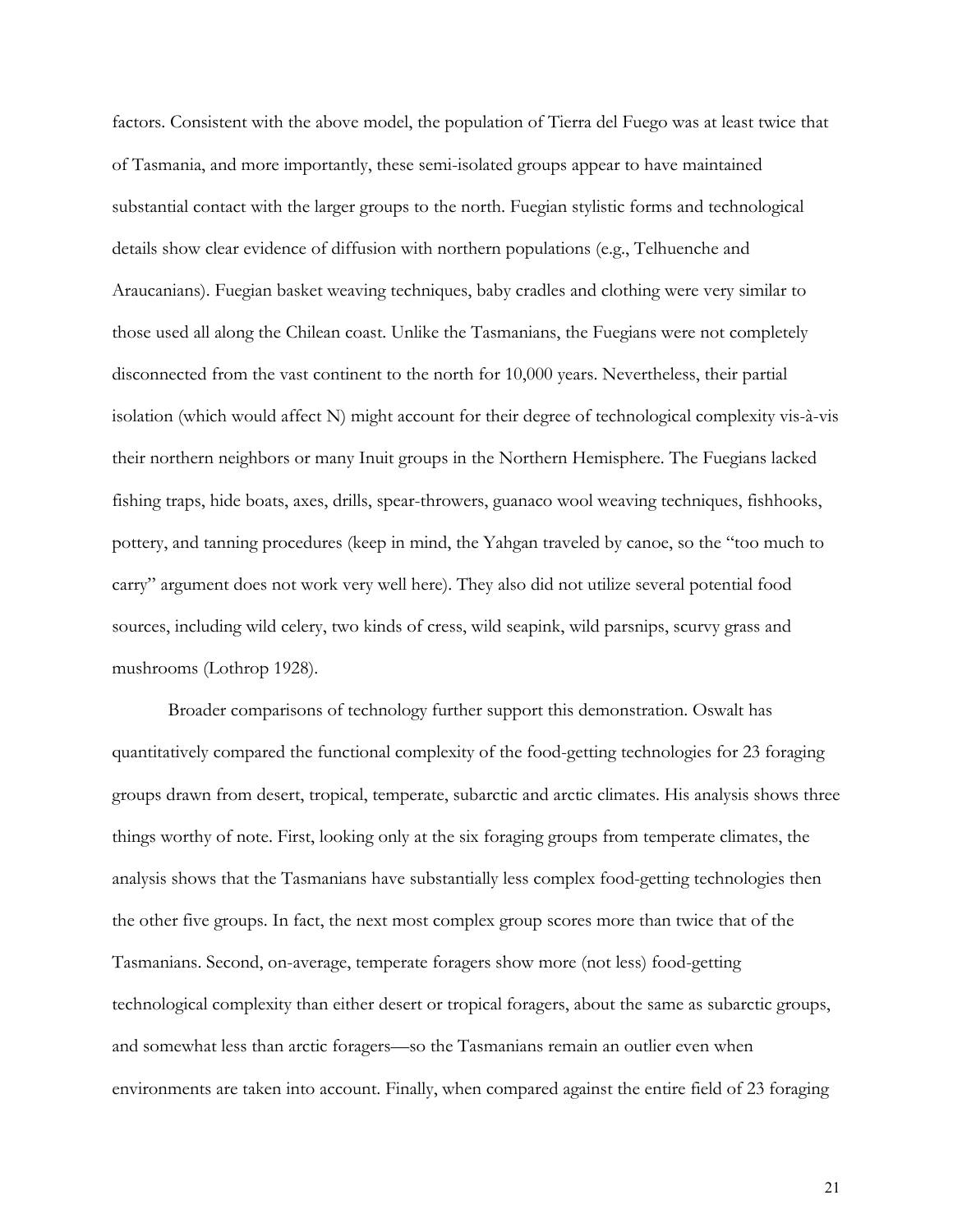group from a full range of environments, the Tasmanians tie with the tropical Tiwi for a distant last out all the groups investigated. The fact that the Tiwi tie for last place further supports the thesis of this paper. At the time of European contact, about 5,500 Tiwi inhabited two islands 50 km off the northern coast of Australia and had experienced little contact with the mainland, apparently believing that the mainland was the "land of the dead." Thus, the functional complexity of their technology is limited by N. Oswalt's overall comparison of functional complexity is consistent with the more detailed technology-by-technology comparison above: comparative ethnography does not support the notion that the broad patterns in the ethnohistorical and archaeological record of Tasmania explained by cost-benefit decision-making models.

What often goes unrecognized by those who take a behavioral ecological or rational choice approach to behavior when they look at a cultural evolutionary model (like the one here) is that such models are *perfectly* consistent with both approaches if one removes the assumption that individuals are omniscient beings with unlimited information processing abilities, and replace it with an informational constraint (i.e., information about costs are benefits is not free). As soon as one does this, natural selection favors forms of imitation like prestige-biased imitation (Henrich 2001,2002; Henrich and Boyd 1998; Henrich and Gil-White 2001; Henrich and McElreath 2003), and rational actors will start imitating others (Alvard 2003; Henrich et al. 2001; Schlag 1998). Shennan's (2003) recent book makes an excellent case that behavioral ecological and cultural evolutionary approaches are naturally compatible. Behavioral ecological models provide a fitness-maximizing benchmark, and cultural transmission mechanisms provide a psychologically plausible process that can explain adaptation while simultaneously accounting for change, cultural history (why cultural phylogenies matter), patterns of diffusion, and maladaptation.

22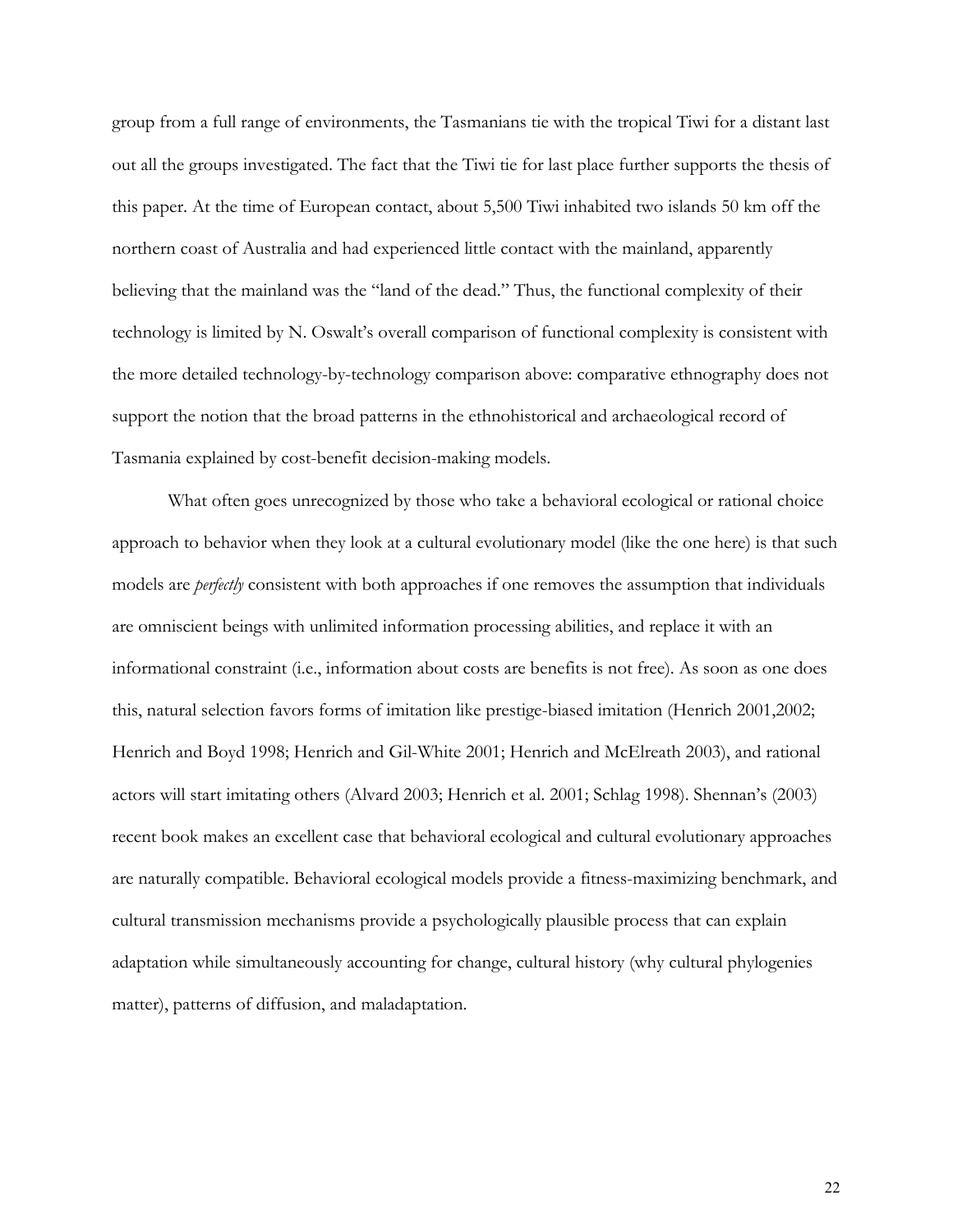### **Cultural Drift Explanations**

Cultural evolutionary drift provides another potential complementary explanation for technological losses. The idea is that small, isolated populations are more likely to lose technologies through sampling errors in the cultural transmission process than are larger populations.<sup>17</sup> For example, if in population of ten adults, eight made barbed spears and two prefer simple spears, we might expect the next generation of 20 individuals to have 16 barbed spear-users and 4 simple spearusers. However, in such a small population and when vertical transmission is very important, sampling error in transmission could lead to 8 barbed spear-users (vice 16) and 12 simple-spear users (vice 4) in the next generation. If this sampling error happens successively, barbed spears could disappear out of the population, even if they are more adaptive than simple spears.

In considering drift explanations, four things should be noted: (1) drift will often be swamped by selective forces (like copying skilled individuals) unless vertical transmission dominates the evolutionary process (thus, the importance of drift turns on the aforementioned debate about vertical transmission); (2) drift cannot explain cumulative adaptive cultural evolution involving hardto-figure-out skills; (3) unlike the analogous genetic case, cultural traits/skills lost through drift are not prevented from re-entering the population by the low "mutation rates" that characterize most genetic systems; and (4) drift is unlikely to systematically target the most complex practices, skills and technologies.18 I will take up points 2 through 4 in more detail.

Under some conditions drift may generate cultural losses when selective forces are weak or zero, which occurs both when cultural traits are neutral vis-à-vis selective forces, and when an evolutionary system is at (or often near) an equilibrium. However, drift cannot explain cumulative adaptation in general, nor can it explain the improvements observed in Tasmanian stone tool technologies. To explain cumulative adaptation, under the assumption of vertical transmission, anthropologists have added individual learning to vertical cultural transmission (Binford 1983; Boyd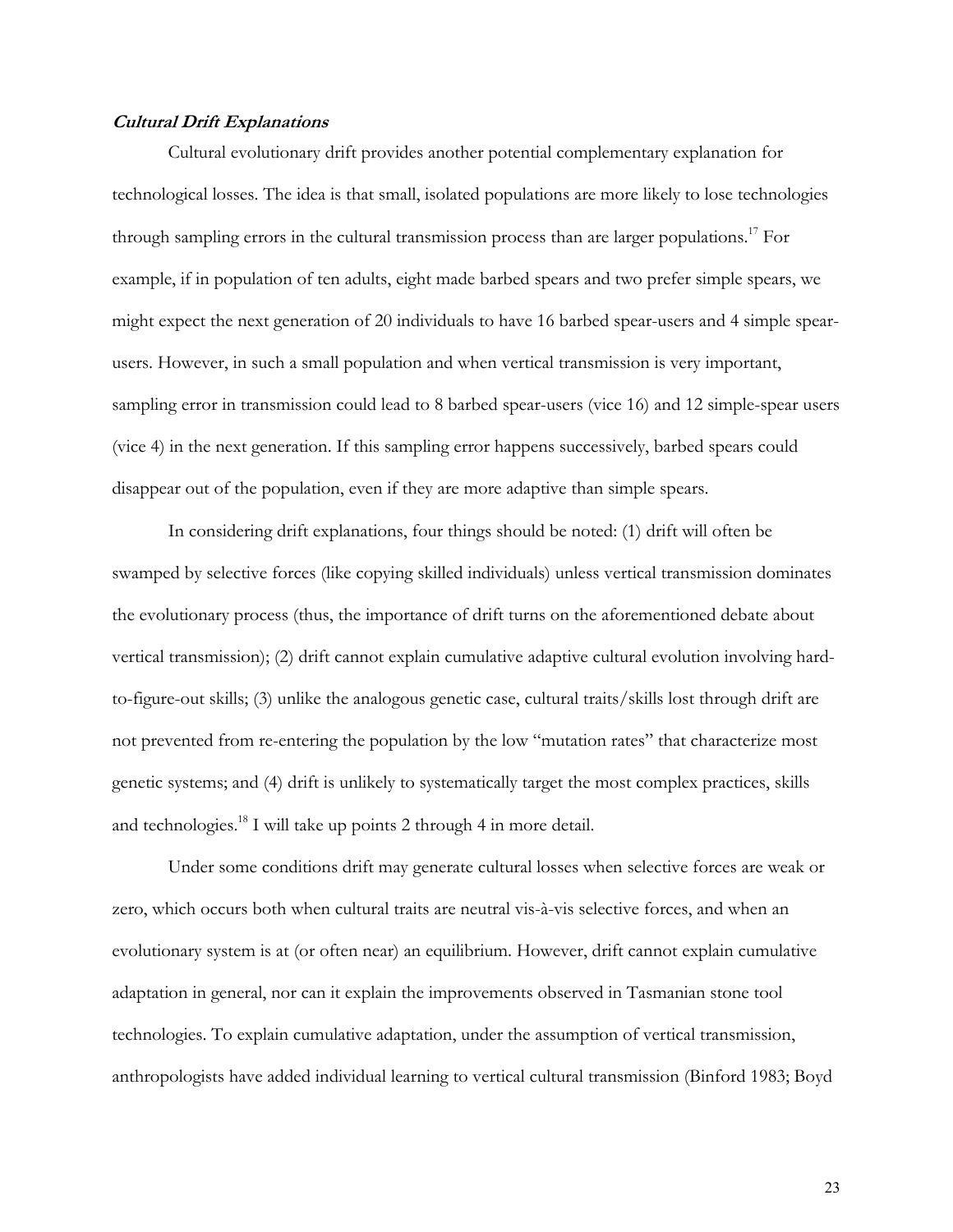and Richerson 1985; Chibnik 1981; Henrich 2001). As we saw above, vertical transmission alone does not produce cumulative adaptation. The "individual learning solution" to adaptation means that drift is unlikely to be important because the adaptive force of individual learning is not diminished in small populations. For drift to overpower individual learning, individual learning would have to be incredibly weak, which would mean even large populations would adapt extremely slowly—because the strength of individual learning does not increase in larger populations. And, even if drift could overcome individual learning to drive the loss of a particular skill or practice, individual learning could drive it right back toward the equilibrium value for an infinite population. The fact that bone tools and fishing disappeared from the archaeological record over 3,800 years before the Europeans arrived cannot be easily reconciled with the drift explanation because important skills would be re-introduced and spread during the ensuing millennia by individual learning and invention. Unlike adaptive alleles lost from an isolated island population via genetic drift, there is no reason why humans living on a cool island and relying primarily on marine resources could not come up with some ideas of warmer clothing and fishing equipment. Thus, the real trick involves not only explaining the disappearances, but also in figuring out why such useful ideas and skills were not re-introduced and spread during the subsequent millennia. Lacking the low mutation rates found in genes, cultural drift models provide no systematic selective pressure against the re-introduction or spread of useful skills. In short, the vertical transmission models that favor drift effects require individual learning for adaptive cultural evolution, but this required individual learning saps the effect of drift on losses by providing an adaptive force that opposes drift and can readily re-introduce lost technologies (unlike mutation).

In contrast, my model shows that even if particular individuals frequently developed superior skills, the interaction between social learning and demography is such that these skills won't spark cumulative evolution because small losses in transmission combined with an insufficient pool of

24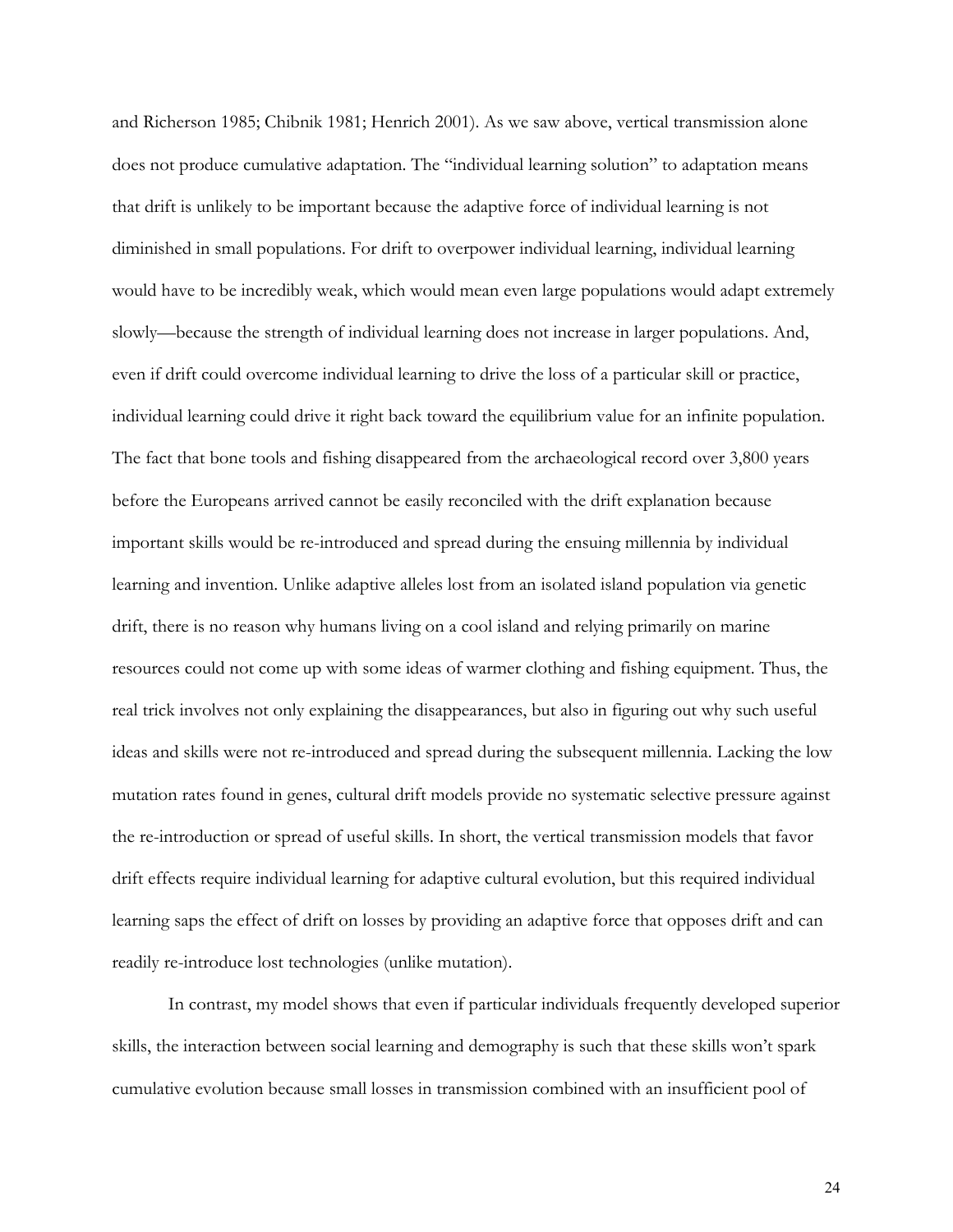cultural models will drive those skills right back out of existence. That is, such skills can be reinvented repeatedly, but still won't appear in the archaeological record.

Taking the fourth point, if drift alone were responsible for Tasmanian technological evolution, we should expect an archaeological record showing the following kinds of sequences: a disappearance, span of time, re-introduction, diffusion and improvement, span of time, a disappearance of something *different*, span of time, re-introduction, diffusion, and improvement, etc. Taken at face value, the Tasmanian record does not suggest such a stochastic process, and the mere fact that valuable technologies never reappeared indicates an evolutionary force that systematically targets complex skills. There are different ways of modeling drift, but the simplest approaches (e.g., Shennan 2001) will probabilistically target simpler technologies. This contrasts with both the Tasmanian archaeological record and the prediction of the above model.

In summary, drift may be important is some regimes of cultural transmission, but alone, it cannot explain many interesting aspects of the Tasmanian case.<sup>19</sup> With the qualitative insight from my model laid out, future theoretical work (which will likely require computer simulations) should combine drift and "imperfect learning" into the same model. Such an approach should seek out evolutionary regimes in one or the other processes dominant, and look for predictive (empirically testable) patterns that distinguish the two regimes.

## **CONCLUSION**

While the complete isolation of the Tasmanians for 10,000 years provides an extreme example, persistent technological losses among partially isolated cultural groups are substantially more common than is typically recognized. As early as 1912, in his paper "The Disappearance of Useful Arts," W. H. R. Rivers<sup>20</sup> argues that the scattered losses of canoes, bows-and-arrows and pottery in Oceania cannot consistently be explained by economic factors such as the availability of raw materials or the diffusion of alternative technologies or practices. In the canoe case, he points to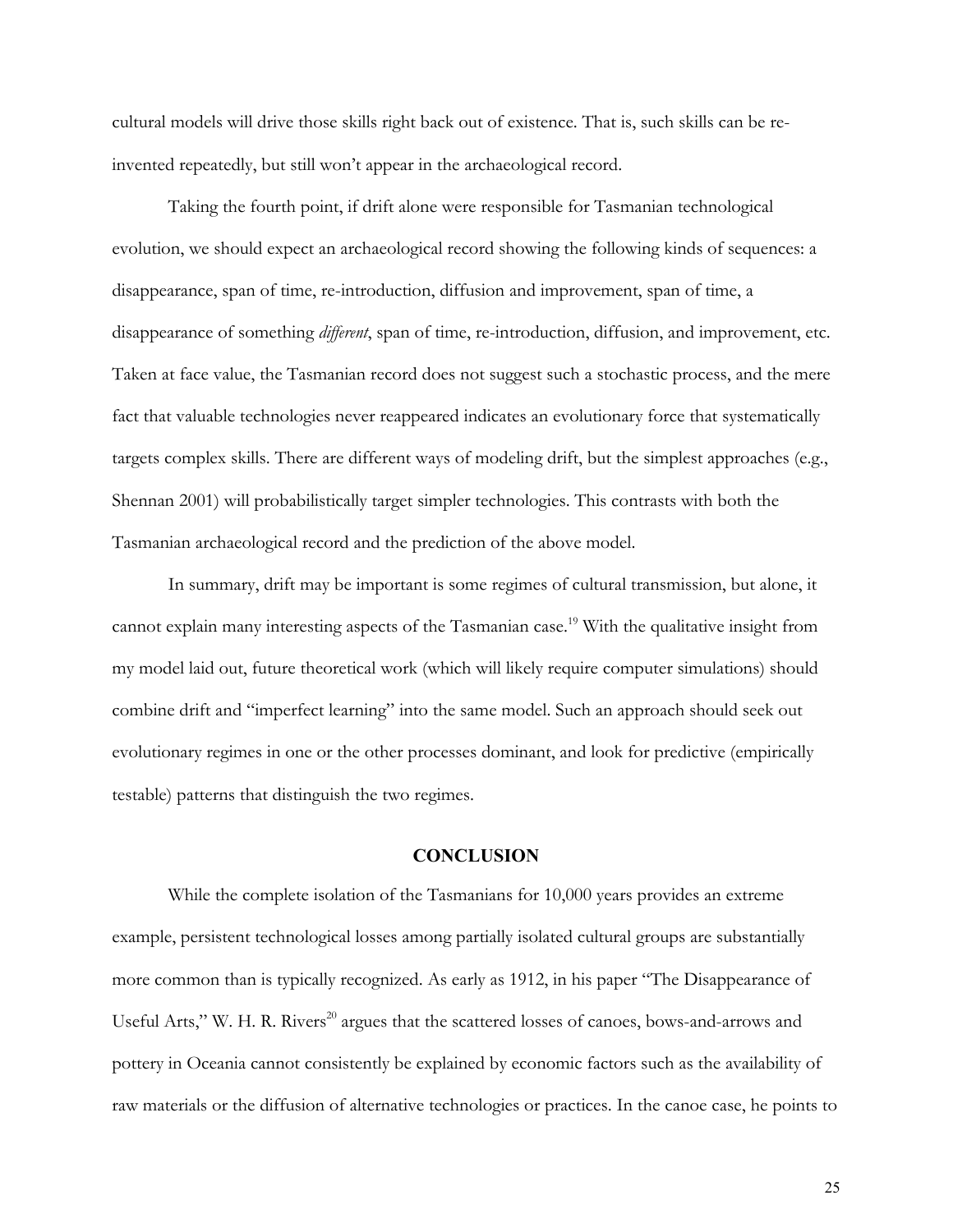the Torres Islands, a small group of geographically isolated islands in the northern most part of the Vanuatuan archipelago. The Melanesian inhabitants of these islands apparently lost the ability to make the kind of seaworthy canoes that they surely arrived in. At the time of Rivers' fieldwork in the early twentieth century, they were relying entirely on crude bamboo catamarans that were of no use in fishing and too flimsy for travel outside of the immediate island group (archaeological data indicates that inter-island travel was once common throughout the region). Adjacent to the Torres Islands, the inhabitants of the Banks Islands went for a time without canoes after having lost the manufacturing skills, but as of the mid nineteenth century people on the largest island had gradually begun to re-acquire the skills—although their canoes were still crude compared to the ones built in the past, and still insufficient for travel outside the local island group. Rivers reports a similar finding regarding the evolution of sea-voyaging canoes into crude bamboo rafts in Mangareva (Gambier Archipelago). In none of these cases was there a lack of raw materials (as there might be elsewhere in Oceania), and it is difficult to argue that an island-dwelling people really don't need a good canoe. Admittedly, Rivers' evidence is not sufficiently detailed to make a strong case in favor of any particular model, but it does suggest that the "loss of useful arts" is not isolated to Tasmania.

In this paper, I have presented a simple model that synthesizes two important aspects of human social learning—selective choice of cultural models and imperfect inference—with a population's demographics. The model predicts the conditions for cumulative cultural evolution, cultural equilibria, and maladaptive losses vis-à-vis particular skills or practices. With respect to the Tasmanian case, it does *not predict* a general process of "devolution" applicable across the entire spectrum of cultural domains, or a "slow strangulation of the mind" (Jones 1977b: 203). Instead, it precisely specifies the conditions under which particular skills will enter a regime of maladaptive deterioration until reaching a new less-well-adapted equilibrium. By assuming that all human groups share the same cognitive abilities, the model shows how different rates of regimes of cultural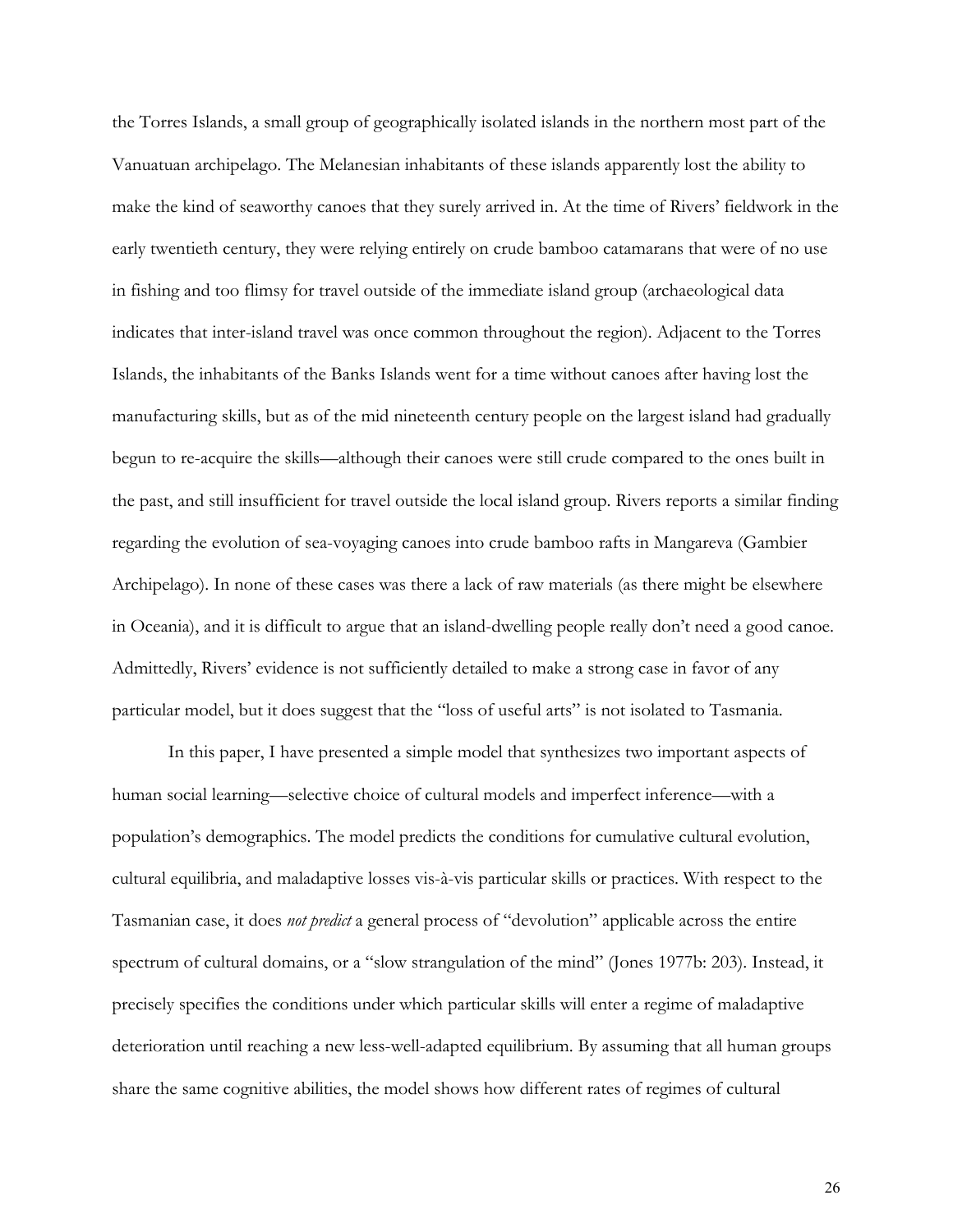adaptation (which includes skills, technology, etc.) may result from the interaction between social and cognitive processes.

Beyond the Tasmanian case, this model may also be applicable to cases of rapid cumulative technological evolution, as it predicts that larger pools of interacting social learners will generate more rapid cultural change, and are capable of achieving higher equilibrium levels of skill, knowledge and technological prowess. Two examples illustrate the range of potential applicability. First, among orangutans and chimpanzees, recent work yields results that appear consistent with the above model, and inconsistent with ecological explanations of the complexity of cultural repertoires. Carel van Schaik et. al. (2003) show (1) that cultural similarity among different groups depends on geographic proximity—which is consistent with the importance of diffusion and a large N—and (2) that opportunities for association beyond close kin predicts the size of a group's cultural repertoire. At the same time, these authors also show that neither "food scarcity" nor "free time" predict the size of a group's cultural repertoire. Second, the logic suggests that Paleolithic populations may develop quite different degrees of technological complexity depending on how the availability of local resources (and many other potential factors) affect the frequency and intensity of social interaction. For example, technological differences between Neanderthals and anatomically modern humans (with similarly-sized brains) may result from differences in group size and sociality (N), rather than in genes related to cognitive abilities that, in-and-of-themselves, lead to improved tools. Increases in N, perhaps facilitated by climatic change or changes in social organization that promote local interaction or higher population densities, should precede periods of rapid technological evolution. Of course, population size, density and degree of interaction are not independent from craft skill, environmental knowledge and technological prowess, and the interaction of these demands further investigation. Nevertheless, the model presented here reveals a potentially important linkage between cultural learning, demography, and technological change that has

27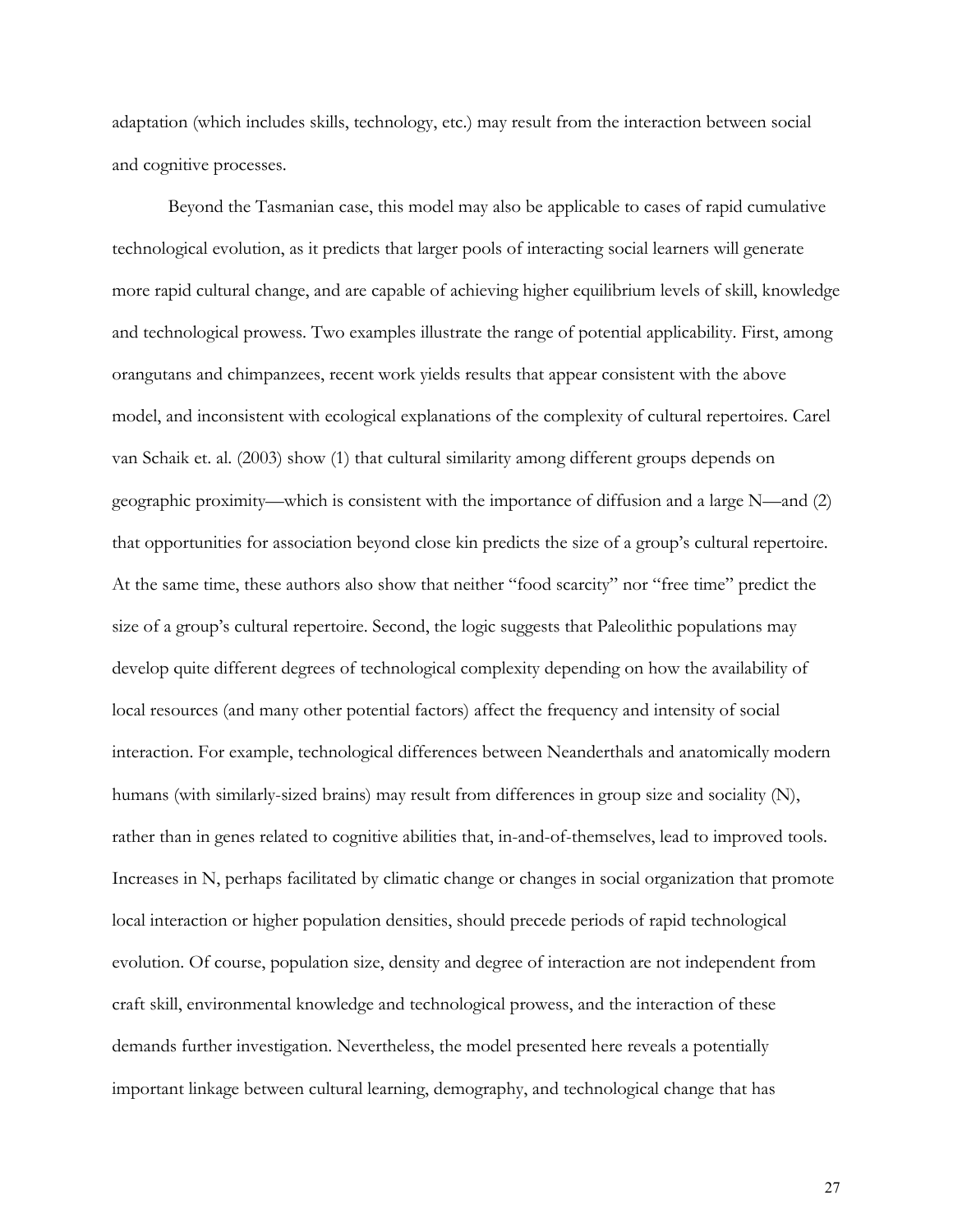previously been overlooked. This link connects demographic characteristics to cultural evolution in a manner that may shed new light on old problems.

**Acknowledgments.** Special thanks goes to Natalie Henrich, Robert Boyd, Peter Richerson, Stephen Shennan, Everett Bassett, Henry Harpending, David Sloan Wilson, Fraser Neiman, Richard McElreath and four anonymous reviewers.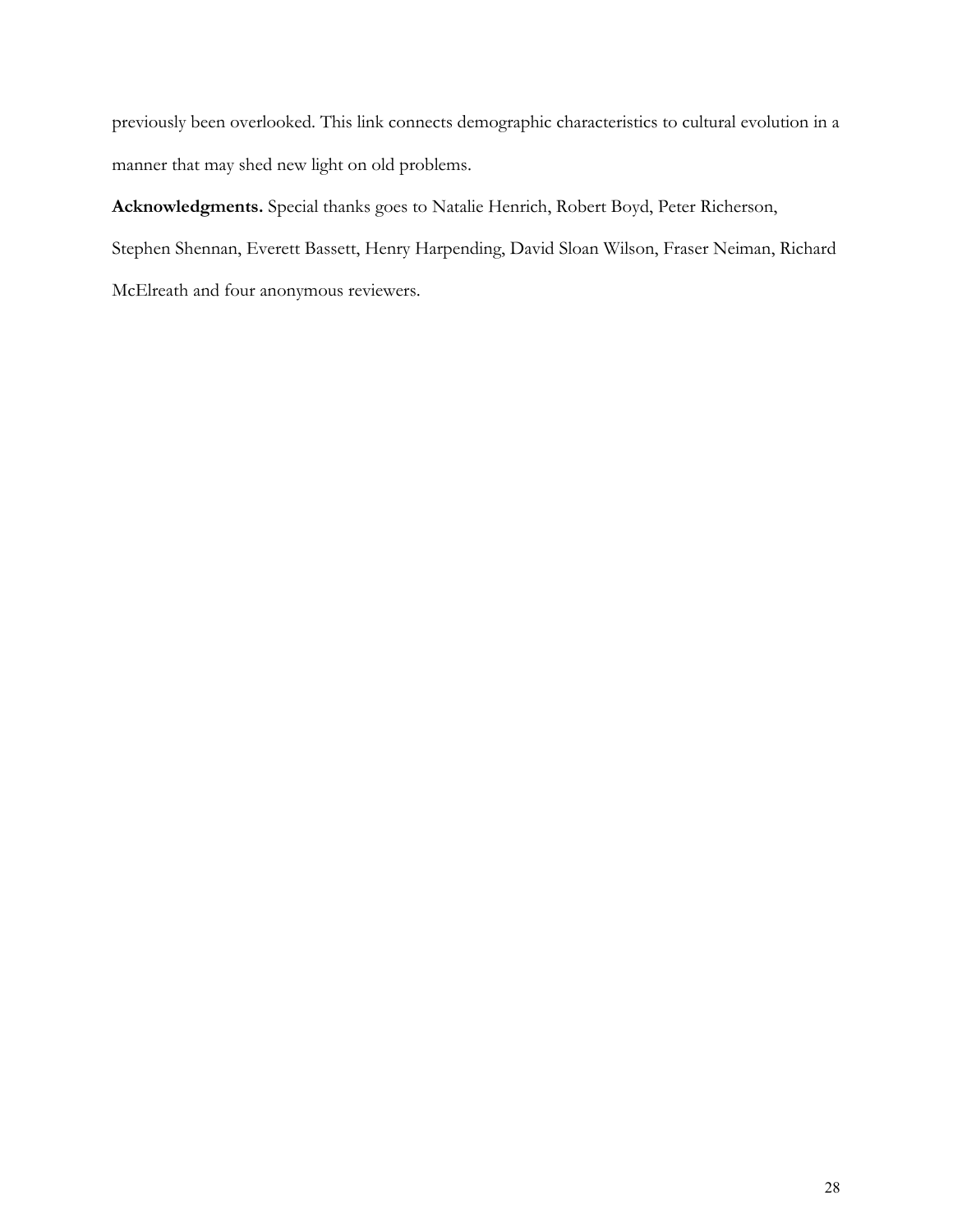## **APPENDIX**

#### **Appendix A: Details of the Derivation**

Start with the Price equation (Price 1970,1972) using relative fitness, *f:*

$$
\Delta \overline{z} = \underbrace{Cov(f, z)}_{Selective Transmission} + \underbrace{E(f \Delta z)}_{Incomplete Inference} \tag{A1}
$$

Assume that everyone copies the most skilled individual, *h*, so  $f_h = 1$  and  $f_{net} = 0$ , this reduces  $(A1)$  to  $(A2)$ :

$$
\Delta \overline{z} = z_h - \overline{z} + \Delta z_h. \tag{A2}
$$

For a population approximately with skills distributed according the Gumbel (Extreme Value) distribution (as in Figure 1) with mode *a* (not α) and spread  $\beta$ ,  $\bar{z}$  (= a + βε) is the mean value of z in the current population, and  $z<sub>h</sub>$  is the expected value of the highest values drawn from a sample of size N.

$$
z_h = N \int_{-\infty}^{\infty} e^{-\frac{a-x}{\beta}} \left( e^{-e^{\frac{a-x}{\beta}}} \right)^N x dx \tag{A3}
$$

Fortunately,  $z_h$  (A3) can be approximated by (A4) with great accuracy (see Appendix B):

$$
z_h \approx a + \beta(\varepsilon + Log(N))\tag{A4}
$$

Using Figure 1, each individual also draws from a Gumbel distribution  $(\alpha, \beta)$  to determine the size of her imitation error:

$$
\Delta z_h = -\alpha + \beta \varepsilon \tag{A5}
$$

Note that the spread parameters in these two Gumbel distributions are identical because all the variation in the distribution comes through imperfect imitation, so both the distribution of the existing population and the inference distribution are β.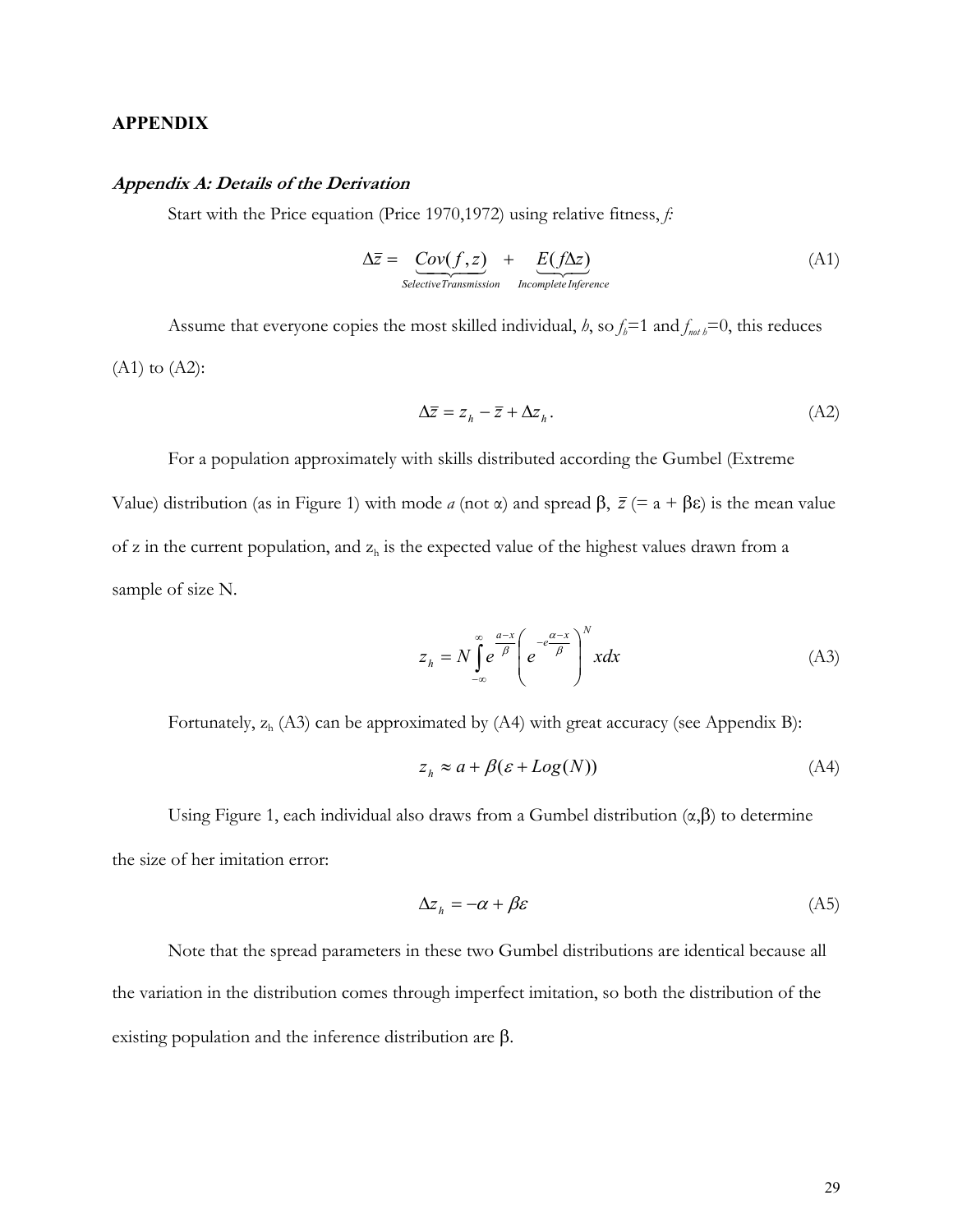Using the Gumbel distribution provides an important advantage: A wide range of distributions, which include the Gumbel distribution and the Normal distribution, yield the Gumbel distribution (approximately) when the extreme values are repeatedly sampled. This means the distribution will remain Gumbel throughout the evolutionary process, and only the parameters will

change.

Substituting  $(A4)$  and  $(A5)$  into  $(A2)$  gives us equation  $(2)$ , from the main text.

To add vertical transmission, we follow the same derivation as above, except now,

$$
f_i = (1 - p)w_i + pb_i w_h \tag{A6}
$$

Here,  $w_i$  is the relative number of learners under vertical transmission. If the effect of natural selection on cultural variation is considered small relative to the psychological forces in the model, then  $w_i = w$  for all individuals *i*. As in the text, *p* gives the proportion of reliance that individuals give to skilled-biased transmission. By setting  $b_i = 0$  when  $i \neq b$  and  $b_j = 1$  when  $i = b$  captures the notion that individuals copy the most skilled individual in the population. If (A6) is substituted into (A1), and (A1) is solved in the manner described above, the result is equation (4) from the main text.

#### **Appendix B: Effect of Using A3 Approximation**

To verify the accuracy of the above approximation (A4), I calculated the difference between this and the exact value of  $z<sub>h</sub>$  (A3):

$$
d = \left| N \int_{-\infty}^{\infty} e^{-\frac{a-x}{\beta}} \left( e^{-e^{-\frac{a-x}{\beta}}} \right)^N x dx - (a + \beta(\varepsilon + Log(N)) \right| \tag{A7}
$$

Solving (A7) for the range of parameters relevant to the above models yield nearly perfect agreement. For many particular parameter combinations (e.g., whenever  $β = 1$ ), (A7) reduces to exactly zero. Where analytical solutions are impossible, within the range from  $3 \le a \le 12$ ,  $0.1 \le \beta \le$ 5 and  $10 \le N \le 10,000$ , numerical solutions never yielded  $d > 10^{-14}$ .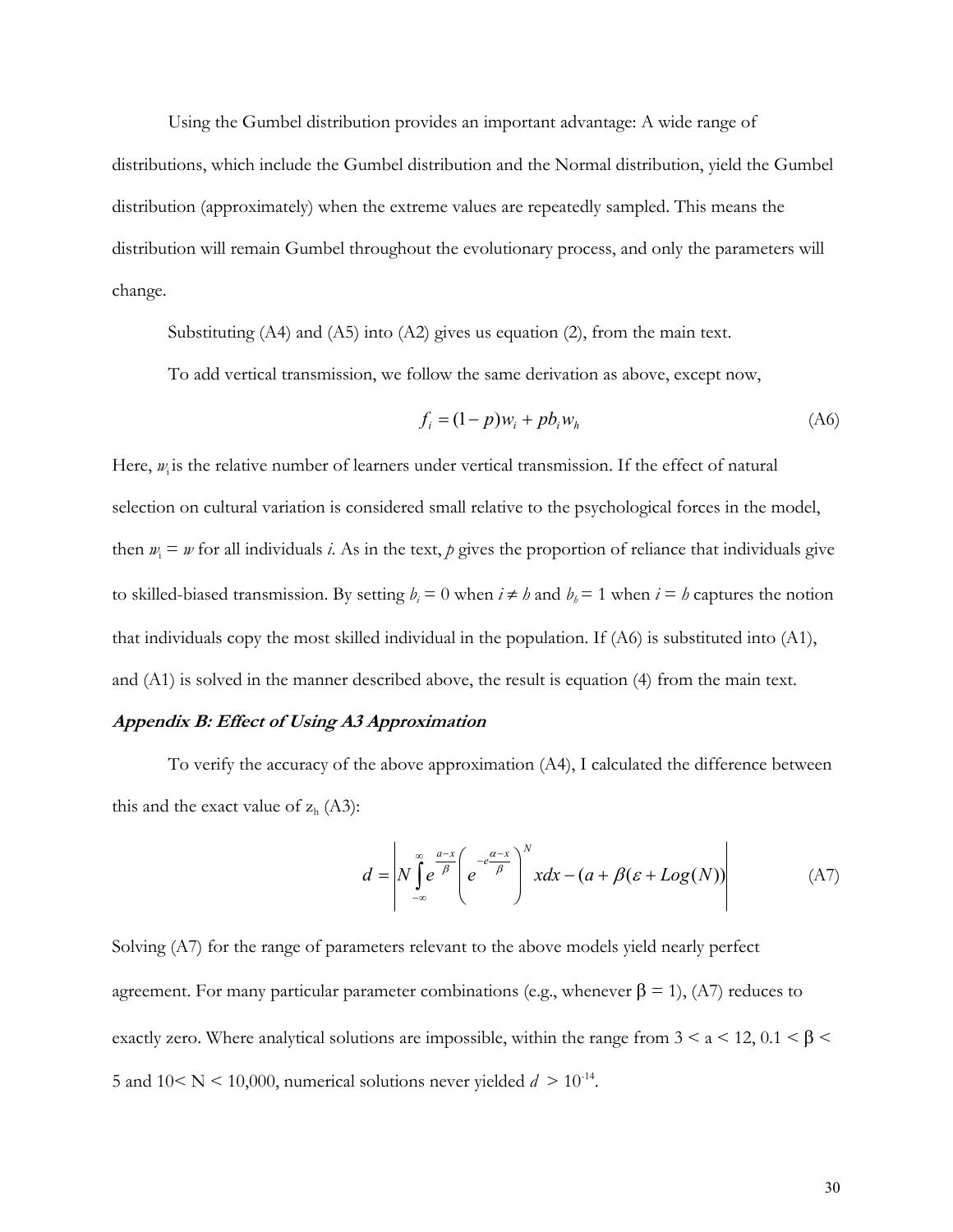#### **Appendix C: Effect of non-Gumbel Distribution**

 To examine the effects of changing the distribution of skill in the basic model, I replaced the Gumbel distribution (and its approximation) with a standard Logistic distribution with mean  $\mu$  and spread parameter β. Following the above derivation gives this equation for the average change in the value of the skill:

$$
\Delta \overline{z} = -\alpha - \mu + \frac{N}{\beta} \int_{-\infty}^{\infty} x e^{-\beta} \left( 1 + e^{-\beta} \right)^{-(N+1)}
$$
(A8)

To explore the relationship between  $N^*$  (the threshold value of N described above) and bias against accurate learning ( $\alpha$ ), we can set  $\Delta \overline{z} = 0$ ,  $\beta = 1$ ; we can also set  $\mu = 0$ , as the initial position of the skill distribution does not affect the qualitative results—and that is what we are checking. This gives,

$$
\alpha = \Psi(N) + \varepsilon, \tag{A9}
$$

where  $\psi(N)$  is the Digamma function at N. Plotting this in Figure A1 for a range of N values reveals no qualitative difference between the Gumbel distribution and the Logistic.

## **Appendix D: Effect of Indirect Cues of Underlying Skill**

What if an individual's skill is not directly observable? Suppose now that instead of skill, *z* measures success in some domain such as hunting (perhaps quantified in lifetime tapir kills), combat (in "heads-taken"), canoe making, or farming (in sacks harvested per hectare of wheat sown). Under these conditions, equation (1) would still govern the evolution of *z*. However, if we wanted to get at the underlying transmitted skills that produce particular values of *z*, we would have to specify how each skill contributes to an individuals' behavioral expression (to their success). For illustrative purposes, suppose *z* is hunting returns (a phenotypic measure) and  $\gamma$  and  $\phi$  are underlying skills related to prey pursuit time and arrow length—presumably there are many more relevant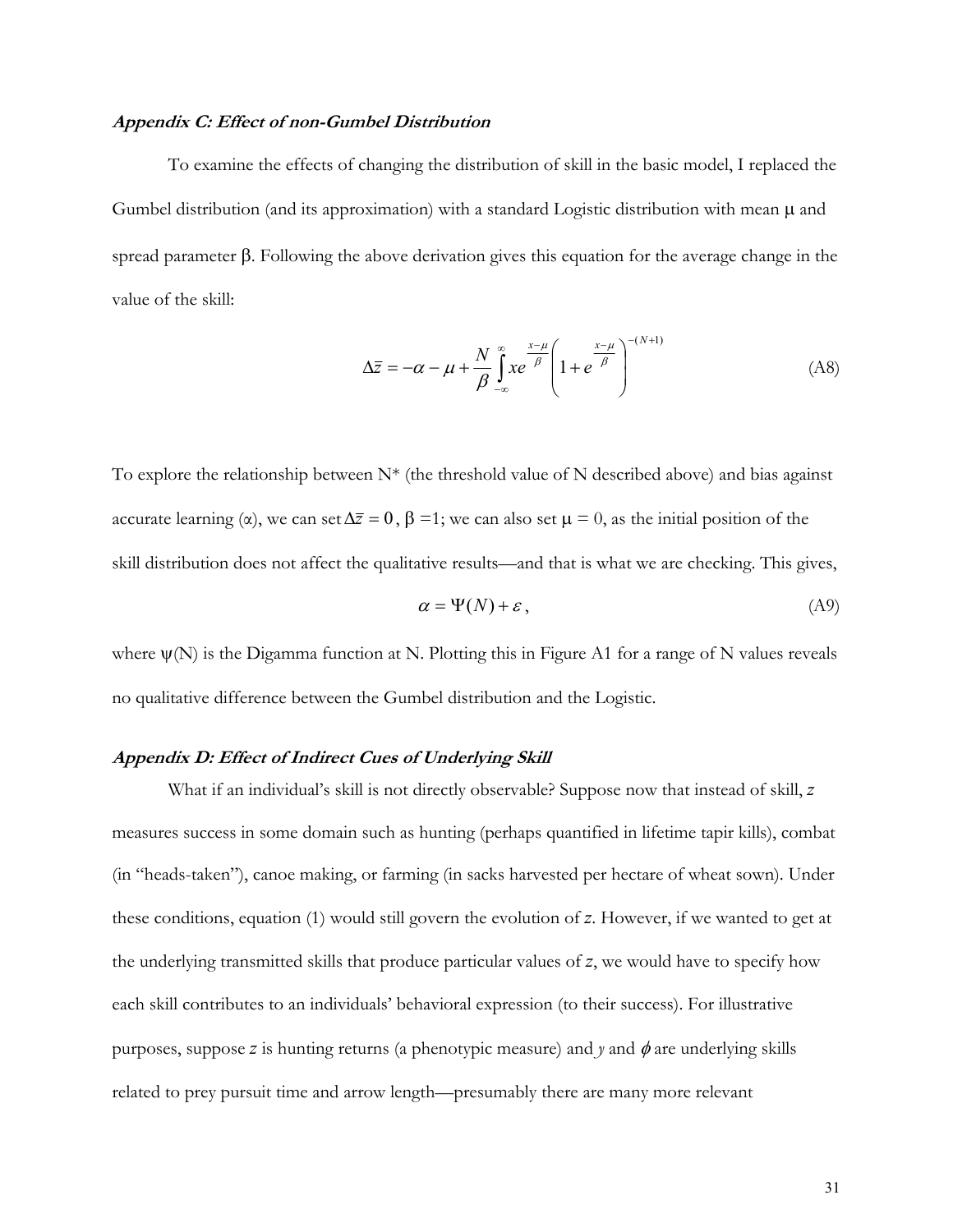representations for hunting. Using a linear regression equation, we can express the causal relationship between mental representations *y* and  $\phi$  on success, *z*, as follows:<sup>21</sup>

$$
z_i = \mu + \lambda_1 y_i + \lambda_2 \phi_i + \varepsilon_i \tag{A10}
$$

The  $\lambda$ 's give the relative contribution of an individual's *y* and  $\phi$  skills to their observed success,  $z_i$ .  $\varepsilon$ gives uncorrelated random error, and µ specifies the constant term. An individual's value of *f* might depend on her success (z), among other factors:

$$
f_i = m + \rho_1 z_i + \rho_2 x_i + e_i \tag{A11}
$$

Here,  $\rho_1$  is the partial regression coefficient of *f* on z (*x* is "other factors" and *e* is the uncorrelated error term). It tells us how much success in z affects one's likelihood of being selected as a cultural model. Putting this into the basic Price formulation for∆*y* yields:

$$
\Delta \overline{y} = \text{Cov}(f, y) + E(f \Delta y) = \rho_1 \text{Cov}(z, y) + E(f \Delta y)
$$
 (A12)

Including the causal relation between y and z, we arrive at the following:

$$
\Delta \bar{y} = \lambda_1 \rho_1 \text{Var}(y) + E(f \Delta y) \tag{A13}
$$

The ∆*y* term would have the same form as above, and depends on how difficult it is to infer the underlying  $y_i$  by observing the model's behavior. The remainder of the derivation proceeds as above.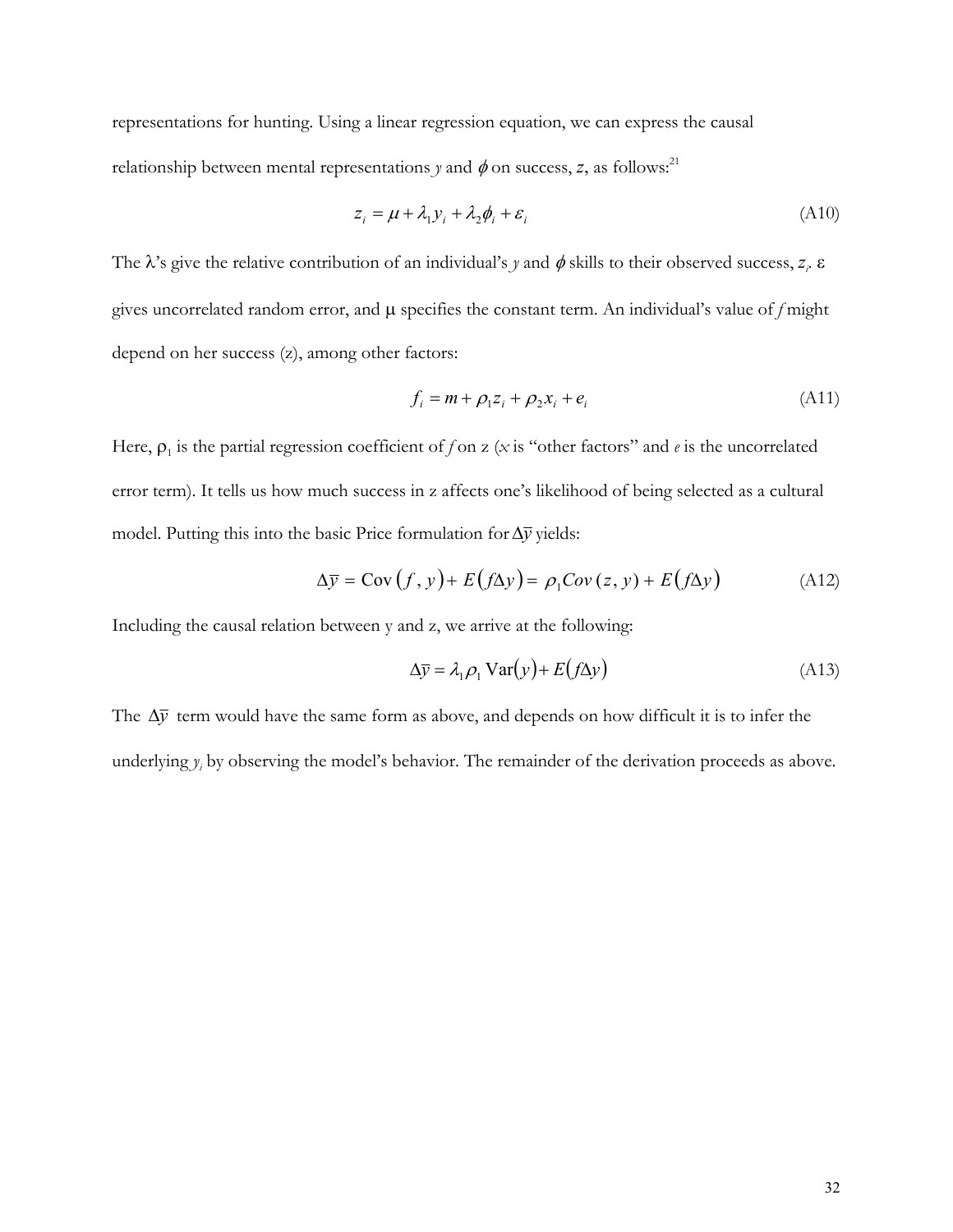## **Notes**

<sup>1</sup> Maladaptive changes make individuals less able to survive and reproduce. In the case of technology, this involves changes that reduce the ratio of benefits (e.g., in effective food production) to costs (e.g., of manufacture). Such changes may entail shifts in tool or weapon designs (e.g. in materials, shape, etc.), reductions in the number of composite parts, and/or modifications in the details of their application (losses in the nuances of skilled technique).

 $2$  It's worth noting that the Tasmanians may have lost the ability to make fire (Plomley 1966: 225, footnote 5), an absence that has been ethnographically recorded elsewhere among small isolated groups (e.g., Holmberg 1950: Siriono; Oswalt 1973: Andamanese). However, Gott's (2002) in-depth investigation has bought this old claim into serious question. It seems that at least some social groups on Tasmania likely had the ability to make fire when the Europeans arrived. At best, it's uncertain.

<sup>3</sup> The range of fish exploited extended to 30 species, indicating the likely use of sophisticated baitedbox traps or tidal fish-traps; meanwhile the species most effectively exploited by simple spearing were absent (Colley and Jones 1988).

<sup>4</sup> One might wonder why, if fish dropped out of the diet because the necessary skills, knowledge or technologies related to fishing dropped out, the Tasmanians showed an aversion to eating the fish offered to them by the arriving Europeans. Given what is know about food aversions and disgust (Rozin et al. 2000), the most likely explanation is that once fish dropped out (3,500 years ago), subsequent generations were never exposed to the idea of eating these cold, slimy, smelly creatures, so default disgust reactions kicked in. That is, without cultural learning, humans tend to show disgust reactions towards the idea of eating slimy, smelly things. In my own ethnographic fieldwork, I had the same reaction (as the Tasmanians to fish) to the Machiguenga's habit of snacking on the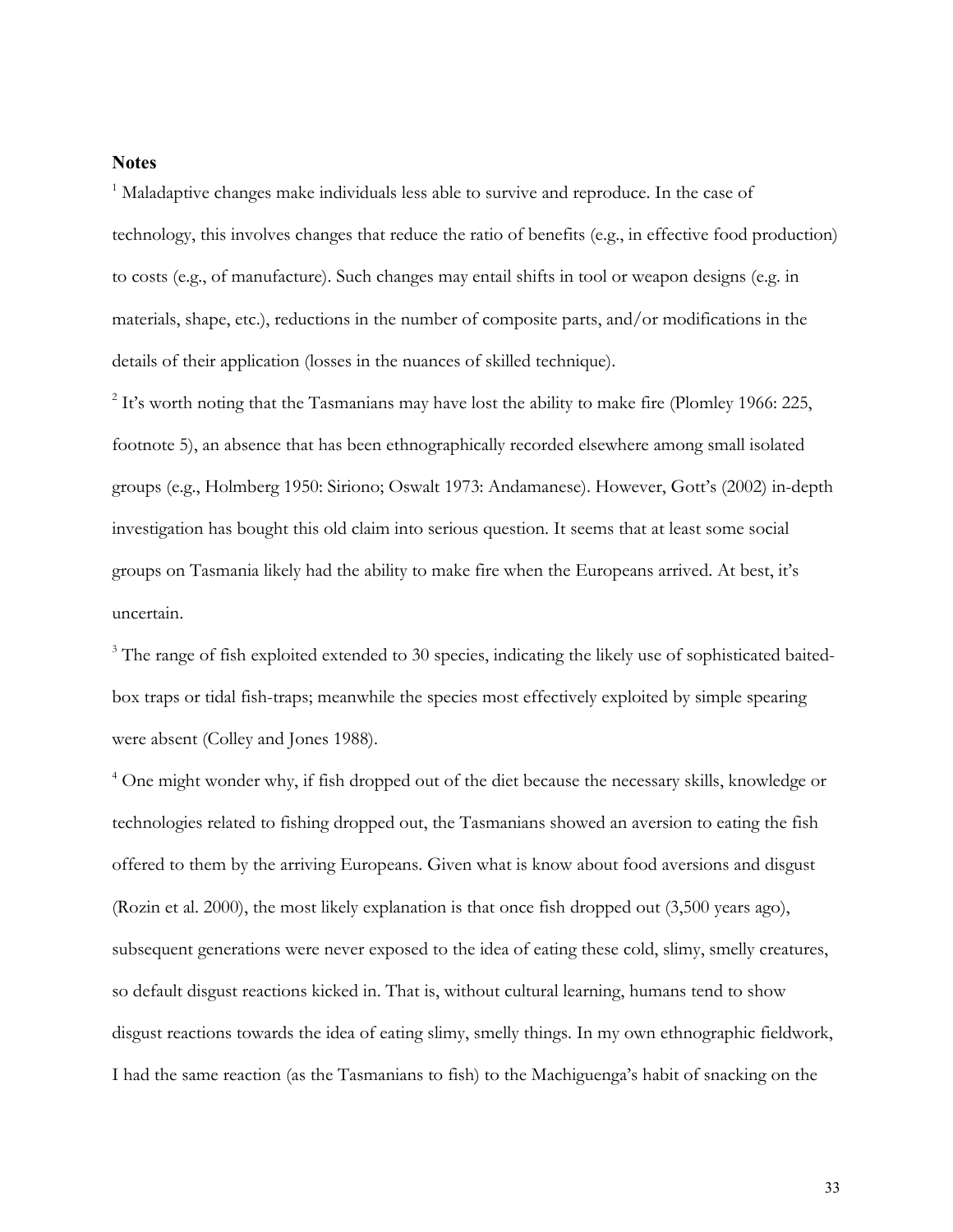slimy (fatty) insect larva taken from underneath fallen logs, and the Mapuche's taste for drinking hot sheep's blood right from the animal's neck (for the record, I forced myself to drink the blood, but would not eat the larva unless they were fried first). It's also worth noting that while the Tasmanians enthusiastically ate the bread the European explorers gave them, they refused to eat (and were averse to) the butter the Europeans wanted them to put on the bread. The same disgust logic applies. <sup>5</sup> Henrich and Gil-White (2001) ground this cognitive capacity in evolutionary theory, develop a set of interrelated predictions about human psychology and ethnography, and summarize the data in support of these predictions. Among other empirical findings, this work shows that both children and adults pay particular attention to highly skilled or successful individuals (often unconsciously) and preferentially imitate them in a variety of ways (including in ways that do not directly relate to their domain of skill).

<sup>6</sup> In studying the conditions for maladaptive deteriorations in skill, this is a highly conservative assumption that favors cumulative cultural adaptation.

<sup>7</sup> The details of this distribution do not qualitatively impact the results—See Appendix C. <sup>8</sup> Based on a lack of evidence for significant genetic drift between Victorian Aborigines and Tasmanians, Pardoe (1991) suggests that the estimate of 4,000 maybe low.

<sup>9</sup> Thanks to Fraser Neiman for pointing out the analogy to assemblage diversity.

<sup>10</sup> The pre-Holocene peninsula of "Greater Tasmania" (115,000 km<sup>2</sup>) was first severed from Australia between 12,000 and 13,5000 B.P., leaving an ocean crossing of 60 km to the mainland. Over the next 6,000-7,000 years, rising seas further inundated the Bassian plain and reduced Tasmania to its present size of  $67,800$  km<sup>2</sup>.

 $11$  Moreover, more complex models and analyses may show that cultural transmission is a multi-stage process, linked to the developmental cycle: young kids may rely on vertical transmission for initial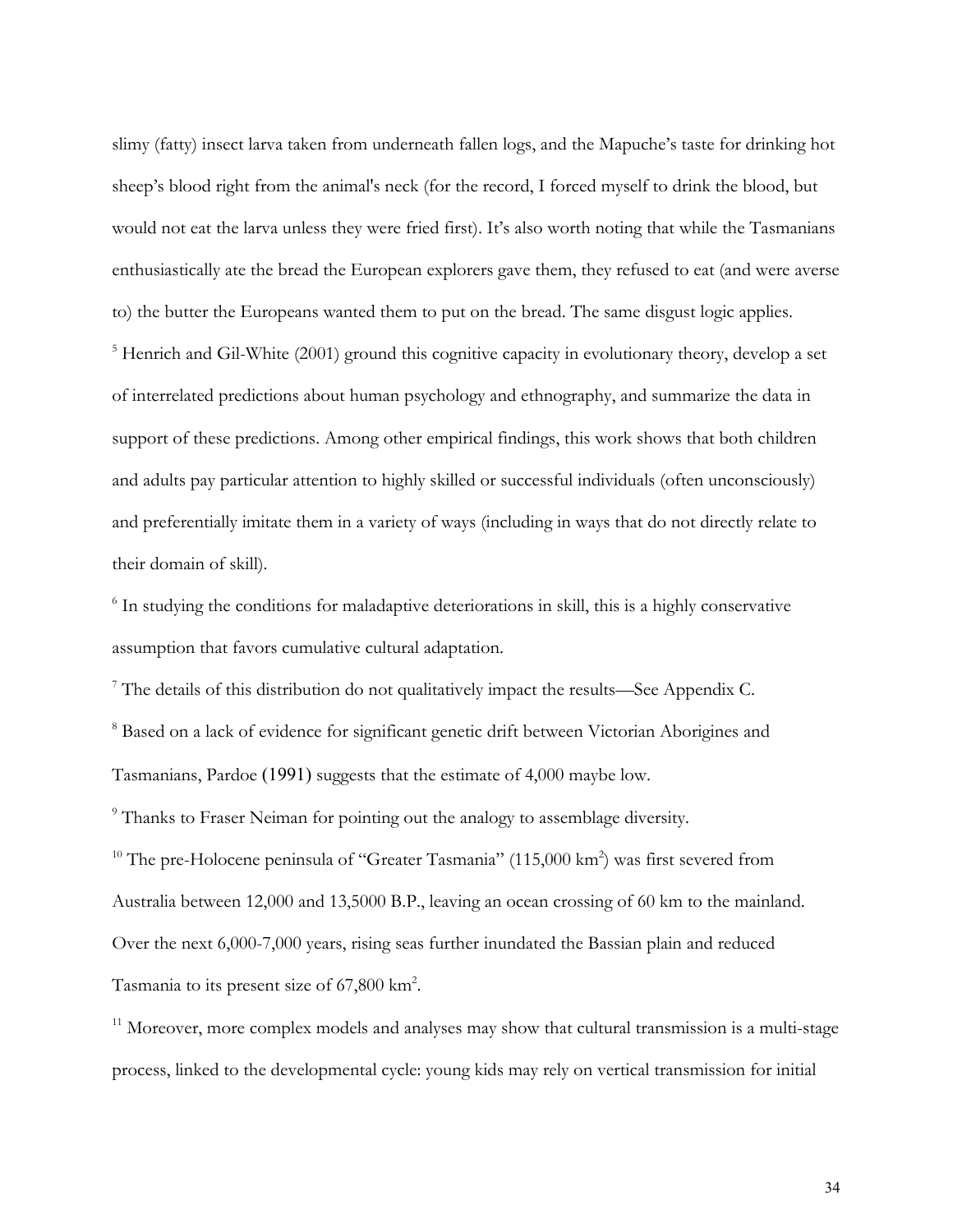skill and knowledge acquisition, and subsequently rely on prestige-biased transmission in adolescence and adulthood. In making conclusions about transmission, researchers have often failed to take into account that such a multi-stage scheme would look, at equilibrium, like pure vertical transmission.

<sup>12</sup> Also see Lourandos (1997: 274-278), White and O'Connell (1982: 157-170), Sim (1999), Parry (1981), Bowdler (1980) and Thomas (1981). For the most part, these have dealt exclusively with the loss of fish in the Tasmania record, and do not address the broader puzzle.

<sup>13</sup> Yaghan used a baited line and sinker to draw fish to the surface, at which point they would either snatch it by hand, or spear it.

 $14$  As noted above, Allen (1979) has argued that dropping fish from the diet was an adaptive move for the Tasmanians, given their latitude and the availability of seals and mutton-birds. This explanation predicts that high latitude coastal foragers (particularly island dwellers) all over the world should tend to drop fishing entirely from their economic repertoire, lose their ability to manufacture the technology, and learn to disdain the thought of eating fish. The empirical record does not support this prediction. Furthermore, wouldn't it be more adaptive to retain some fishing knowhow, and a taste for fish, for use when other sources are scarce, or during the appropriate seasons? <sup>15</sup> Vanderwal's suggestion that it was the colder conditions of the late Holocene in Tasmania that caused people to drop their clothing in favor of grease and ochre leaves one wondering why the Tasmanians of the last glacial maximum did not abandon their clothing (the archaeological record provides bone tools consistent with clothing manufacture), and why neither the Aboriginals to the north (snug in skin cloaks), nor anyone in Tierra del Fuego stopped manufacturing winter clothing.  $16$  Similar comparisons can be made for the foraging inhabitants of the Chatham Islands (Skinner; Sutton 1980), which lie at the same latitude as the southern extremes of Tasmania

35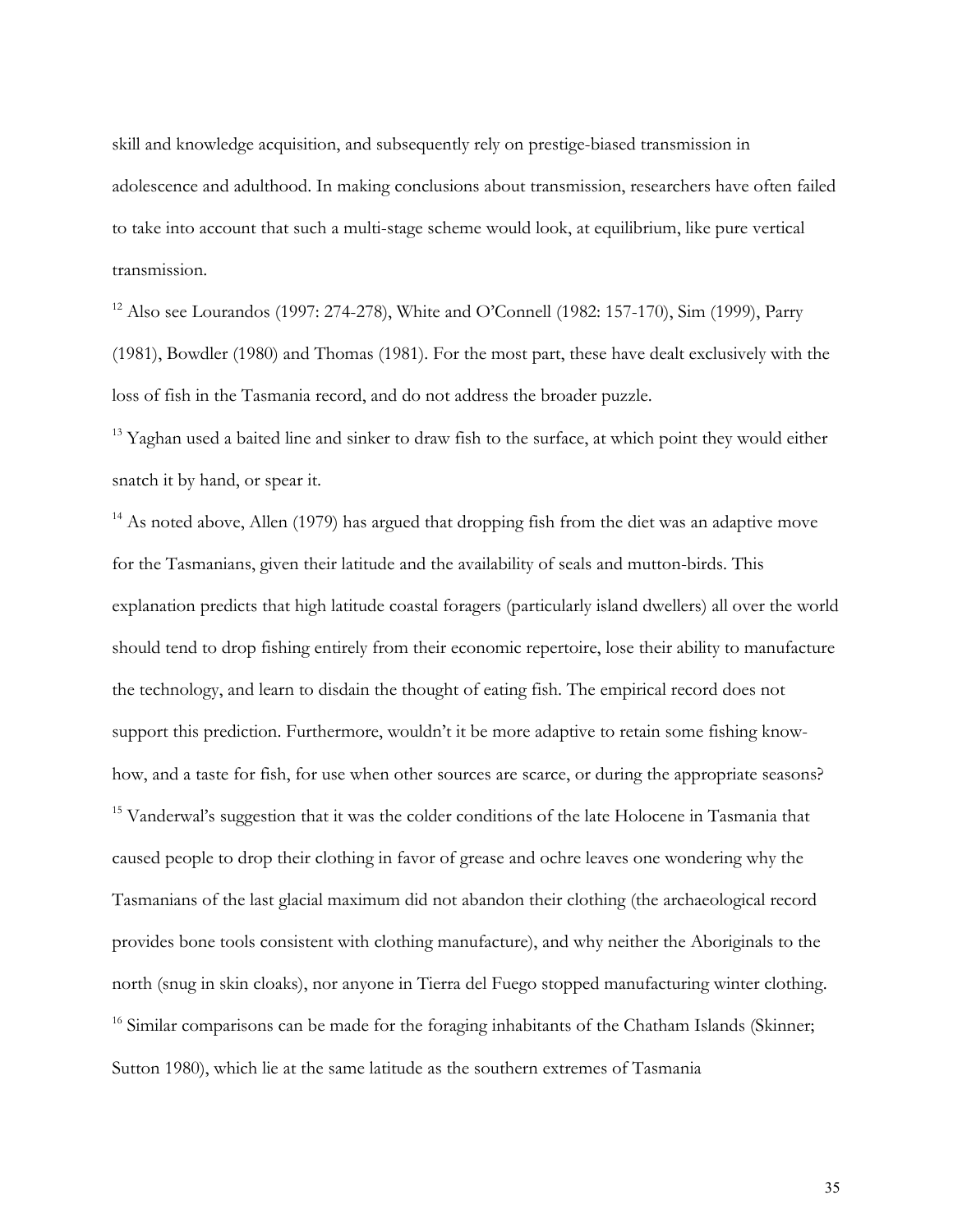<sup>17</sup> Shennan (2001) illustrates the effects of drift on a population's adaptiveness. Unfortunately, this model is somewhat difficult to apply directly to the Tasmanian case because it assumes population are initially perfectly adapted to their environment.

<sup>18</sup> Drift explanations do provide useful insights into evolutionary processes involving domains of culture not strongly affected by selective transmission (Lipo et al. 1997; Neiman 1995).

<sup>19</sup> Interestingly, *genetic* drift appears to have had only a very small effect on the differences between Tasmanians and Australian Aborigines from Victoria (Pardoe 1991).

 $20$  Rivers (1912) was re-published in Rivers (1926).

<sup>21</sup> In general, we can do this for any number of mental representations, and study the interaction of different mental representations.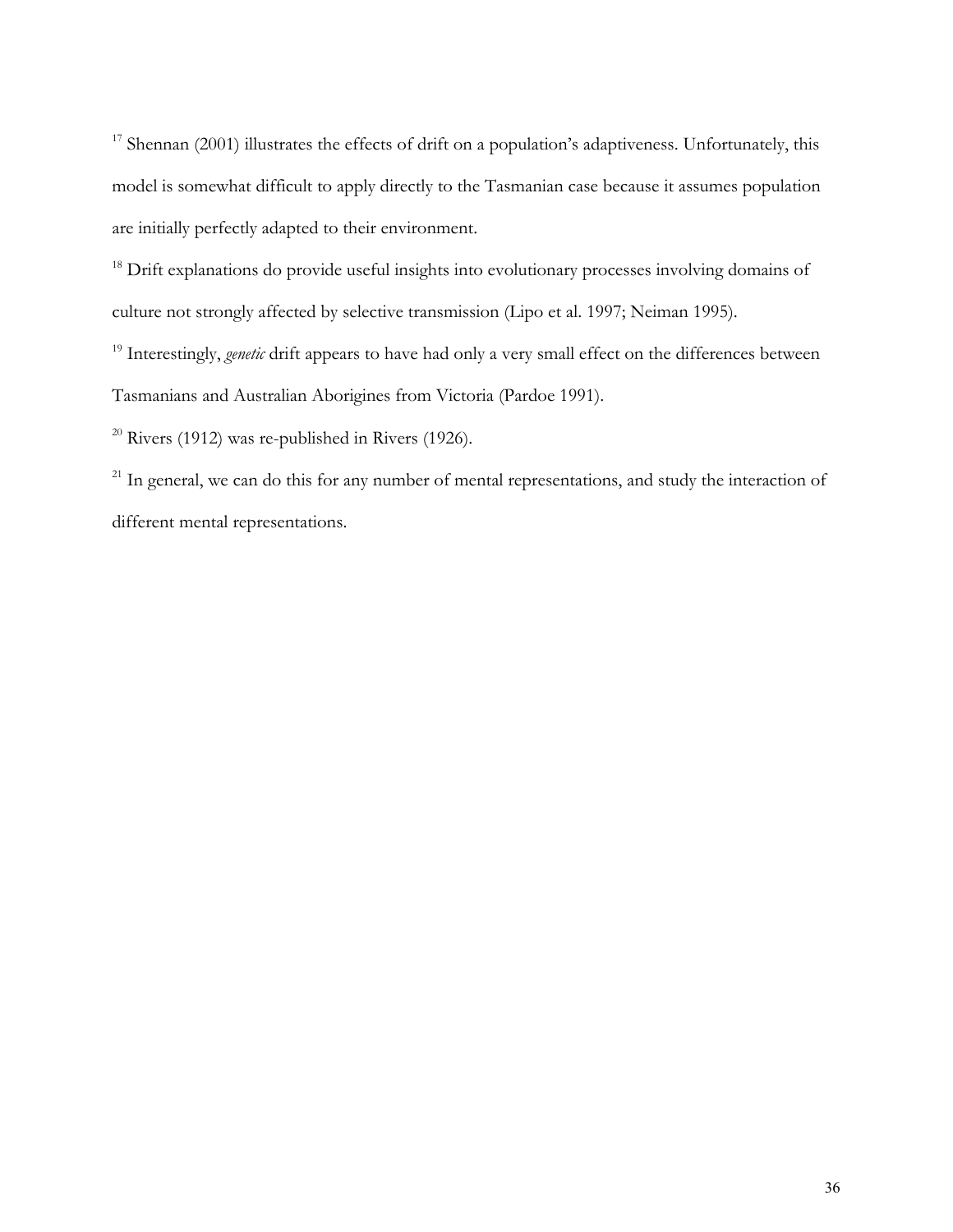Figure 1. Gumbel distribution for imperfect imitation

Figure 2. Regimes of Cumulative Adaptation and Maladaptive Loss

Figure 3. Differential effects of a drop in the size of the pool of social learners (N) on the evolution of "simple" and "complex" technologies.

Figure A1: Threshold values of N\* and α for the model using a logistic distribution.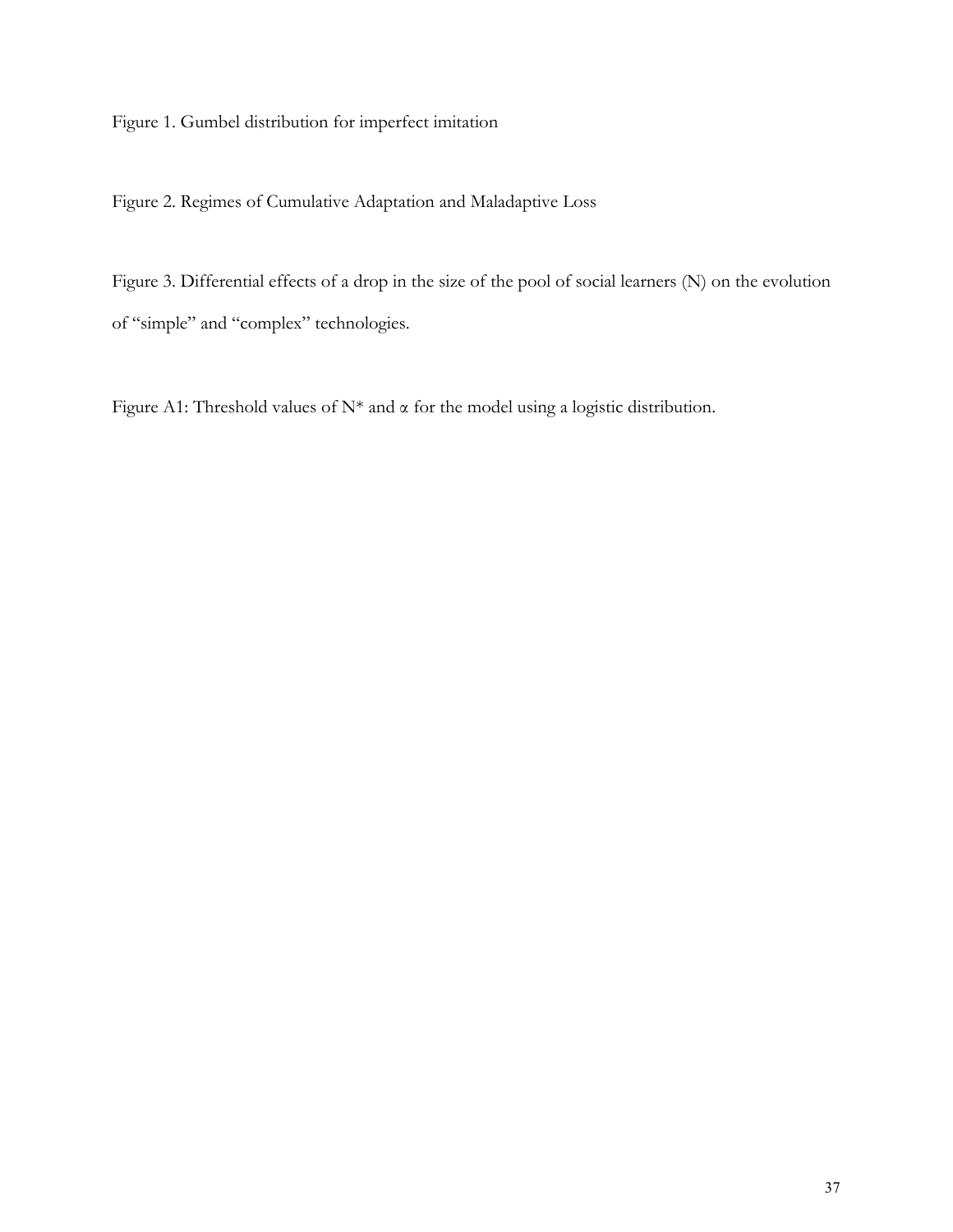



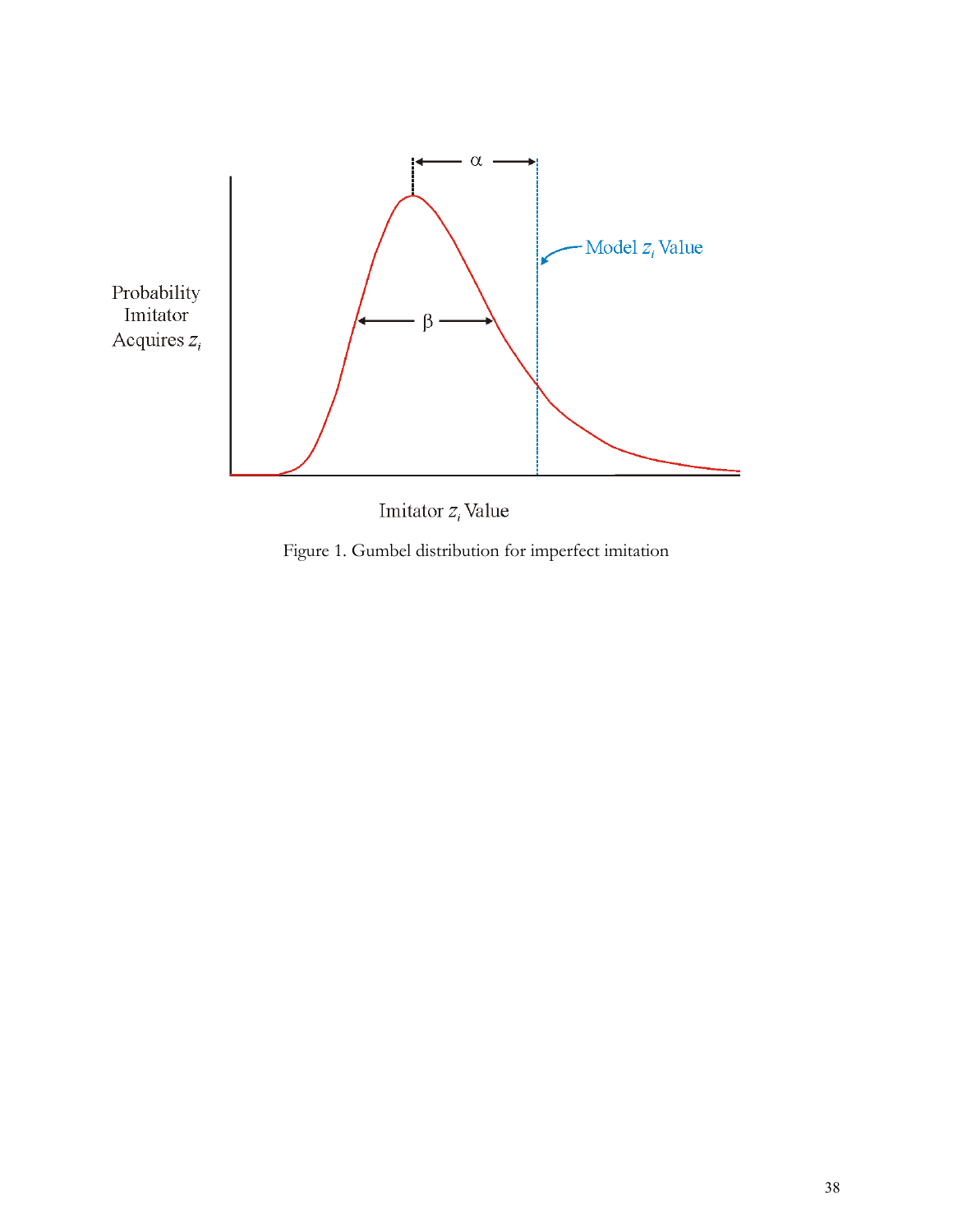

Figure 2. Regimes of Cumulative Adaptation and Maladaptive Loss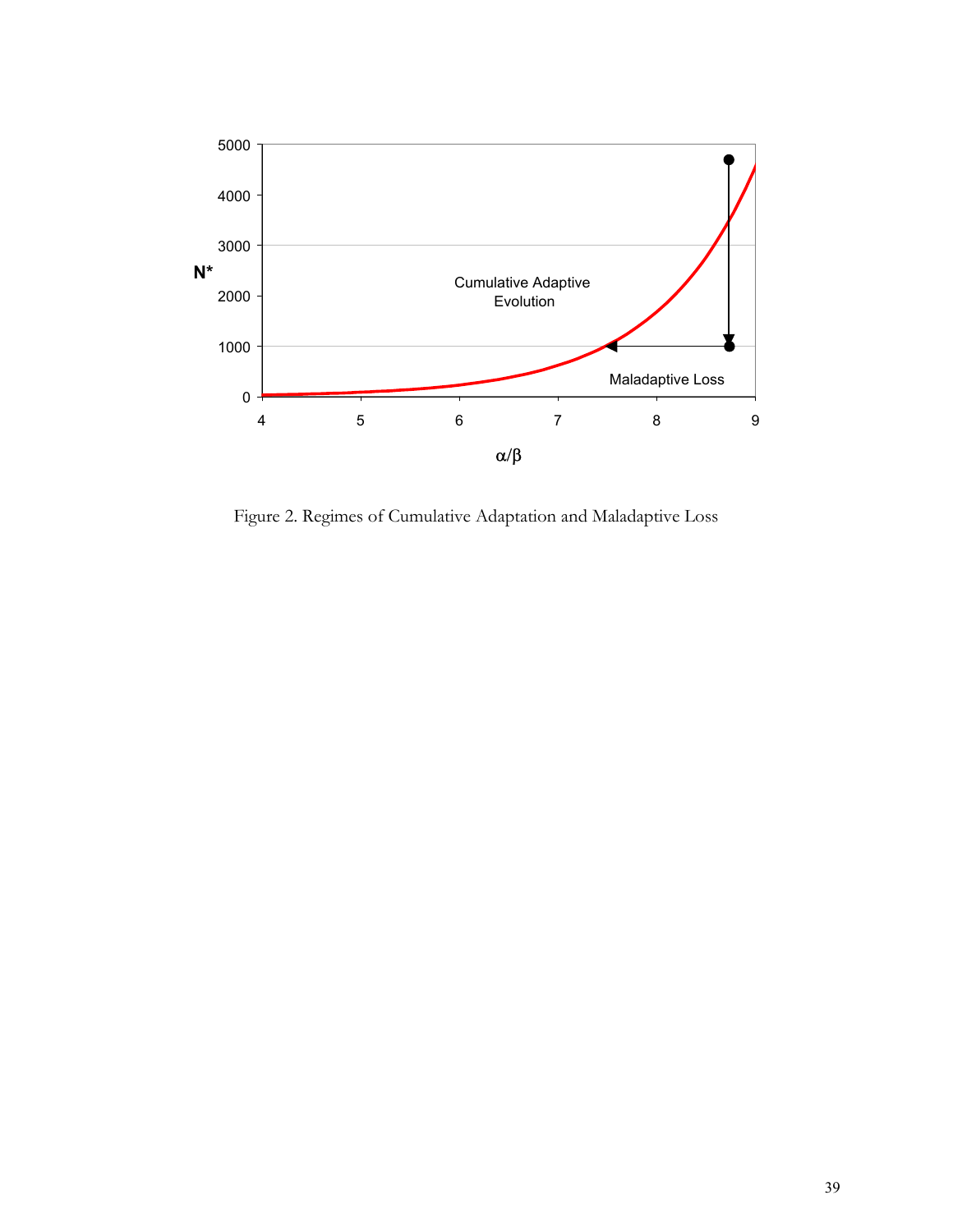

Figure 3. Differential effects of a drop in the size of the pool of social learners (N) on the evolution of "simple" and "complex" technologies. For a drop in N, say from 4000 to 1000, the simpler skill drops from a higher positive value of ∆*z* (rapid adaptive cultural evolution) to a lower positive value of ∆*z* (slower adaptation). A more complex skill drops from a positive value of ∆*z* to a negative value of ∆*z* (deterioration of skill).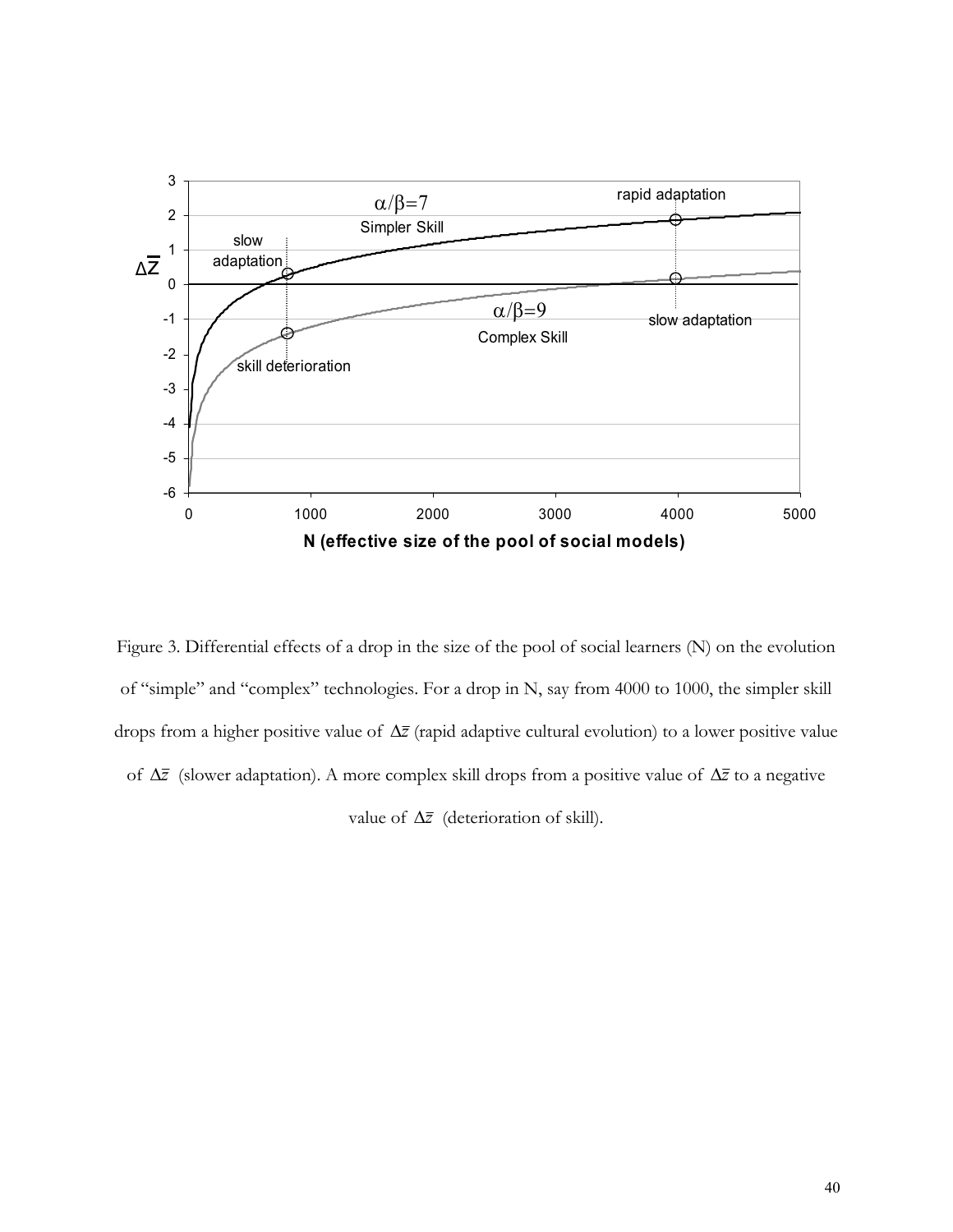

Figure A1: Threshold values of  $N^*$  and  $\alpha$  for the model using a logistic distribution.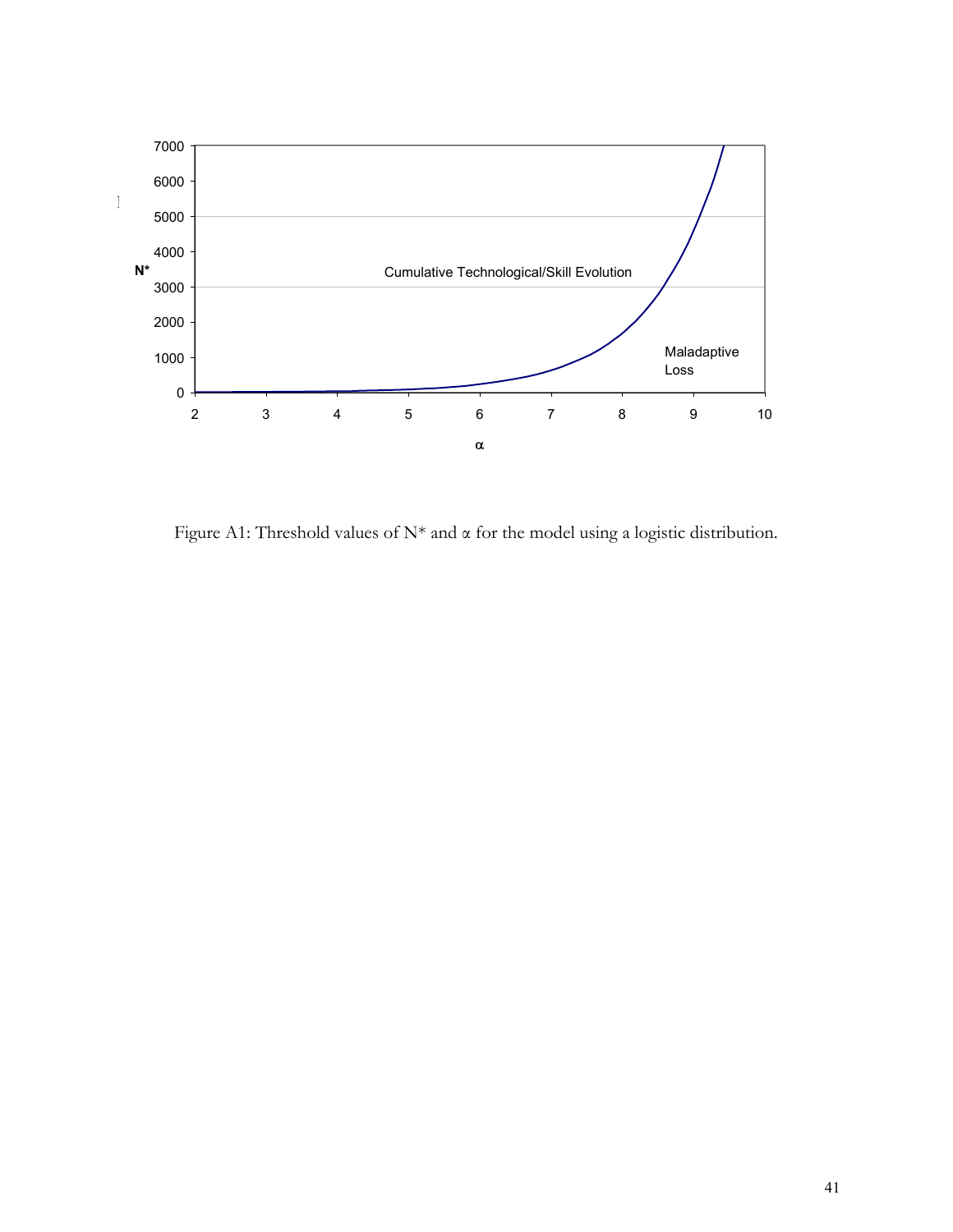## **References Cited**

Allen, H.

1979 Left out in the cold: why Tasmanians stopped eating fish. *The Artefact* 4:1-10.

Alvard, M.

2003 The Adaptive Nature of Culture. *Evolutionary Anthropology* 12(3):136-147.

#### Aunger, R.

2000 The life history of culture learning in a face-to-face society. *Ethos* 28(2):1-38.

#### Bassett, E.

 2002 Why the Tasmanians Never Ate Fish: Reconsidering Assumptions, Testing Interpretations, University of Utah, Salt Lake City.

## Binford, L.

1983 *In Pursuit of the Past: Decoding the Archaeological Record*. Thames & Hudson, New York.

## Bowdler, S.

1974 Pleistocene data for man in Tasmania. *Nature* 252:697-98.

1980 Fish and Culture: a Tasmanian Polemic. *Mankind* 12(4):334-340.

 1982 Prehistoric Archaeology in Tasmania*.* In *Advances in Word Archaeology*, edited by F. Wendorf and A. E. Close, pp. 1-49. vol. 1. Academic Press, New York.

Boyd, R. and P. Richerson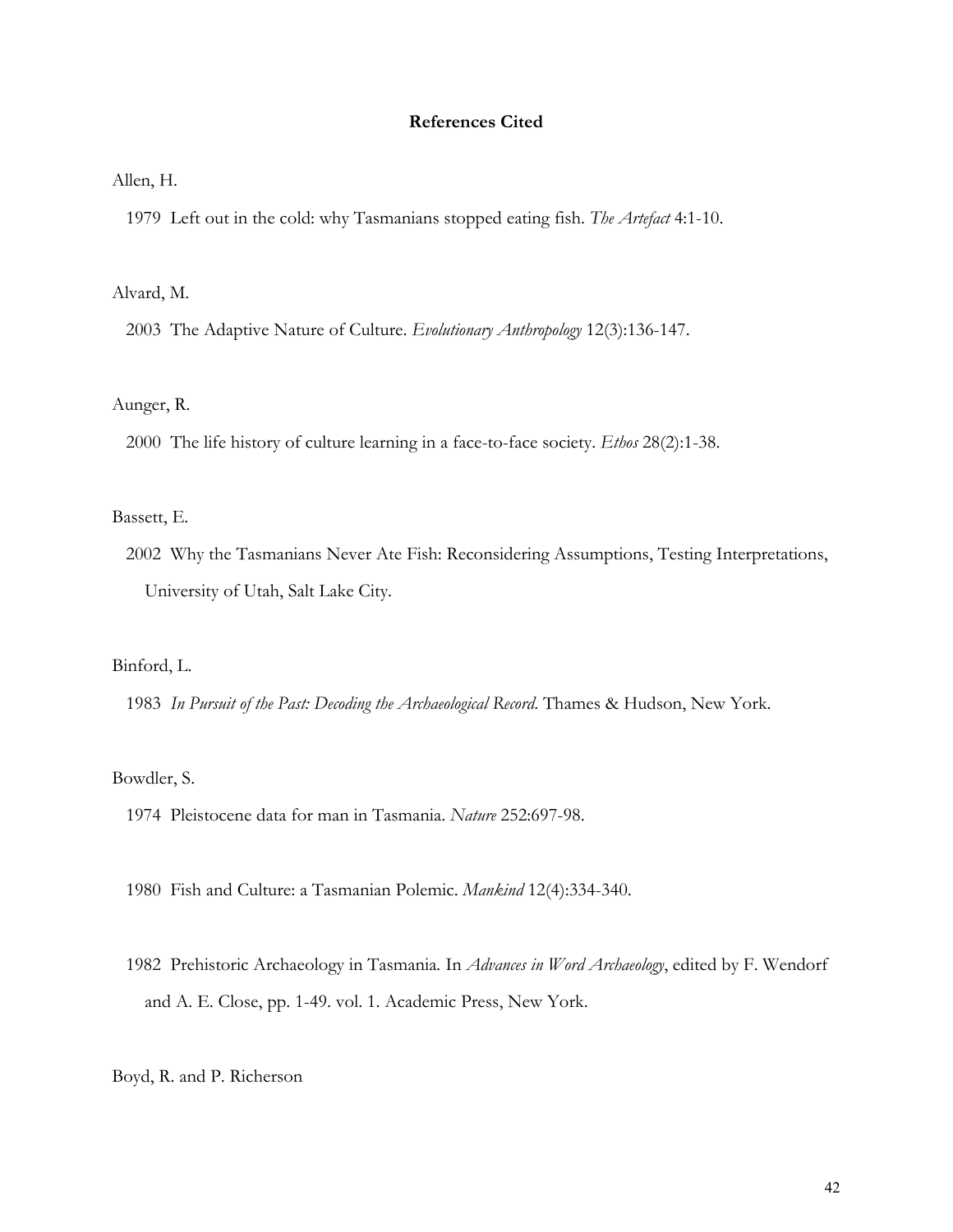1985 *Culture and the evolutionary process*. University of Chicago Press, Chicago, IL.

- Brooks, A., D. Helgren, J. S. Cramer, A. Franklin, W. Hornyak, J. M. Keating, R. G. Klein, W. J. Rink, H. Schwarcz, J. N. L. Smith, K. Stewart, N. E. Todd, J. Verniers and J. E. Yellen
	- 1995 Dating and Context of Three Middle Stone Age Sites with Bone Points in the Upper Semliki Valley, Zaire. *Science* 268:548-553.

Chen, K.-H., L. L. Cavailli-Sforza and M. W. Feldman

1982 A study of cultural transmission in Taiwan. *Human Ecology* 10:365-382.

Chibnik, M.

1981 The Evolution of Cultural Rules. *Journal of Anthropological Research* 37(3):256-268.

Collett, D.

 1994 Engendered space and Aboriginal settlement on the coast of Tasmania: A preliminary model*.* In *Archaeology of the North*, edited by M. Sullivan, A. Brockwell and A. Webb, pp. 341-57. Northern Australian Research Unit, Darwin.

Colley, S. and R. Jones

 1988 Rocky Cape revisited--new light on prehistoric Tasmanian fishing*.* In *The Walking Larder*, edited by J. Clutton-Brock, pp. 336-346. Allen & Unwin, London.

Diamond, J.

- 1977 Colonization cycles in man and beast. *Word Archaeology* 8:249-61.
- 1978 The Tasmanians: the longest isolation, the simplest technology. *Nature* 273:185-186.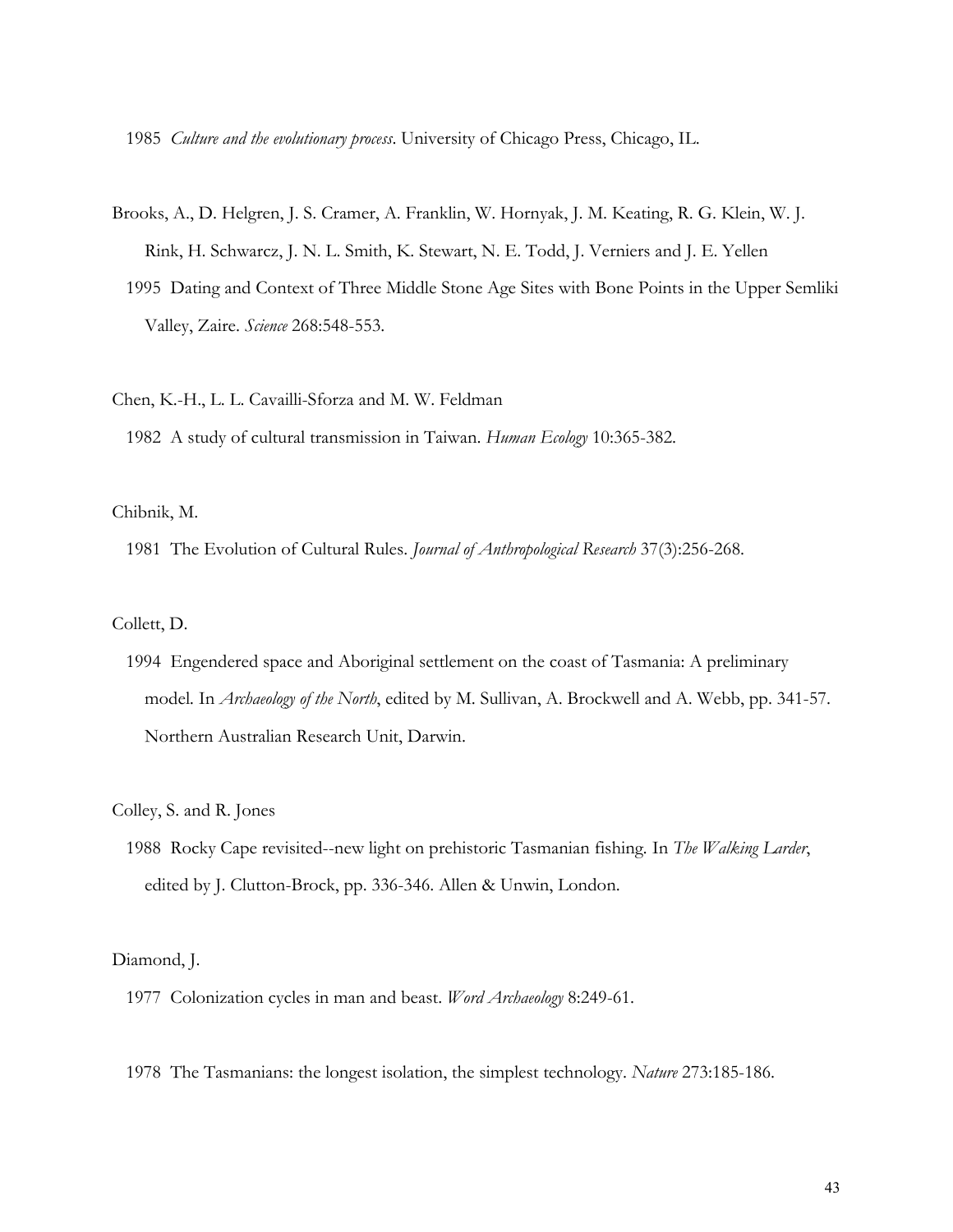#### Frank, S. A.

1998 *Foundations of Social Evolution*. Princeton University Press, Princeton.

#### Gott, B.

 2002 Fire-Making in Tasmania: Absence of Evidence Is Not Evidence. *Current Anthropology* 43(4):650-655.

## Harris, J. R.

1998 *The Nurture Assumption: Why children turn out the way they do*. Touchstone, New York.

#### Henrich, J.

- 2001 Cultural transmission and the diffusion of innovations: Adoption dynamics indicate that biased cultural transmission is the predominate force in behavioral change and much of sociocultural evolution. *American Anthropologist* 103:992-1013.
- 2002 Decision-making, cultural transmission and adaptation in economic anthropology*.* In *Theory in Economic Anthropology*, edited by J. Ensminger, pp. 251-295, Rowman and Littlefield.
- Henrich, J., W. Albers, R. Boyd, K. McCabe, G. Gigerenzer, H. P. Young and A. Ockenfels 2001 Is Culture Important in Bounded Rationality? In *Bounded Rationality: The Adaptive Toolbox*, edited by G. Gigerenzer and R. Selten, pp. 343-359. MIT Press, Cambridge, MA.

Henrich, J. and R. Boyd

 1998 The evolution of conformist transmission and the emergence of between-group differences. *Evolution and Human Behavior* 19:215-242.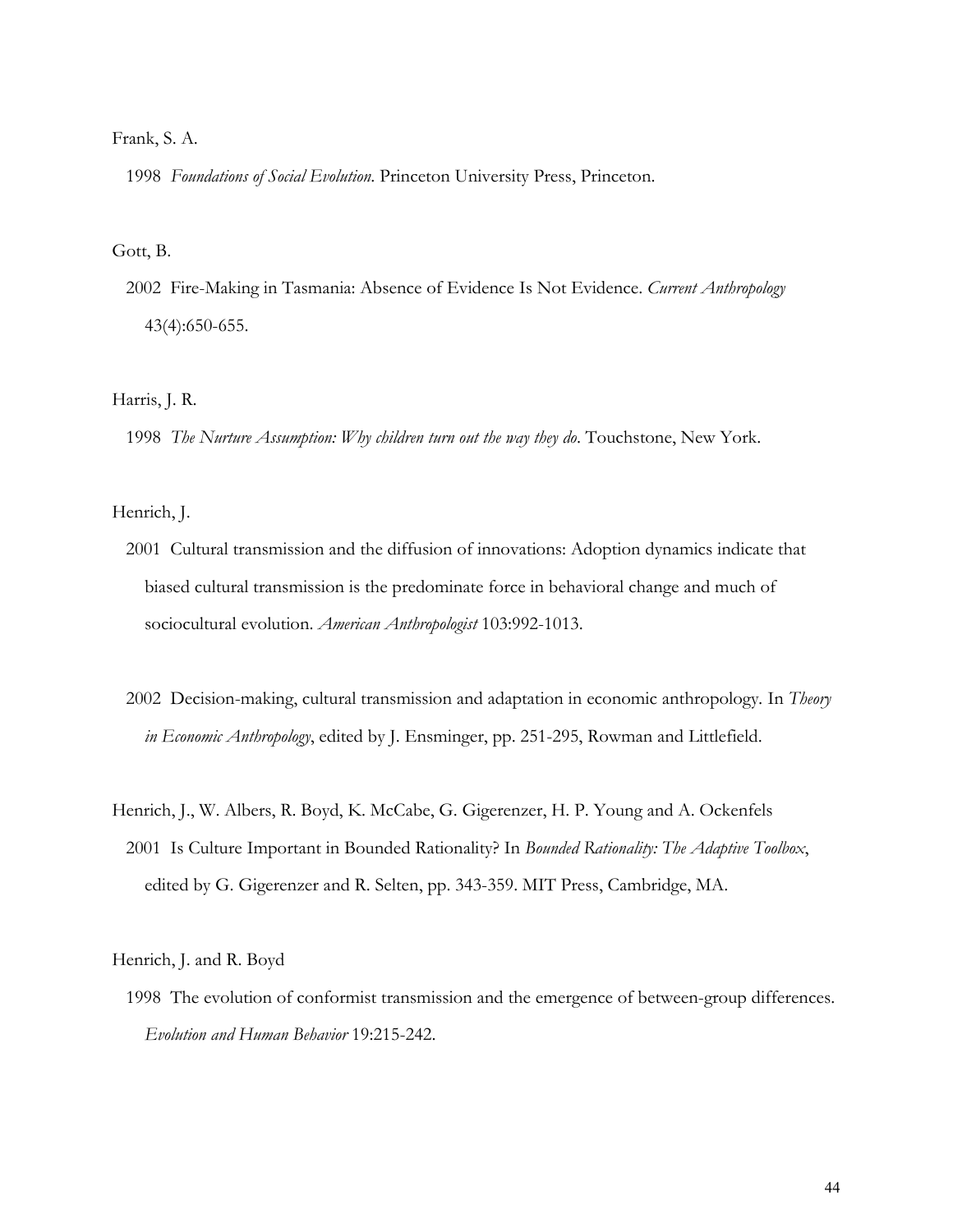2002 On Modeling Cultural Evolution: Why replicators are not necessary for cultural evolution. *Journal of Cognition and Culture* 2(2):87-112.

Henrich, J. and F. Gil-White

 2001 The Evolution of Prestige: freely conferred deference as a mechanism for enhancing the benefits of cultural transmission. *Evolution and Human Behavior* 22(3):165-196.

Henrich, J. and R. McElreath

2003 The Evolution of Cultural Evolution. *Evolutionary Anthropology* 12(3):123-135.

#### Hewlett, B. S. and L. L. Cavalli-Sforza

1986 Cultural Transmission Among Aka Pygmies. *American Anthropology* 88:922-934.

## Holmberg, A. R.

 1950 *Nomads of the Long Bow*. Smithsonian Institution Institute of Social Anthropology Publication No. 10. United States Government Printing Office, Washington D. C.

#### Horton, D. R.

1979 Tasmanian Adaptation. *Mankind* 12:28-34.

#### Jones, R.

- 1974 Tasmanian Tribes*.* In *Aboriginal Tribes of Australia*, edited by N. B. Tindale, pp. 319-354. UCLA Press, San Francisco.
- 1976 Tasmania: aquatic machines and off-shore islands*.* In *Problems in Economic and Social Archaeology*, edited by G. Sieveking, I. H. Longworth and K. E. Wilson, pp. 235-263. Duckworth, London.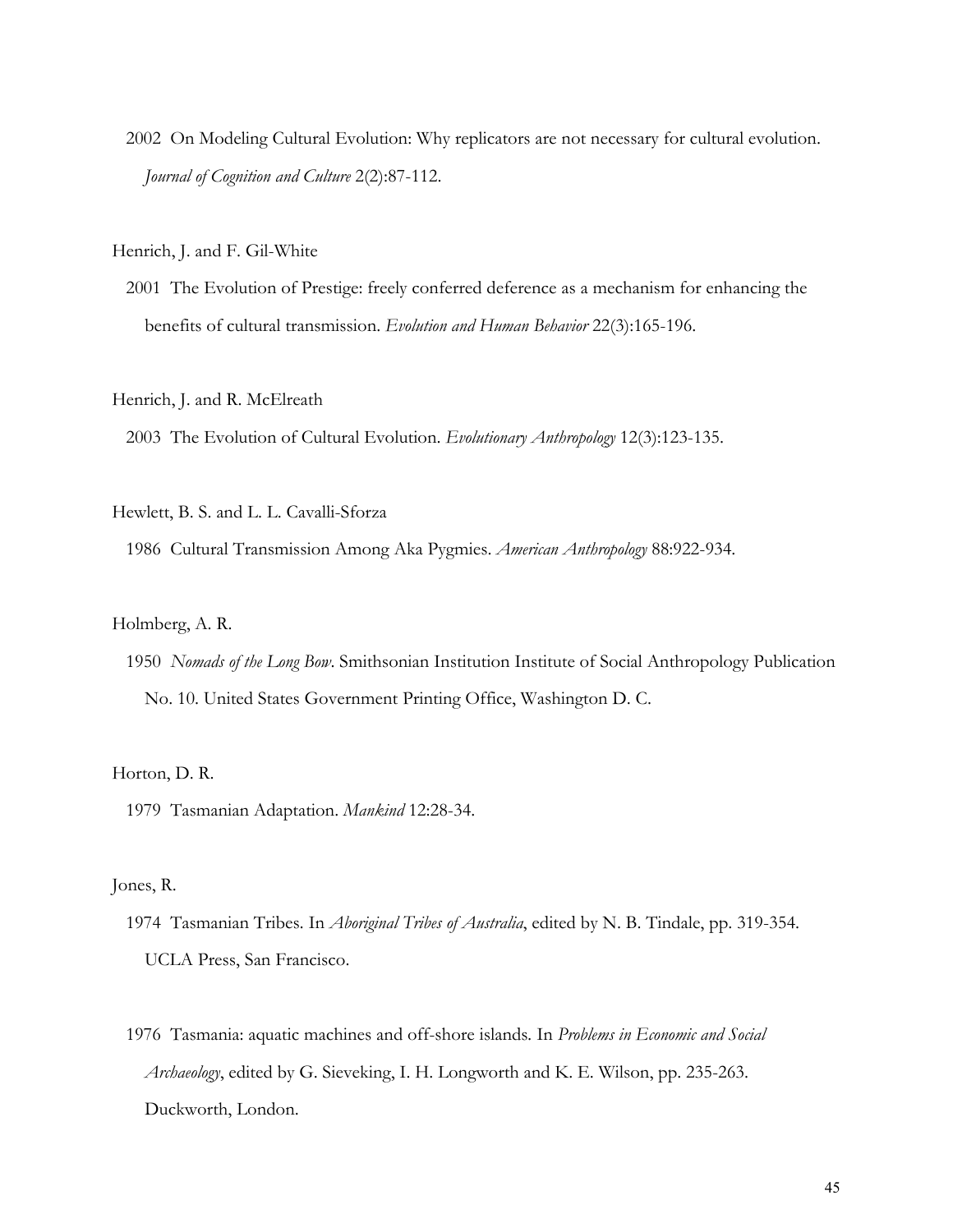- 1977a Man as an element of a continental fauna: the case of the sundering of the Bassian bridge*.* In *Sunda and Sahul: Prehistoric Studies in Southeast Asia, Melansia and Australia*, edited by J. Allen, J. Golson and R. Jones, pp. 317-386. Academic Press, London.
- 1977b The Tasmanian paradox*.* In *Stone tools as cultural markers: change, evolution and complexity*, edited by V. S. Wright, pp. 189-204. Humanities Press, New Jersey.
- 1977c Why did the Tasmanians stop eating fish? In *Explorations in ethno-archaeology*, edited by R. Gould, pp. 11-47. University of New Mexico Press Alberqueque School of American Research, Santa Fe.
- 1990 From Kakadu to Kutikina: the southern continent at 18,000 year ago*.* In *The Word at 18,000 B.P. Vol 2 Low Latitudes*, edited by C. Gamble and O. Soffer, pp. 264-295. Unwin Hyman, London.
- 1995 Tasmanian Archaeology: Establishing the Sequence. *Annual Review of Anthropology* 24:423-46.

Lancy, D. F.

- 1996 *Playing on Mother Ground: Cultural Routines for Children's Development*. Culture and Human Development. The Guilford Press, London.
- Lipo, C. P., M. E. Madsen, R. C. Dunnell and T. Hunt
	- 1997 Population Structure, Cultural Transmission and Frequency Seriation. *Journal of Anthropological Archaeology* 16:301-333.

Lothrop, S. K.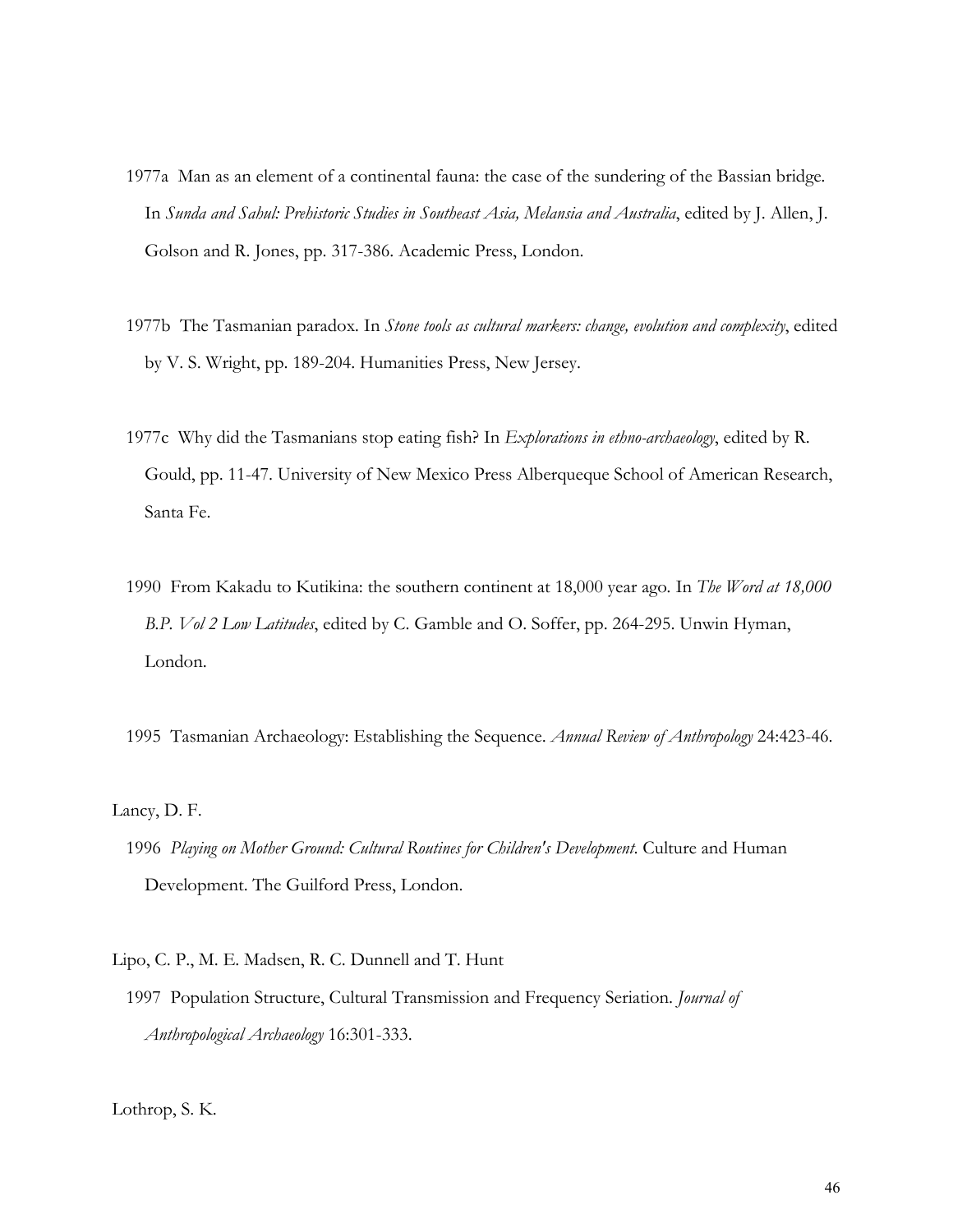1928 *The Indians of Tierra del Fuego*. Museum of the American Indian and Heye Foundation, New York.

#### Lourandos, H.

1997 *Continent of Hunter-Gatherers*. Cambridge University Press, Cambridge.

# McGrew, W. C. W. C.

 1987 Tools to get food: The subsistants of Tasmanian aborigines and Tanzanian chimpanzees compared. *Journal of Anthropological Research* 43(3):247-258.

Neiman, F. D.

 1995 Stylistic Variation in Evolutionary Perspective: Inferences from Decorative Diversity and Interassemblages Distance in Illinois Woodland Ceramic Assemblages. *American Antiquity* 60:7- 36.

Ohmagari, K. and F. Berkes

 1997 Transmission of indigenous knowledge and bush skills among Western James Bay Cree women of subarctic Canada. *Human Ecology* 25:197-222.

Oswalt, W. H.

1973 *Habitat and Technology: The Evolution of Hunting*. Holt, Rhinehart and Winston, New York.

1976 *An Anthropological Analysis of Food-Getting Technology*. John Wiley, New York.

Pardoe, C.

1991 Isolation and Evolution in Tasmania. *Cultural Anthropology* 32(1):1-21.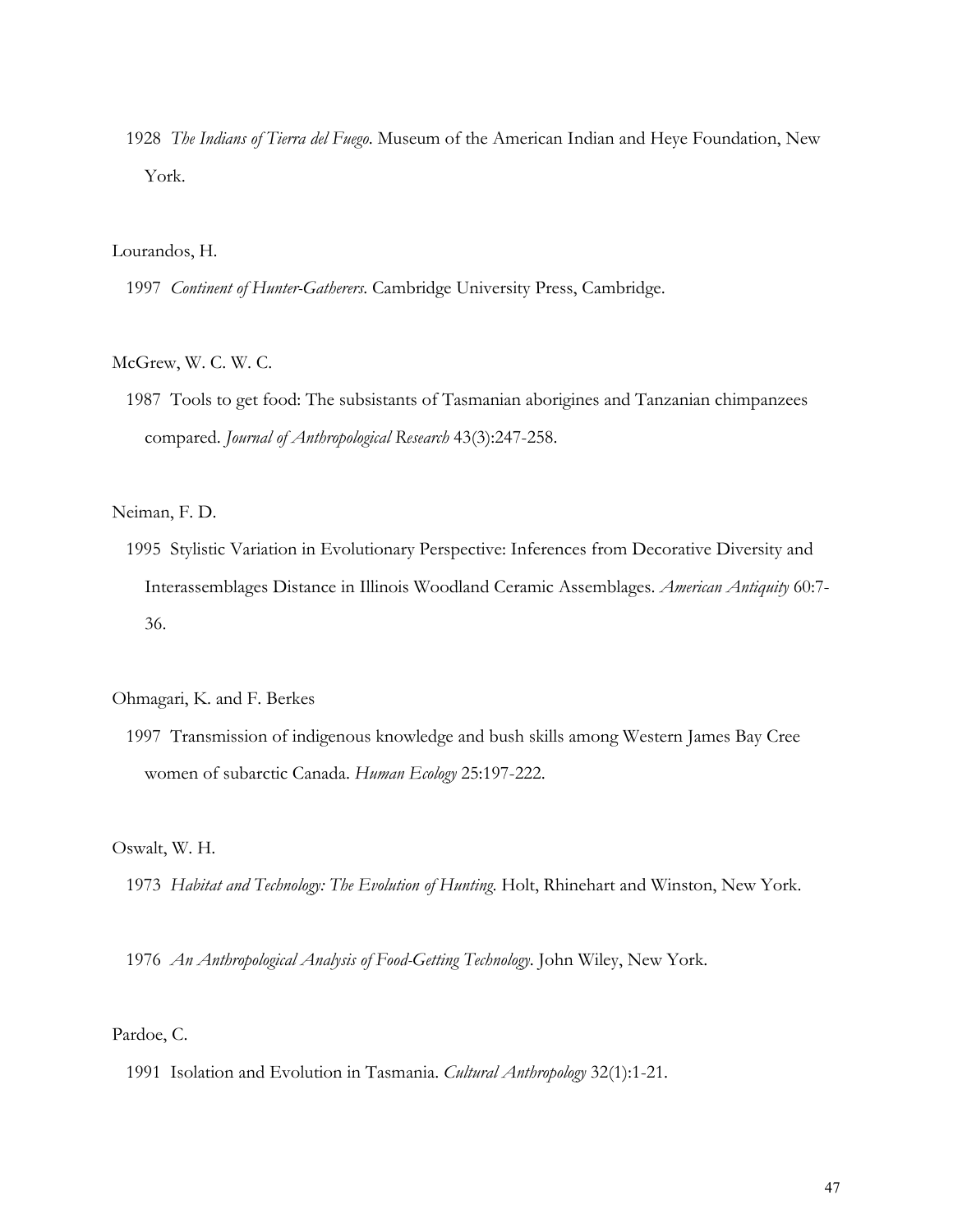#### Parry, W. J.

 1981 Fear of fish and forests: food taboos and diet optimization in western Tasmania. *Michigan Discussion in Anthropology* 6(2):80-101.

Plomin, R., J. Defries and G. E. McLearn

2000 *Behavioral Genetics*. W. H. Freeman & Company.

#### Plomley, N. J. B.

 1966 *Friendly Mission: The Tasmania Journals and Papers of George Augustus Robinson 1829-1834*. Tasmanian Historical Rsearch Association.

## Price, G.

1970 Selection and Covariance. *Nature* 227:520-521.

1972 Extensions of Covariance Selection Mathematics. *Annals of Human Genetics* 35:485-490.

## Ranson, D., J. Allen and R. Jones

1983 Australia's prehistory uncovered. *Australian Natural History* 21:82-87.

Rivers, W. H. R.

1926 *Psychology and Ethnology*. Kegan Paul, Trench, Trubner & Co. Ltd., London.

#### Rozin, P., J. Haidt and C. R. McCauley

 2000 Disgust*.* In *Handbook of emotions*, edited by M. Lewis and J. M. Haviland-Jones, pp. 637-653. Second ed. Guilford Press, New York.

Ryan, L.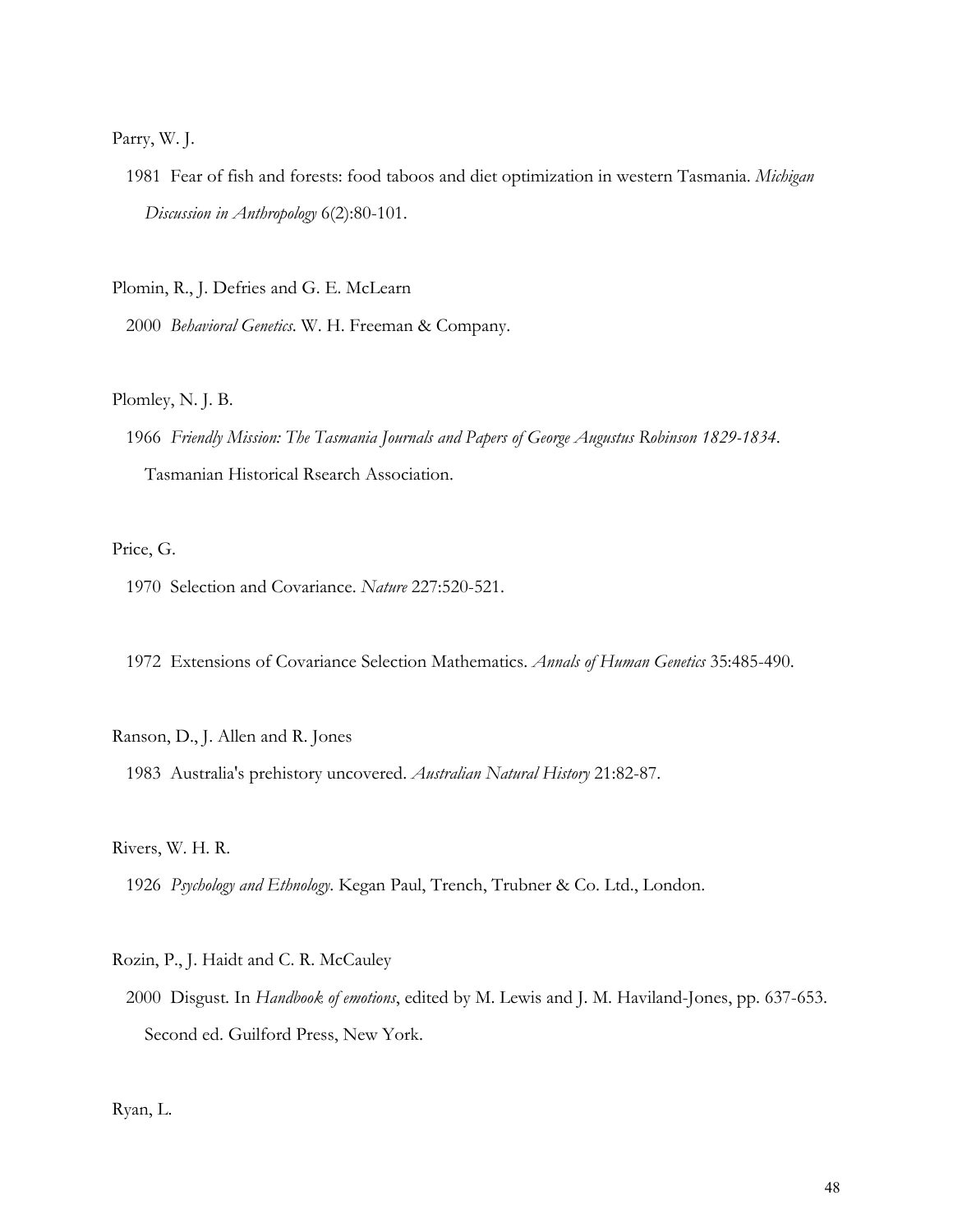1981 *The Aboriginal Tasmanians*. University of Queensland Press, London.

#### Schlag, K. H.

 1998 Why Imitate, and If So, How? A Boundedly Rational Approach to Multi-Armed Bandits. *Journal of Economic Theory* 78:130-156.

#### Shennan, S.

- 2001 Demography and Cultural Innovation: A Model and Its Implications for the Emergence of Modern Human Culture. *Cambridge Archaeology Journal* 11(1):5-16.
- 2003 *Genes, Memes, and Human History: Darwinian Archaeology and Cultural Evolution*. Thames & Hudson, London.

Shennan, S. J. and J. Steele

 1999 Cultural Learning in Hominids: a Behavioural Ecological Approach*.* In *Mammalian Social Learning: Comparative and Ecological Approach*, edited by H. O. Box and K. R. Gibson, pp. 367-388. Cambridge University Press, Cambridge.

## Sim, R.

 1999 Why the Tasmanians stopped eating fish: Evidence for late Holocene expansion in resource exploitation strategies. In *Australian Coastal Archaeology*, edited by J. Hall and I. McNiven, pp. 263-269. The Australian National University, Canberra.

#### Skinner, H. D.

 1923 *The Morioris of the Chatham Islands*. Memoirs of the Bernice P. Bishop Museum. Bernice P. Bishop Museum, Honolulu.